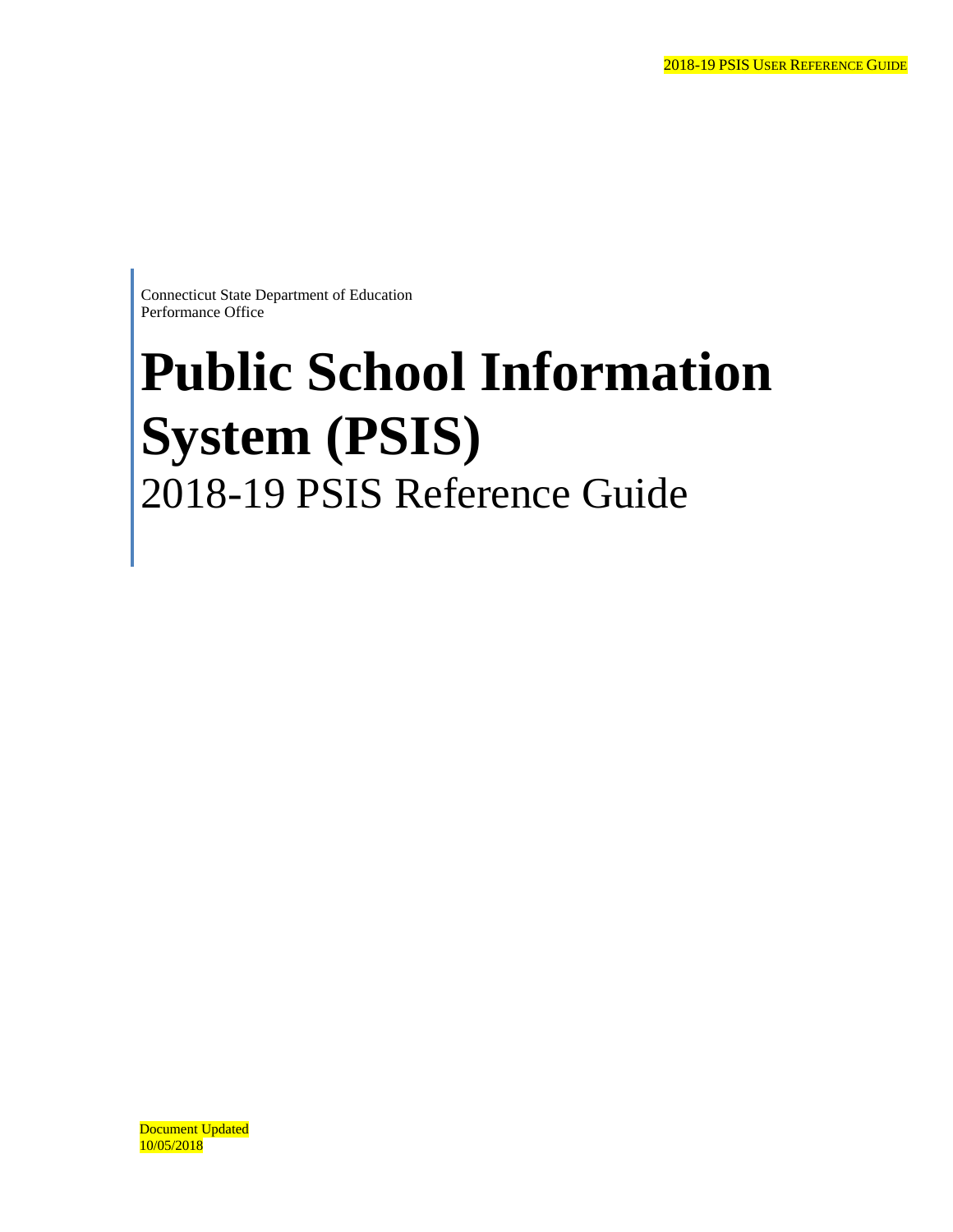# **Contact Information**

Please contact either of the following consultants in the Connecticut State Department of Education's Performance Office with questions on the Public School Information System (PSIS).

| Contact                 | <b>Name</b>         | Email                      | <b>Phone</b>     |
|-------------------------|---------------------|----------------------------|------------------|
| SDE Data Manager        | Kendra Shakir       | kendra.shakir@ct.gov       | $(860)$ 713-6896 |
| <b>SDE Data Manager</b> | Marquélle Middleton | marguelle.middleton@ct.gov | $(860)$ 713-6877 |

## District Support Person Assignments

To provide increased assistance to all of the districts we serve, each school district is assigned to one of the two following support staff members in the Performance Office. Districts should become familiar with who their assigned District Support Person (DSP) is and contact them with questions and concerns around PSIS reporting issues. Please use the following link to download the most recent list detailing which DSP each district is assigned to: http://portal.ct.gov/-/media/SDE/Performance/Data-Collection/Help-Sites/PSIS/DSP.pdf?la=en

| <b>Contact</b>                | <b>Name</b>                | Email                      | <b>Phone</b>     |
|-------------------------------|----------------------------|----------------------------|------------------|
| District Support Person (DSP) | Renee Brousseau            | Renee.Brousseau@ct.gov     | $(860)$ 713-6865 |
| District Support Person (DSP) | <b>Yvonne Dillon-Terry</b> | Yvonne.dillon-terry@ct.gov | $(860)$ 713-6861 |

## PSIS Technical Assistance Procedure

In an effort to ensure that all authorized users of PSIS are proficient in the full use, navigation and required reporting, consultants from the Performance Office have established a formal process to provide technical assistance to districts and users alike. It is our goal to ensure that every user is proficient in the system's use and their reporting requirements.

# **What should I do when I have a PSIS reporting issue or question?**

1. The Connecticut State Department of Education (CSDE) has made an exhaustive effort to provide all district level users with the appropriate written guidance to master the PSIS reporting process. When a district user has a reporting question or concern, they should make full use of the available written guidance published on the PSIS public help site and contained in the most recent version of the PSIS Reference Guide. The help site can be accessed using the following web address:

http://portal.ct.gov/SDE/Performance/Data-Collection-Help-Sites/PSIS-Help-Site

- Resource Note: We highly recommend that each authorized user download the most recent version of the PSIS Reference Guide and keep it as a helpful resource. This document and all pertinent PSIS emails sent to PSIS District Coordinators, shall serve as the district's primary resource for information and technical assistance.
	- After carefully reviewing all available written guidance, previous presentation materials and available resources, the district user shall contact their assigned District Support Person (DSP) for assistance. Each district is appropriately assigned to a DSP and should be familiar with who they are assigned to. If you do not know your assigned DSP, please download the DSP assignment chart on the PSIS public help site. Your DSP will attempt to assist you or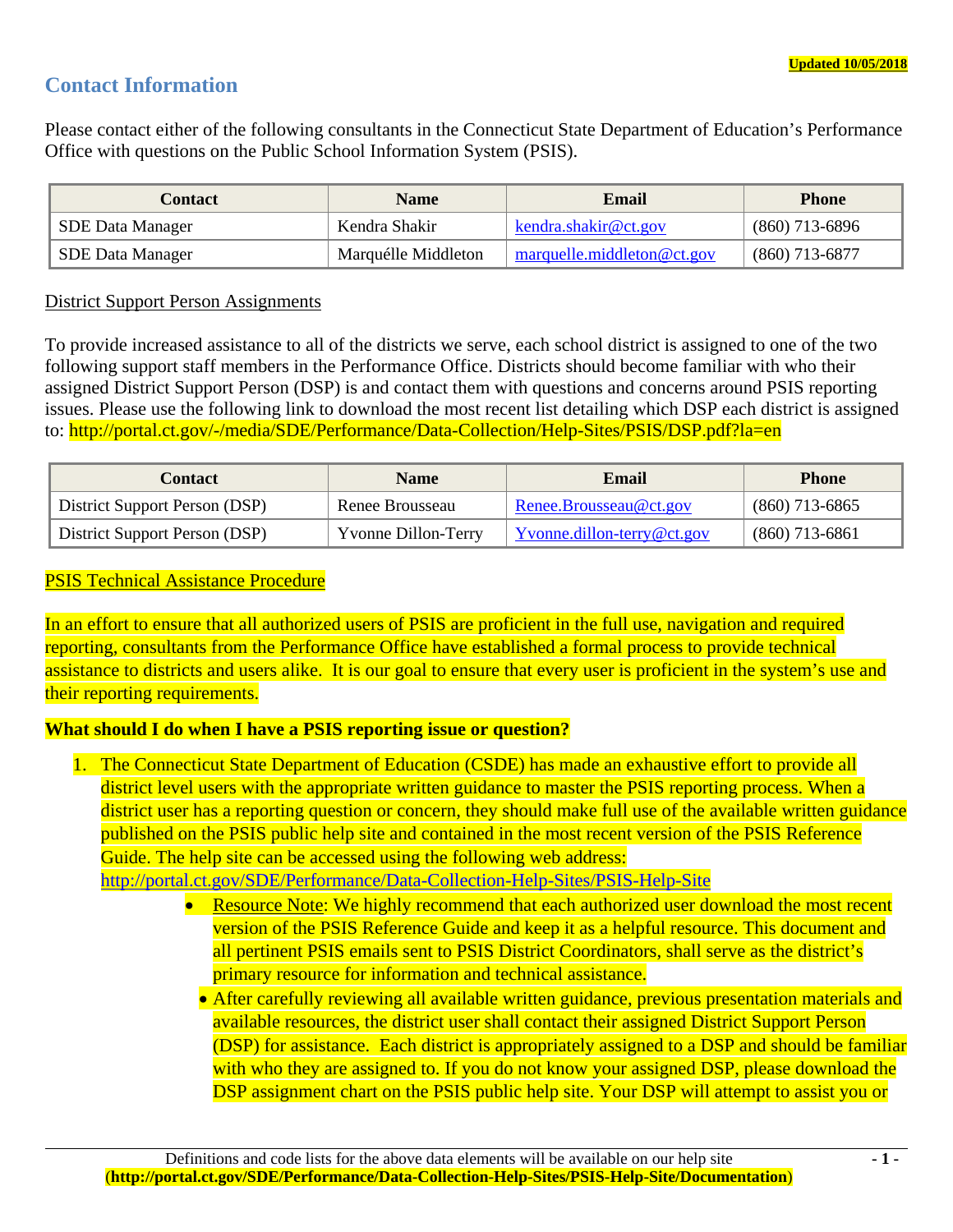triage your question to the appropriate consultant who will be able to provide you with a definitive answer.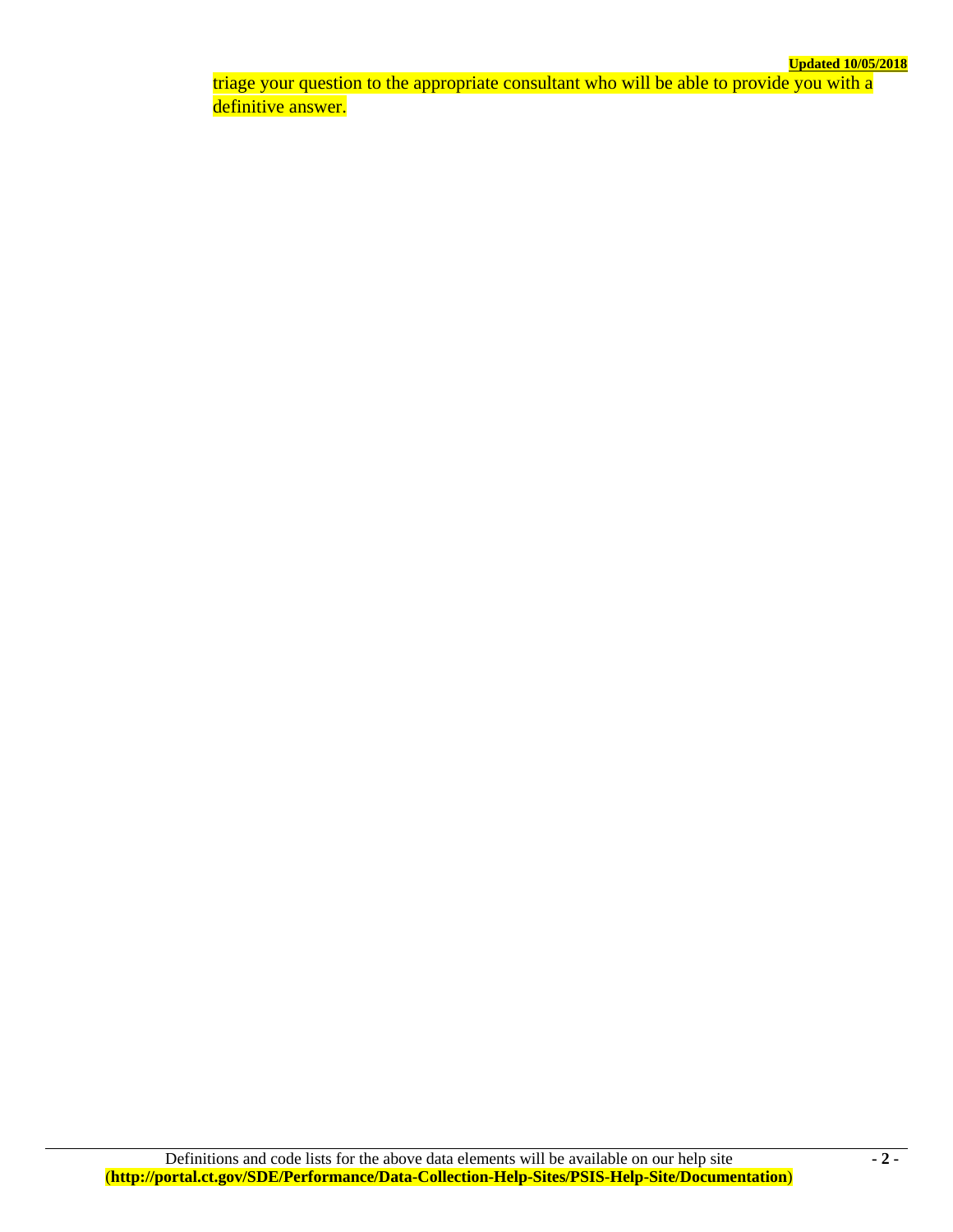

# **Public School Information System (PSIS) Reference Guide**

#### **PSIS District Coordinators**

It is the districts' responsibility to keep the PSIS contact information accurate. The PSIS uses the contact information for all PSIS correspondence. No correspondence will be sent to any individual not listed as a formal PSIS district contact.

## **PSIS Overview**

The Connecticut State Department of Education (CSDE) uses the Public School Information System (PSIS), to collect data regarding student enrollment throughout the state of Connecticut. These data are used for federal and state grants; PSIS data also connect to other CSDE data collection systems and is used for public reporting and analysis as well.

#### **Statutory References:**

C.G.S 10-16p, 10-66ee, 10-184, 10-226a, 10-249, 10-250, 10-261(a)(2), 10-262f, 10-264l, 10-266aa, 10-10a.

# **Federal Child Count Timely and Accurate (SPP Indicator 20)**

The Department will take into account whether or not district data are submitted in a timely and accurate manner in District-level Annual Performance Report (APR) determinations. Please work with all program offices (Special Education, English Learners, Homeless, Migrant, Gifted/Talented…) staff to ensure data submitted to the Department are timely and accurate, in accordance to Connecticut General Statute (C.G.S. 10-10a).

The Department has defined *Timely and Accurate* as a holistic system analysis, thereby ensuring the indicator is not about *occasional* edits/errors…but instead is about systemic failure to report and/or follow reporting directions/guidelines.

# **Timely**

- *Timely* = 1) Data is submitted by due date (no extensions)
	- All batches have been uploaded; or
	- All records have been entered on-line

2) Data passes general edit checks and complete data has been provided. This includes:

a) Not reporting "placeholder" data;

- b) Reviewing all necessary warnings/reports to ensure data quality (failure to report an entire field, school, review etc.);
- c) Pre-certifying the data collection.

| <b>PSIS Component</b>   | <b>Due Date</b>                      |
|-------------------------|--------------------------------------|
| Case Management         | Cases Resolved within 10 school days |
| PSIS Summer Roll Up     | September 15, 2018                   |
| October 2018 Collection | October 15, 2018                     |
| June 2019 Collection    | July 14, 2019                        |

## **Accurate**

*Accurate* = 1) District corrects data errors within the edit checking timeframe established for each component.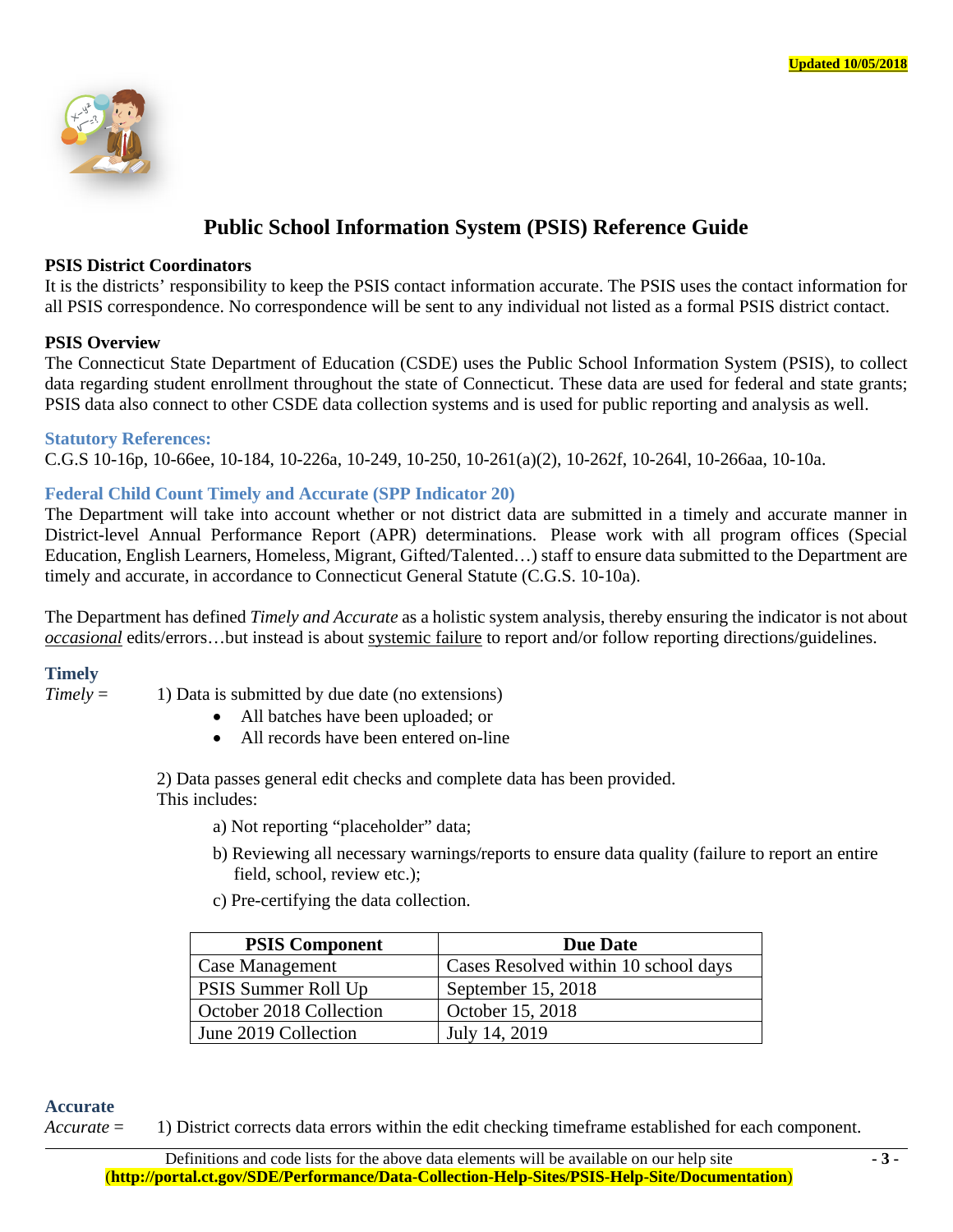- a) Review all necessary reports
- b) If necessary, make corrections to previous collections
- c) Ensuring the data passes all reasonability tests (comparisons to state data and last year's data, no unexplained significant changes in counts or percentage of students within various data points, etc).
- d) Certification of collection
- e) Certification of data exceptions
- f) Registration-Collection Validation Report (RCV) reconciled
- g) Nexus Discrepancy Report

| <b>PSIS Component</b>   | <b>Due Date</b>                            |
|-------------------------|--------------------------------------------|
| Case Management         | No open cases more than 20 school days old |
| PSIS Summer Roll Up     | September 30, 2018                         |
| October 2018 Collection | October 30, 2018                           |
| June 2019 Collection    | August 11, 2019                            |

Should the Timely and Accurate Due Dates fall on a weekend or holiday, and the district is unable to submit the file on those dates, it is assumed that the data are due to the CSDE on the business day prior to the listed due date.

#### **Freeze Dates**

Accuracy in Data Reporting: PSIS data are critical to the work of education in Connecticut. Districts are required to submit student-level data for the October and June collections. To enhance the quality of data received and reported by SDE, 'freeze dates' have been put in place. For each collection, the Freeze Date (F1) will be used for mandated Federal, State and public reporting while the Freeze Date (F2) will serve as the last possible date for corrections to that collection. After the 'freeze date' has passed, changes to data will not be possible. Because PSIS data are used by other CSDE data collection systems, it is important to ensure the accuracy of initial PSIS submission data. A Freeze (F0) of the October collection will be used at the discretion of the Department. The 'freeze dates' for the 2018-19 school year are posted in the Due Date section below. LEAs are strongly encouraged to ensure they have provided accurate data to CSDE prior to certifying the active collection. Districts are encouraged to familiarize themselves with the flow and use of all submitted data as illustrated through our CSDE Data Life Cycle illustration, which is available for download on the CSDE website.

*Collection Freeze Dates*: Districts are required to submit student-level data for the October and June collections. The Freeze Date (F1) will be used for mandated Federal, State and public reporting while the Freeze Date (F2) will serve as the last possible date for corrections to that collection. The 'freeze dates' for the 2018-19 school year are posted in the Due Date section below. It should be noted that additional internal freeze dates (F0) of the October collection will be used for various analysis purposes at the discretion of the Department. Districts should work diligently to submit accurate data and make all corrections prior to the applicable freeze dates. After the 'freeze date' has passed, changes to data will not be permitted. PSIS data is frequently used for public analysis, reporting and publishing; in cases where a district provides incorrect data in a collection submission and the data is not corrected prior to the applicable freeze date, it will be reported as is. LEAs are strongly encouraged to ensure they have provided accurate data to CSDE prior to certifying the active collection. Please contact the appropriate collection manager with questions.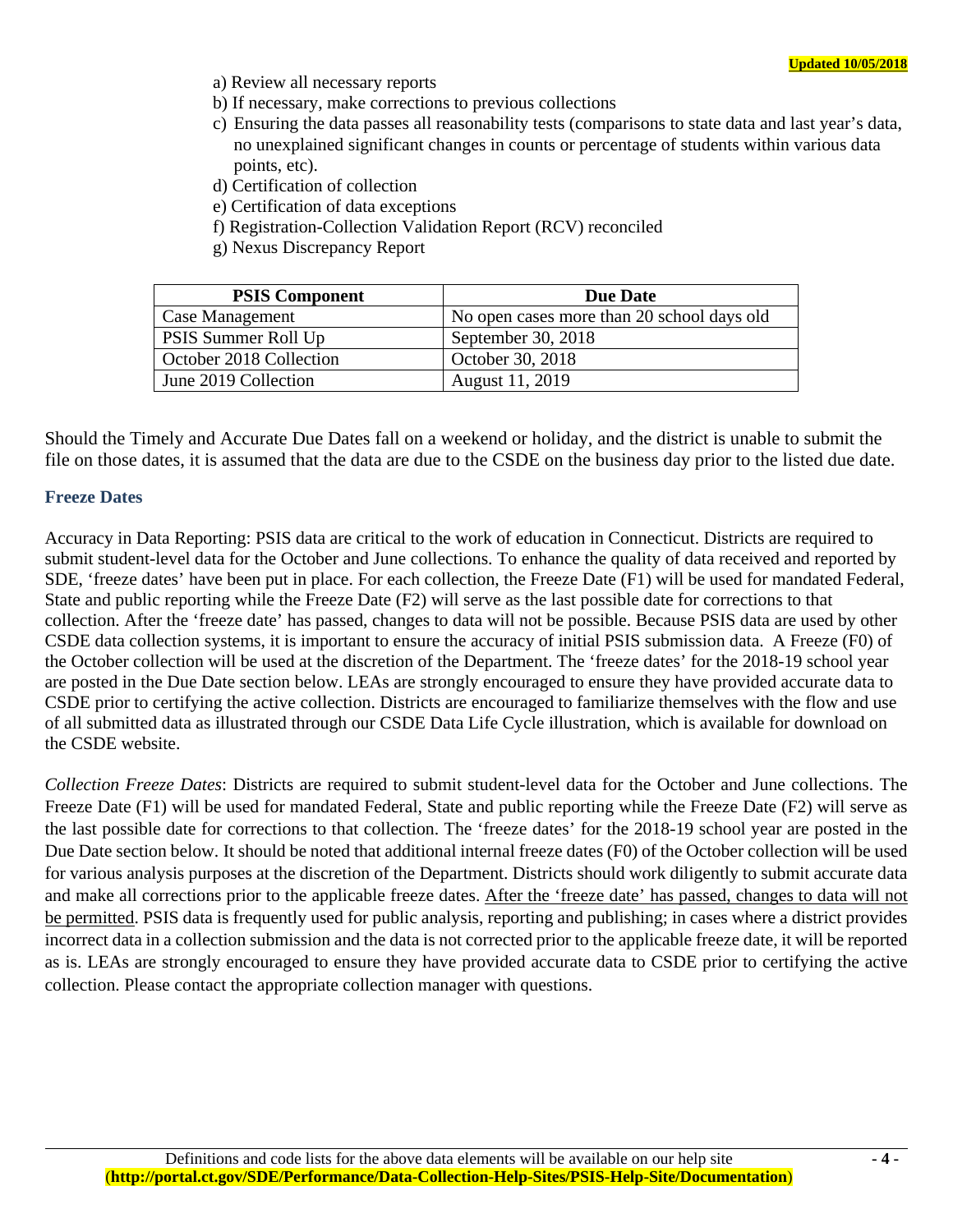## **Due Dates**

| <b>Collection</b>                    | <b>Freeze Cycle</b>                 | <b>Submission Due</b><br>Date (TIMELY)     | <b>Final Revision Date</b><br>(ACCURATE)      | <b>Freeze Dates</b> |
|--------------------------------------|-------------------------------------|--------------------------------------------|-----------------------------------------------|---------------------|
| Case<br><b>Management</b>            |                                     | Cases Resolved<br>within 10 school<br>days | No open cases more than<br>20 school days old |                     |
| <b>PSIS Summer</b><br><b>Roll Up</b> |                                     | September 15, 2018                         | September 30, 2018                            |                     |
|                                      | Freeze $0$ (F0)                     | October 15, 2018                           | October 30, 2018                              | November 1, 2018    |
| October 2018                         | Freeze $1$ (F1)                     |                                            |                                               | January 31, 2019    |
|                                      | Freeze $2(F2)$                      |                                            |                                               | January 31, 2020    |
| <b>PSIS Registration</b>             | Testing<br>Accountability<br>Freeze |                                            |                                               | Date TBD            |
| <b>June 2019</b>                     | Freeze $1$ (F1)                     | July 14, 2019                              | August 11, 2019                               | August 18, 2019     |

Each collection year, the exact calendar due dates are published in the *LEA Level Determinations - Timely and Accurate Data Collection* calendar which is available here: http://portal.ct.gov/SDE/Performance/Data-Collections-Guide.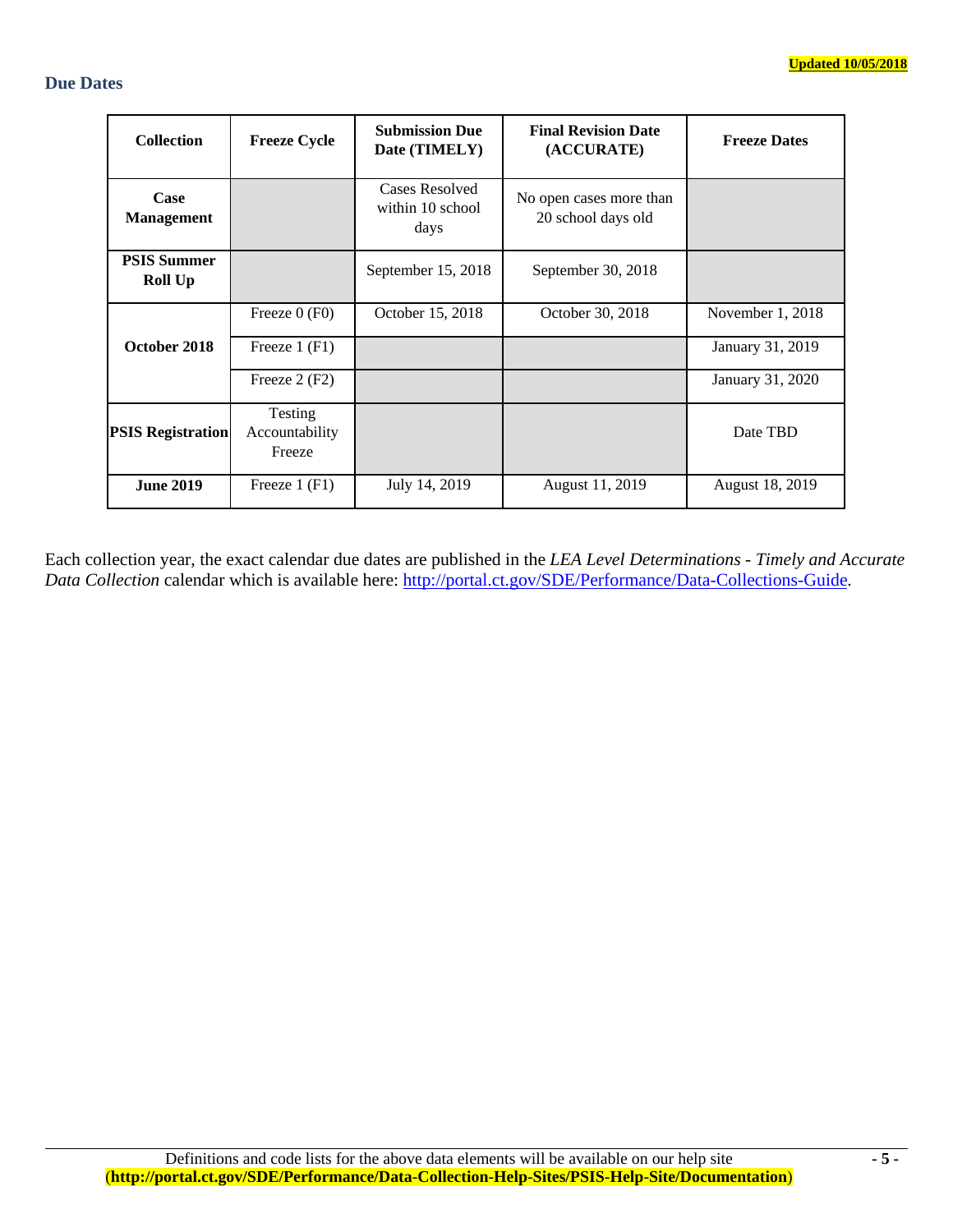#### **Managing Student Data**

# **PSIS Record Layouts**

## **2018-19 SASID Register/Unregister Record Layout (Version 3.1)**

#### **M=Mandatory O=Optional R=Recommended C=Conditional D=Disallowed**

|                 | <b>Field Name</b>                           | Excel<br>Column Type | Data | <b>Starting</b><br><b>Position</b> | Ending<br><b>Position</b> | Length                      | <b>Register</b> | Change<br>(Intra- |                | <b>Unregister   Valid Values</b>                           |
|-----------------|---------------------------------------------|----------------------|------|------------------------------------|---------------------------|-----------------------------|-----------------|-------------------|----------------|------------------------------------------------------------|
|                 |                                             |                      |      |                                    |                           |                             |                 | District)         |                |                                                            |
| $\mathbf{1}$    | <b>Record Type</b>                          | A                    | Char | $\mathbf{1}$                       | $\mathbf{1}$              | $\mathbf{1}$                | M               | M                 | M              | "R" (Register), "C" (Change), or "U"<br>(Unregister)       |
| $\sqrt{2}$      | <b>State Assigned Student ID</b><br>(SASID) | B                    | Char | 2                                  | 11                        | 10                          | $\mathbf{O}$    | ${\bf M}$         | $\mathbf M$    | Numbers only                                               |
| 3               | <b>Reporting District</b>                   | $\mathbf C$          | Char | 12                                 | 14                        | $\ensuremath{\mathfrak{Z}}$ | M               | M                 | M              | See table H                                                |
| $\overline{4}$  | <b>Reporting District Entry Date</b>        | $\mathbf D$          | Char | 15                                 | $\overline{22}$           | $\,8\,$                     | $\mathbf M$     | D                 | ${\bf D}$      | MMDDYYYY                                                   |
| $\overline{5}$  | <b>Resident Town</b>                        | $\overline{E}$       | Char | 23                                 | $\overline{25}$           | $\mathfrak{Z}$              | $\mathbf{M}$    | $\mathbf{M}$      | $\overline{D}$ | See table G                                                |
| $\sqrt{6}$      | <b>Facility Code 1</b>                      | $\overline{F}$       | Char | $\overline{26}$                    | 32                        | $\tau$                      | $\overline{M}$  | $\overline{M}$    | $\overline{D}$ | See table A                                                |
| $\overline{7}$  | <b>Facility Code 2</b>                      | $\mathbf G$          | Char | 33                                 | 39                        | $\tau$                      | $\mathbf O$     | $\mathcal{O}$     | ${\rm D}$      | See table A                                                |
| $\overline{8}$  | <b>Student Last Name</b>                    | $\overline{H}$       | Char | 40                                 | 74                        | 35                          | $\overline{M}$  | M                 | ${\bf D}$      | Character allowing a dash, period, space<br>and apostrophe |
| 9               | <b>Student First Name</b>                   | I                    | Char | 75                                 | 94                        | 20                          | $\mathbf M$     | $\mathbf{M}$      | ${\bf D}$      | Character allowing a dash, period, space<br>and apostrophe |
|                 | 10 Student Middle Name                      | J                    | Char | 95                                 | 114                       | 20                          | $\mathbf R$     | $\mathbb{R}$      | ${\bf D}$      | Character allowing a dash, period, space<br>and apostrophe |
| 11              | <b>Generation Suffix</b>                    | $\rm K$              | Char | 115                                | 118                       | $\overline{4}$              | $\mathbf R$     | $\mathbb{R}$      | ${\bf D}$      | Character allowing a period                                |
|                 | 12 Date of Birth                            | L                    | Char | 119                                | 126                       | $\,$ 8 $\,$                 | $\mathbf M$     | $\mathbf M$       | $\mathbf M$    | MMDDYYYY                                                   |
|                 | 13 Hispanic or Latino                       | M                    | Char | 127                                | 127                       | $\mathbf{1}$                | $\mathbf M$     | M                 | D              | "Y" or "N"                                                 |
|                 |                                             |                      |      |                                    |                           |                             |                 |                   |                | See Race/Ethnicity                                         |
|                 | 14 American Indian or Alaska                | N                    | Char | 128                                | 128                       | $\mathbf{1}$                | $\mathbf M$     | M                 | ${\bf D}$      | "Y" or "N"                                                 |
|                 | <b>Native</b>                               |                      |      |                                    |                           |                             |                 |                   |                | See Race/Ethnicity                                         |
|                 | 15 Asian                                    | $\mathbf O$          | Char | 129                                | 129                       | $\mathbf{1}$                | $\mathbf M$     | $\mathbf M$       | ${\bf D}$      | "Y" or "N"<br>See Race/Ethnicity                           |
|                 | 16 Black or African American                | $\mathbf{P}$         | Char | 130                                | 130                       | $\mathbf{1}$                | M               | ${\bf M}$         | ${\bf D}$      | " $Y$ " or " $N$ "<br>See Race/Ethnicity                   |
|                 | 17 Native Hawaiian or Other<br>Pacific      | Q                    | Char | 131                                | 131                       | $\mathbf{1}$                | $\mathbf M$     | ${\bf M}$         | ${\bf D}$      | " $Y$ " or " $N$ "<br>See Race/Ethnicity                   |
|                 | <b>Islander</b><br>18 White                 | $\mathbb{R}$         | Char | 132                                | 132                       | $\mathbf{1}$                | $\mathbf M$     | M                 | D              | "Y" or "N"                                                 |
|                 |                                             |                      |      |                                    |                           |                             |                 |                   |                | See Race/Ethnicity                                         |
|                 | 19 Gender Code                              | ${\bf S}$            | Char | 133                                | 133                       | $\mathbf{1}$                | $\mathbf M$     | $\mathbf D$       | ${\bf D}$      | "M" or "F" or "N"                                          |
| 20              | <b>Grade Code</b>                           | $\mathbf T$          | Char | 134                                | 135                       | $\mathfrak{2}$              | $\mathbf{M}$    | M                 | D              | See table C                                                |
| $\overline{21}$ | <b>District Student ID</b>                  | $\overline{U}$       | Char | 136                                | 155                       | 20                          | $\mathbf R$     | $\mathbb{R}$      | $\mathbf D$    | Character and/or Numbers                                   |
| $\overline{22}$ | Last Name as it appears in SI               | $\mathbf{V}$         | Char | 156                                | 190                       | 35                          | $\mathbf{O}$    | $\overline{O}$    | $\mathbf D$    | Character allowing a dash, period, space<br>and apostrophe |
|                 | 23 Town of Birth                            | W                    | Char | 191                                | 240                       | 50                          | $\mathbf O$     | $\mathbf D$       | ${\bf D}$      | Character allowing a dash, period, space<br>and apostrophe |
|                 | 24 Mother's Maiden Name                     | $\mathbf X$          | Char | 241                                | 275                       | 35                          | $\mathbf{O}$    | $\mathbf D$       | D              | Character allowing a dash, period, space<br>and apostrophe |
|                 | 25 Polio Vaccination Date                   | Y                    | Char | 276                                | 283                       | 8                           | $\mathbf{O}$    | D                 | D              | MMDDYYYY                                                   |
|                 | 26 Secondary ID                             | Z                    | Char | 284                                | 292                       | 9                           | $\Omega$        | D                 | D              | Reserved                                                   |
|                 | 27 Reporting District Exit Date             | AA                   | Char | 293                                | 300                       | $\,8\,$                     | D               | ${\bf D}$         | $\mathbf M$    | MMDDYYYY                                                   |
|                 | 28 Exit Type                                | AB                   | Char | 301                                | 302                       | $\overline{2}$              | D               | $\mathbf C$       | M              | See table N                                                |
|                 | 29 Exit Status                              | AC                   | Char | 303                                | 304                       | $\sqrt{2}$                  | $\mathbf D$     | ${\bf D}$         | $\mathbf M$    | See table O                                                |
|                 | 30 Number of Days of<br>Membership          | AD                   | Char | 305                                | 307                       | 3                           | $\mathbf D$     | $\mathbf M$       | $\mathbf M$    | 0 to 220                                                   |
|                 | 31 Number of Days in<br><b>Attendance</b>   | AE                   | Char | 308                                | 310                       | 3                           | ${\bf D}$       | M                 | M              | 0 to 220                                                   |
|                 | 32 Facility/Grade Exit Date                 | AF                   | Char | 311                                | 318                       | $\,8\,$                     | ${\bf D}$       | $\mathbf M$       | M              | MMDDYYYY                                                   |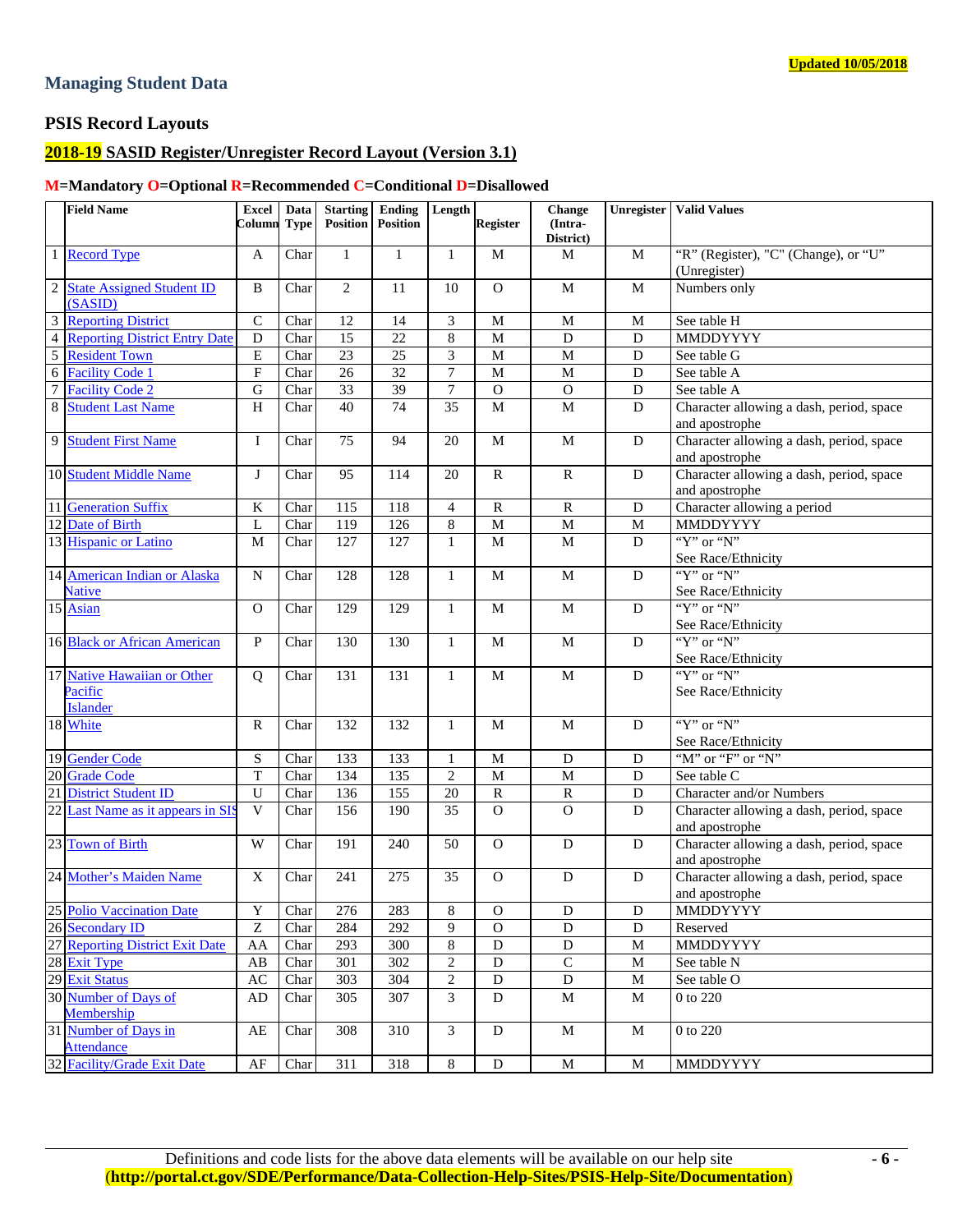## **2018-19 SASID Register/Unregister Record Layout (Version 3.1) (cont.)**

| 33 Facility/Grade Entry Date | AG | Char          | 319 | 326 | $\circ$<br>Õ       | M      | М |   | <b>MMDDYYYY</b>                         |
|------------------------------|----|---------------|-----|-----|--------------------|--------|---|---|-----------------------------------------|
| 34 Nexus District            | AH | Char          | 327 | 329 |                    | $\sim$ |   |   | See Table M                             |
| 35 Nexus District Exit Date  | AI | $\text{Char}$ | 330 | 337 | $\Omega$           |        |   |   | <b>MMDDYYYY</b>                         |
| 36 Nexus District Entry Date | AJ | $\text{Char}$ | 338 | 345 | $\circ$<br>$\circ$ | ⌒      |   | ⌒ | <b>MMDDYYYY</b>                         |
| 37 End of Record Marker      | AK | ${\rm Char}$  | 346 | 346 |                    | M      | M | M | The letter "X" must be included in this |
|                              |    |               |     |     |                    |        |   |   | position to mark the end of each record |

**NOTE:** The above layout describes the fixed length format. For districts providing a comma-delimited file, please follow the above layout for field sequence and maximum length. Also, please include a carriage return (cr) and line feed (lf) after each record regardless of format.

**Mandatory** - If this field is not complete an error is generated.

**Optional** - The district has the option to report this field or leave it blank.

**Recommended** - We recommend that this field be reported but the district has the option to report this field or leave it blank. **Conditional** – This field may become required depending upon your response to a related field.

**Disallowed** - The district may not report this field for this submission.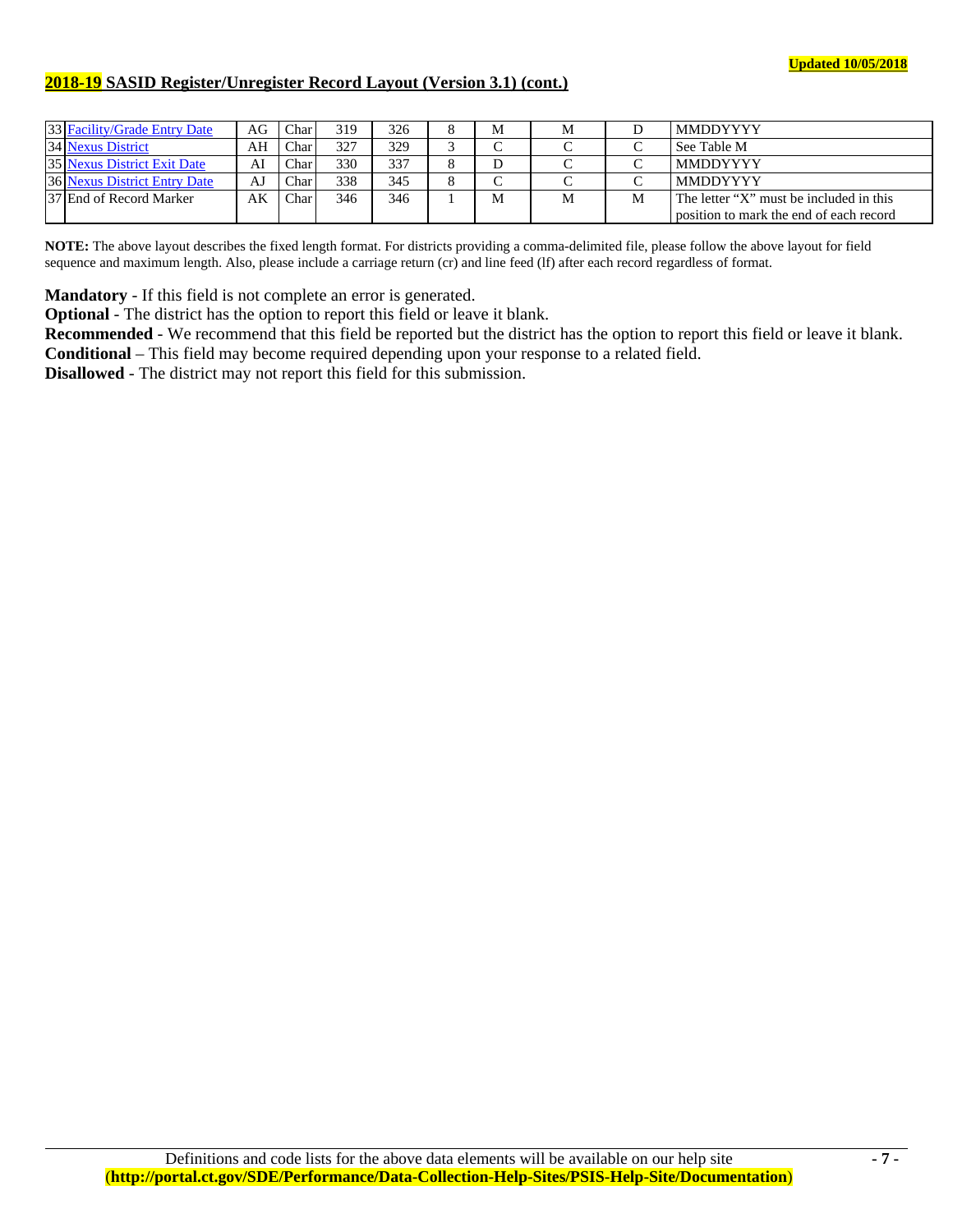#### **2018-19 SASID Testing Demographics Record Layout (Version 1.0)**

NOTE: Values submitted should reflect the student's status as of the testing date.

|                 | <b>Field Name</b>                       | <b>Excel</b>  | Data        | <b>Starting</b> | <b>Ending</b>   | Length | <b>Required</b> | <b>Valid Values</b> |
|-----------------|-----------------------------------------|---------------|-------------|-----------------|-----------------|--------|-----------------|---------------------|
|                 |                                         | Column        | <b>Type</b> | <b>Position</b> | <b>Position</b> |        |                 |                     |
|                 | <b>Reporting District</b>               | A             | Char        |                 | 3               | 3      | M               | See table H         |
| 2               | <b>State Assigned Student ID</b>        | B             | Char        | 4               | 13              | 10     | M               | Numbers only        |
|                 | (SASID)                                 |               |             |                 |                 |        |                 |                     |
| 3               | Date of Birth                           | $\mathcal{C}$ | Char        | 14              | 21              | 8      | M               | <b>MMDDYYYY</b>     |
| 4               | <b>English Learners (EL)</b>            | D             | Char        | 22              | 22              |        | M               | " $Y$ " or " $N$ "  |
| 5               | <b>Special Education</b>                | E             | Char        | 23              | 23              |        | M               | " $Y$ " or " $N$ "  |
| 6               | Eligible for free/reduced price meals   | F             | Char        | 24              | 24              |        | M               | "F", "R" or "N"     |
| 7               | Section 504 Status                      | G             | Char        | 25              | 25              |        | M               | " $Y$ " or " $N$ "  |
| 8               | <b>Recently Arrived English Learner</b> | H             | Char        | 26              | 26              |        | M               | " $Y$ " or " $N$ "  |
|                 | (EL)                                    |               |             |                 |                 |        |                 |                     |
| 9               | <b>Military Family</b>                  |               | Char        | 27              | 27              |        | M               | " $Y$ " or " $N$ "  |
| 10 <sup>1</sup> | <b>Homeless</b>                         |               | Char        | 28              | 29              | 2      | M               | See table L         |
| 11              | <b>End of Record Marker</b>             | K             | Char        | 30              | 30              |        | M               | " $X$ "             |

|  |  |  |  |  | M=Mandatory O=Optional R=Recommended C=Conditional D=Disallowed |
|--|--|--|--|--|-----------------------------------------------------------------|
|--|--|--|--|--|-----------------------------------------------------------------|

NOTE: The above layout describes the fixed length format. For districts providing a comma-delimited file, please follow the above layout for field sequence and maximum length. Also, please include a carriage return (cr) and line feed (lf) after each record regardless of format.

**Please visit the Student Assessment webpage for more information regarding CT Assessments.** 

**Mandatory** - If this field is not complete an error is generated.

**Optional** - The district has the option to report this field or leave it blank.

**Recommended** - We recommend that this field be reported but the district has the option to report this field or leave it blank. **Conditional** – This field may become required depending upon your response to a related field.

**Disallowed** - The district may not report this field for this submission.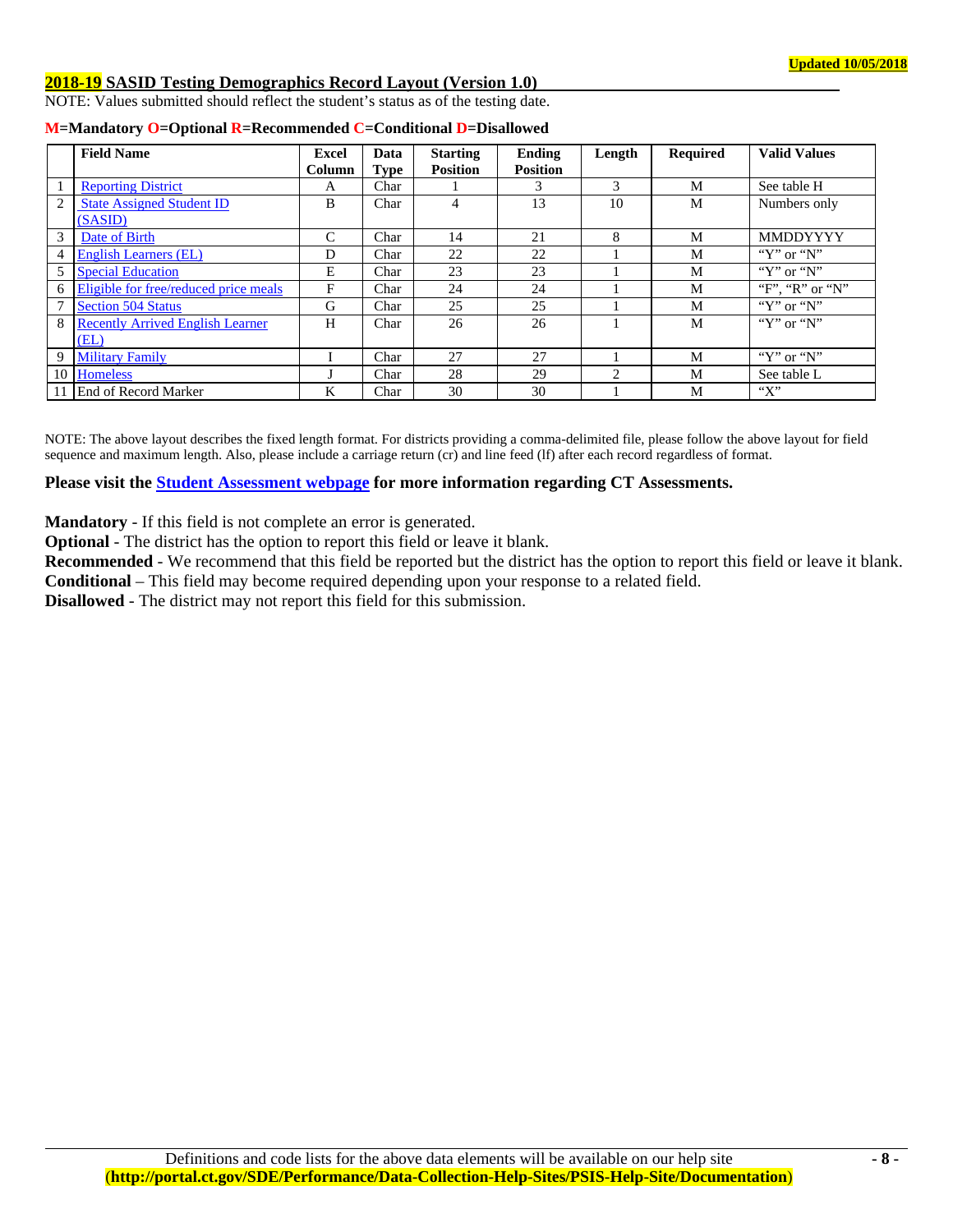## **2018-19 PSIS Data Collections Record Layout (Version 5.0)**

Data elements for the Public School Information System (PSIS) Changes from prior year are highlighted.

#### **M=Mandatory O=Optional R=Recommended C=Conditional D=Disallowed**

|                | <b>Field Name</b>                              | <b>Excel</b><br>Column  | Data<br><b>Type</b> | <b>Starting</b><br><b>Position</b> | <b>Ending</b><br><b>Position</b> | Length          | Oct            | Jun            | <b>Valid Values</b>                                                                |
|----------------|------------------------------------------------|-------------------------|---------------------|------------------------------------|----------------------------------|-----------------|----------------|----------------|------------------------------------------------------------------------------------|
| 1              | <b>State Assigned Student ID</b>               | A                       | Char                | 1                                  | 10                               | 10              | M              | M              | Numbers only                                                                       |
|                | (SASID)                                        |                         |                     |                                    |                                  |                 |                |                |                                                                                    |
| $\overline{c}$ | <b>Reporting District</b>                      | B                       | Char                | 11                                 | 13                               | 3               | M              | M              | See table H                                                                        |
| 3              | <b>Nexus District</b>                          | $\mathsf{C}$            | Char                | $\overline{14}$                    | $\overline{16}$                  | 3               | $\mathsf{C}$   | $\mathsf{C}$   | See table M                                                                        |
| $\overline{4}$ | <b>Resident Town</b>                           | D                       | Char                | 17                                 | $\overline{19}$                  | 3               | $\mathbf M$    | $\mathbf M$    | See table G                                                                        |
| 5              | <b>Facility Code 1</b>                         | $\overline{E}$          | Char                | 20                                 | 26                               | $\overline{7}$  | $\mathbf M$    | M              | See table A                                                                        |
| 6              | <b>Facility Code 2</b>                         | ${\bf F}$               | Char                | $\overline{27}$                    | $\overline{33}$                  | $\overline{7}$  | $\overline{C}$ | $\mathcal{C}$  | See table A                                                                        |
| $\tau$         | <b>Student Last Name</b>                       | ${\bf G}$               | Char                | 34                                 | 68                               | 35              | $\mathbf M$    | ${\bf M}$      | Character allowing a dash, period space<br>and apostrophe                          |
| 8              | <b>Student First Name</b>                      | $\overline{H}$          | Char                | 69                                 | 88                               | 20              | $\mathbf M$    | ${\bf M}$      | Character allowing a dash, period space<br>and apostrophe                          |
| 9              | <b>Student Middle Name</b>                     | $\mathbf I$             | Char                | 89                                 | 108                              | 20              | $\mathbb{R}$   | $\mathbb{R}$   | Character allowing a dash, period space<br>and apostrophe                          |
| 10             | <b>Generation Suffix</b>                       | J                       | Char                | 109                                | 112                              | $\overline{4}$  | $\mathbf R$    | ${\bf R}$      | Character allowing a period                                                        |
| 11             | Date of Birth                                  | $\overline{\mathbf{K}}$ | Char                | 113                                | 120                              | $\overline{8}$  | $\mathbf{M}$   | M              | MMDDYYYY                                                                           |
| 12             | <b>Grade Code</b>                              | $\mathbf L$             | Char                | $\overline{121}$                   | 122                              | $\overline{c}$  | $\mathbf M$    | M              | See table C                                                                        |
| 13             | <b>Native Language Code</b>                    | M                       | Char                | 123                                | 125                              | $\overline{3}$  | $\overline{M}$ | $\overline{M}$ | See table D                                                                        |
| 14             | <b>English Learners (EL)</b>                   | $\mathbf N$             | Char                | 126                                | 126                              | $\,1$           | $\mathbf M$    | M              | " $Y$ " or " $N$ "                                                                 |
| 15             | <b>EL Program Code</b>                         | $\mathcal{O}$           | Char                | 127                                | 128                              | $\overline{2}$  | $\overline{C}$ | $\overline{C}$ | See table I                                                                        |
| 16             | <b>Special Education</b>                       | ${\bf P}$               | Char                | 129                                | 129                              | $\mathbf{1}$    | $\overline{M}$ | $\overline{M}$ | " $Y$ " or " $N$ "                                                                 |
| 17             | Eligible for free/reduced price<br>meals       | $\overline{Q}$          | Char                | 130                                | 130                              | $\mathbf{1}$    | $\mathbf{M}$   | $\mathbf M$    | "F", "R" or "N"                                                                    |
| 18             | <b>Enrolled at No Local Expense</b><br>Code    | $\mathbb{R}$            | Char                | 131                                | 132                              | $\overline{2}$  | M              | M              | See table J                                                                        |
| 19             | <b>Special Program Status Code</b>             | $\mathbf S$             | Char                | 133                                | 134                              | $\overline{2}$  | $\mathbf M$    | M              | See table E                                                                        |
| 20             | <b>PreK Program Status Code</b>                | $\mathbf T$             | Char                | 135                                | 136                              | $\overline{2}$  | $\mathbf C$    | $\overline{C}$ | See table F                                                                        |
| 21             | Length of PreK Program Day in<br><b>Hours</b>  | U                       | Char                | 137                                | 141                              | 5               | $\overline{C}$ | $\overline{C}$ | .25 to 15.00 (in increments of .25)                                                |
| 22             | <b>Number of PreK Program Days</b><br>per Year | $\overline{V}$          | Char                | 142                                | 144                              | 3               | $\overline{C}$ | $\mathsf{C}$   | 1 to 366                                                                           |
| 23             | <b>District Student ID</b>                     | W                       | Char                | 145                                | 164                              | 20              | $\mathbb{R}$   | $\mathbb{R}$   | Characters and/or Numbers                                                          |
| 24             | <b>Group Name</b>                              | $\overline{X}$          | Char                | 165                                | 184                              | 20              | $\mathbf O$    | $\Omega$       | Characters and/or Numbers                                                          |
| 25             | <b>Group Code</b>                              | Y                       | Char                | 185                                | 194                              | $\overline{10}$ | $\overline{0}$ | $\mathbf{O}$   | Characters and/or Numbers                                                          |
| 26             | Migrant                                        | Z                       | Char                | 195                                | 195                              | $\mathbf{1}$    | $\overline{M}$ | M              | "Y" or "N"                                                                         |
| 27             | <b>Gifted and Talented</b>                     | AA                      | Char                | 196                                | 197                              | $\overline{c}$  | $\mathbf M$    | M              | See table K                                                                        |
| 28             | <b>Homeless</b>                                | $\overline{AB}$         | Char                | 198                                | 199                              | $\overline{2}$  | $\mathbf M$    | M              | See table L                                                                        |
| 29             | <b>Number of Days of Membership</b>            | AC                      | Char                | 200                                | $\overline{202}$                 | $\overline{3}$  | $\mathbf O$    | M              | $\overline{0}$ to 220                                                              |
| 30             | <b>Number of Days in Attendance</b>            | A <sub>D</sub>          | Char                | 203                                | $\overline{205}$                 | $\overline{3}$  | $\mathcal{O}$  | $\mathbf M$    | 0 to 220                                                                           |
| 31             | <b>Immigrant Status</b>                        | <b>AE</b>               | Char                | 206                                | 206                              | $\mathbf{1}$    | $\overline{M}$ | $\overline{M}$ | "Y" or "N"                                                                         |
| 32             | <b>Military Family</b>                         | AF                      | Char                | $\overline{207}$                   | 207                              | $\mathbf{1}$    | M              | M              | "Y" or "N"                                                                         |
| 33             | End of Record Marker                           | AG                      | Char                | 208                                | 208                              | $\mathbf{1}$    | M              | M              | The letter "X" must be included in this<br>position to mark the end of each record |

**NOTE:** The above layout describes the fixed length format. For districts providing a comma-delimited file, please follow the above layout for field sequence and maximum length. Also, please include a carriage return (cr) and line feed (lf) after each record regardless of format.

**Mandatory** - If this field is not complete an error is generated.

**Optional** - The district has the option to report this field or leave it blank.

**Recommended** - We recommend that this field be reported but the district has the option to report this field or leave it blank.

**Conditional** – This field may become required depending upon your response to a related field.

**Disallowed** - The district may not report this field for this submission.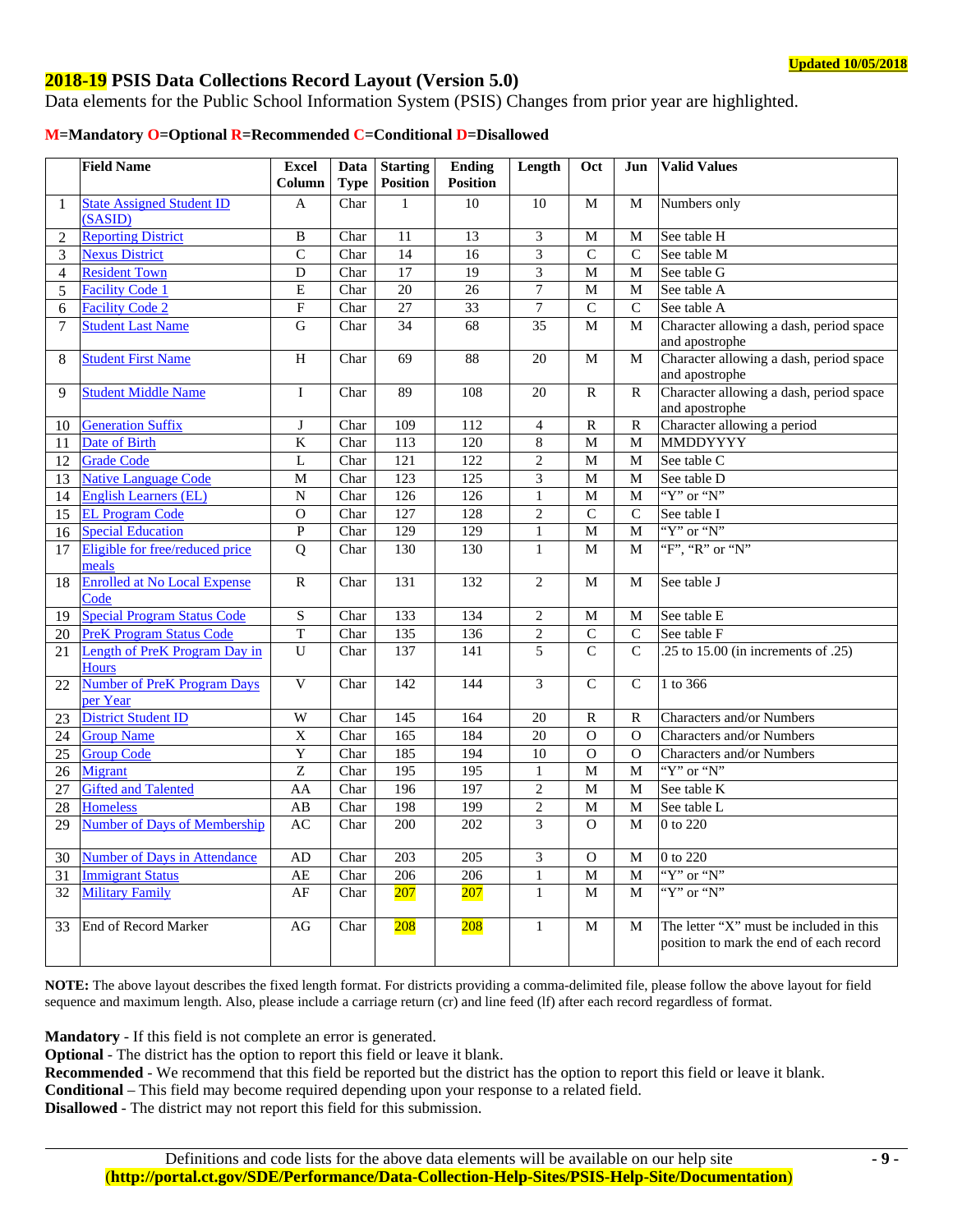#### **Data Field Descriptions** (in alphabetical order)

**Date of Birth -** Student's date of birth in the format MMDDYYYY where "M" = Month, "D" = Day, "Y" = Year. This field is mandatory for register, change, unregister, testing demographics and all collections. This field is used as a confidence field in change, unregister and testing demographics, meaning that it is an identifier used with SASID to match the registration record to edit. Change records will be rejected if *both* the Legal Last Name and Date of Birth differ from the existing values in Registration. For unregister, the value may not differ from the value currently in Registration. If the Date of Birth is in correct in PSIS is should be manually updated in PSIS Registration.

**District Student ID -** ID generated by local district/school based system. This field is recommended for register, change, all collections and disallowed for unregister.

**Eligible for free/reduced-price meals** - Is this student eligible for free or reduced-price meals or free milk in accordance with the Income Guidelines for the National School Lunch Program or deemed "categorically eligible" (e.g., SNAP, TANF, homeless etc.)? If the student is eligible for free meals or free milk, the code "F" should be used. If the student is eligible for reduced-price meals, the code "R" should be used. ("F" - Free, "R" - Reduced, "N" - No). This field is mandatory for all collections.

**EL Program Code –** See Table I. This field is conditional for all collections.

## **English Learner (EL) – Formerly Limited English Proficient (LEP)**

Student is an English Learner ("Y" – Yes, "N" – No). An entry in this field is mandatory for all collections; determination of EL status is mandatory for grades K-12 and optional for PreK (may report "N" for all PreK students).

Please note that if a student is identified as an EL at any time during the school year, the student must remain as an EL for the entire school year. For students to exit EL status, they must meet the state exit criteria on the annual English language proficiency assessment.

ESSA requires standardized identification procedures for English learner identification. Connecticut's standardized identification procedure for English learners includes the following steps and is generally intended to be carried out one time, upon first entry into a Connecticut public school:

 **Step 1**: Determination if the student is a potential EL student through adherence to the Home Language Survey Guidance and completion of the Home Language Survey**.** (Please note both of these documents can be found on the CSDE Website on the English Learners page).

o Administer the home language survey, which must include the following questions (additional questions may be added, but these should be considered for informational purposes only and should not factor into whether the student is screened):

- 1. What is the primary language used in the home, regardless of the language spoken by the student?
- 2. What is the language most often spoken by the student?
- 3. What is the language that the student first acquired?
	- **Step 2**: Review the home language survey (HLS) results to determine if it indicates the student may have a primary or home language other than English (PHLOTE) and may be an English learner.
	- **Step 3**: If the HLS indicates the student may have a PHLOTE, the approved English language proficiency (ELP) assessment is administered.
	- **Step 4**: If the student's results on the ELP assessment indicate the student is an English learner, the student is identified. The student's parents are informed of the service options for their child and select the service that the student will receive or waive services. They are also informed that they may modify their selection at any time.

If as a result, of the assessment it is determined that the student is an English learner, an appropriate program of English language instruction must be provided and the student must be entered as EL.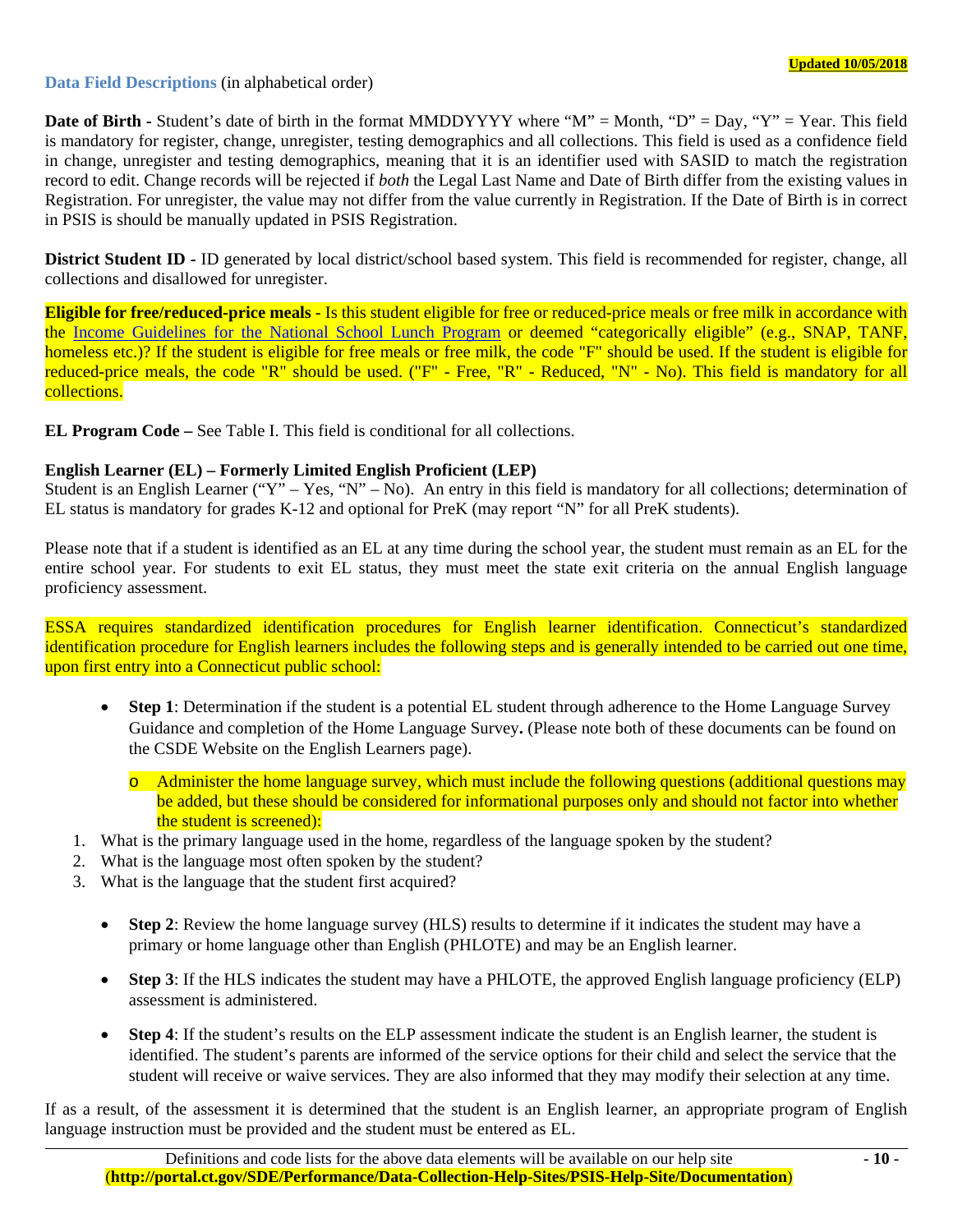If 20 or more English learners are identified with the same native language in the current year's October PSIS collection, a transitional bilingual education program must be provided in the following school year. Eligible schools are identified and notified in the spring prior to the implementation of the required program.

**Enrolled at No Local Expense Code –** This field reflects the student's status for Facility Code 1. Two-digit code for students enrolled at no local expense. See Table J for descriptions of students for whom this field is a requirement. Please call Kendra Shakir at (860) 713-6896 if you have any questions about these codes and how they may apply to your students. This field is mandatory for all collections.

**Exit Type –** See table N. This field is mandatory for unregister and disallowed for register. For change, this field is only mandatory if the Facility Code 1 is changing (student is transferring to another facility in the same district), otherwise the field is disallowed.

**Exit Status –** See table O. This field is mandatory for unregister and disallowed for change and register.

**Facility Code 1 –** Seven-digit code of the school attended by the student. For change, this is the school the student will be newly attending. See Table A for a listing of all public schools and private special education facilities. This table also includes special school codes for out-of-state facilities and day treatment facilities. If a student attends Bristol Technical Education Center (BTEC), or is homebound, please use the facility code for the school he/she would otherwise attend. If you are unable to locate a school code for a student, a generic "Other" code is provided for your use. If you have questions about using "Other," please call Kendra Shakir at (860) 713-6896. This field is mandatory for register and change, all collections and disallowed for unregister.

Please note the following guidance for Preschool students:

#### For the Head Start codes:

- Head Start students who are served/educated in an inclusive PreK school, e.g., Little Pumpkins Elementary PreK-5, should be coded to the Little Pumpkins School in Facility Code 1. For the field PreK Program Status Code, a number of choices are available, including Head Start – Federal and Head Start – State.
- For Head Start students who are served/educated in one of your schools not having PreK as a grade, you may require a (new) district-wide PreK school code. Please contact Laura Guerrera at (860) 713-6898 to discuss your PreK program. Again, be sure to use the appropriate PreK Program Status Code.
- For Head Start students who are served/educated in a building other than one of your schools, you should use the assigned Facility code for that school. Each student's PreK Program Status Code would likely be Head Start – Federal or Head Start – State, as appropriate. See the full list of PreK Program Status Codes in Table F of the Record Layout for additional selections.

#### For the Community-based PreK codes:

For example:

- Johnny Smith attends ABC Preschool. Johnny is enrolled in Hershey Public Schools, and Hershey Public Schools pay for Johnny's tuition at ABC Preschool. For PSIS, Hershey Public Schools should use the assigned Facility code for ABC Preschool. Report the students total days and hours covered under the tuition paid by the public school.
- Johnny Smith attends ABC Preschool. Johnny's mom and dad pay his tuition. However, Johnny is enrolled in Hershey Public Schools, and has an IEP that calls for services. Hershey Public Schools sends an instructor out to ABC Preschool to provide his instruction. For PSIS, Hershey Public Schools should use the assigned Facility code for ABC Preschool and limit the days and hours reported to the services they provide.

Note that Community-based PreK codes exist due to the ECIS system. So be sure to check the most current list of codes in PSIS. If you have questions regarding the use of these codes, please contact Kendra Shakir at (860) 713- 6896.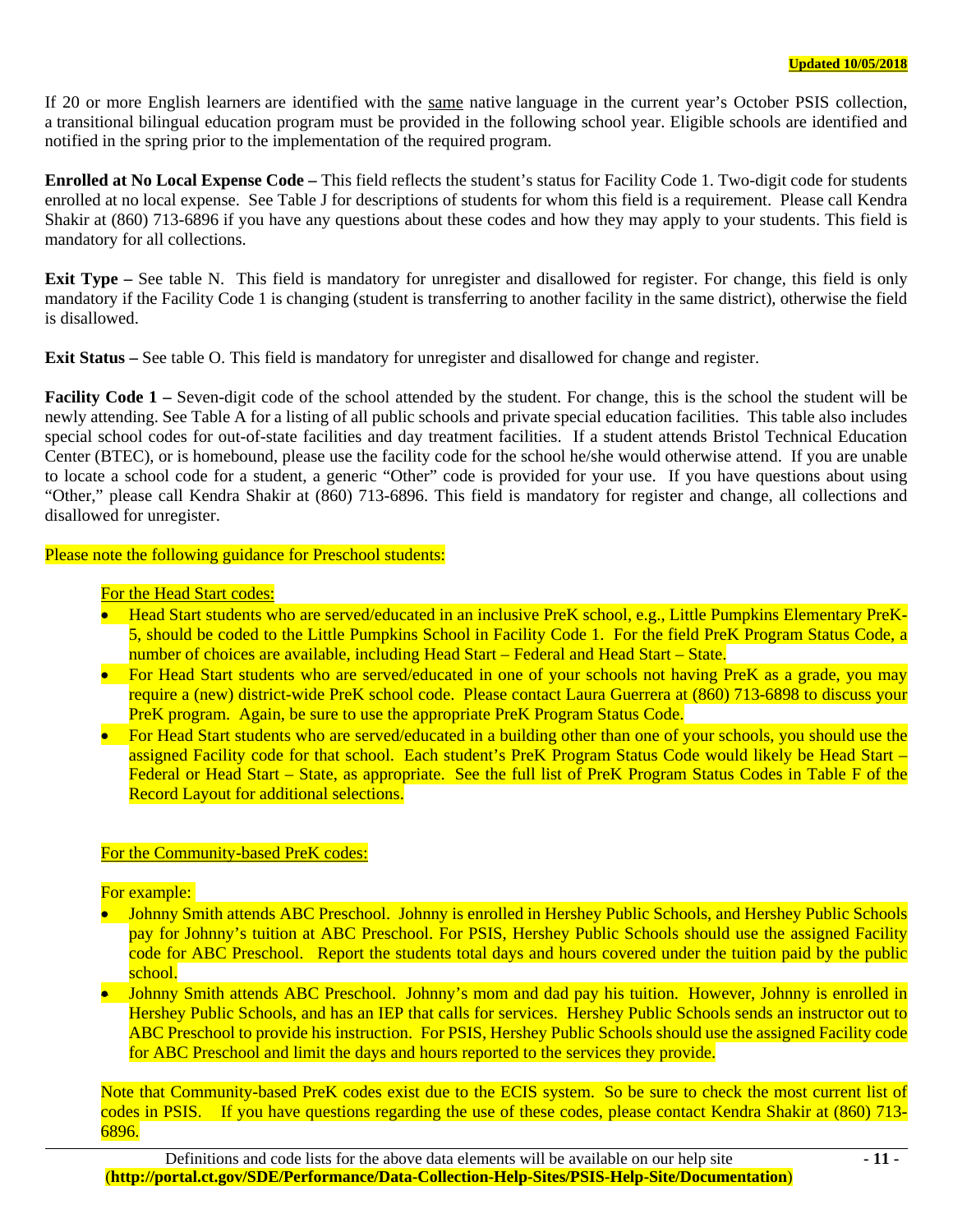#### For All Other preschool students:

- Public Prek Program/School or Elementary School where the student is receiving services **OR**
- If the services are being received in a public school that does not contain PreK or Kindergarten, use the facility code where the student would attend Kindergarten **OR**
- If the services are being received in a non-public location that does not have a facility code, use the facility code where the student would attend Kindergarten or your public Prek Program/School.

**Facility Code 2** – There are three sets of circumstances that dictate the use of this field:

(1) This facility code will be **conditional** for students with select special program status codes. For example, students attending two facilities in accordance with an IEP or other special circumstances (i.e., students attending one facility for academics and another for other mandated programs like drug/alcohol rehab/anger management, etc.) must have the second facility reported via the *Facility Code 2* field.

(2) Facility Code 2 is required for students attending part-time magnets (see **Appendix B**, CSDE Approved Magnet Schools) and vocational agriculture classes in Bloomfield, Glastonbury and Bridgeport through a shared-time arrangement in accordance with C.G.S. 10-65b. By virtue of your entries in *Facility Code 2*, the Bureau of Grants Management will assign credit for either magnet operating or vocational agriculture grants, as appropriate. Please contact Kendra Shakir at (860) 713-6896 if you have questions about the use of *Facility Code 2* under these circumstances.

- If your district provides the academic instruction to a student also attending a part-time magnet, you will use Facility Code 1 to indicate the school in which the student receives his/her academic instruction. You will use Facility Code 2 to reflect the student's part-time magnet program. The part-time magnets are: Greater Hartford Academy of Math & Science 2419800; Greater Hartford Academy of the Arts 2419900; Regional Center for the Arts 2439900, and ACES Educational Center for the Arts 2449900. You may need to contact your local high school(s) for a list of affected students, in the event that your local student database does not currently identify this group of students.
- If your district provides the academic instruction to a student who leaves your district to pursue VoAg instruction in one of these three shared-time centers, you will use Facility Code 1 to indicate the school in which the student receives academic instruction. You will use Facility Code 2 to reflect the student's appropriate shared-time VoAg program. The Facility Codes for the shared-time VoAg centers are: Donald F. Harris Sr. AgriSciene & Technology Center 0116100; Bridgeport Regional Vocational Aquaculture School 0156400; and Part-Time Vocational Agriculture Program 0546100. You may need to contact your local high school(s) for a list of affected students, in the event that your local student database does not currently identify this group of students.

(3) Facility Code 2 is required for students participating in the OPEN Choice program who are attending a private special education facility or RESC-operated special education facility as a result of his or her Individualized Education Program (IEP). In this case, Facility Code 2 should reflect the facility at the OPEN Choice receiving district the student would otherwise attend if not outplaced. Refer to **Appendix E**, Guidelines for Reporting OPEN Choice Students, for further information.

This field is **conditional** for all collections where students meet the criteria outlined above under (1). It is **required** for all collections where students meet the criteria outlined above under (2) and (3). This field is disallowed for unregister and optional for register and change.

**Facility/Grade Entry Date –** The date the student entered the new school and/or grade. The "new" school is defined as the Facility Code 1 which the student will be attending after the register or change is processed. The "new" grade is defined as the grade which the student will be in after the register or change is processed. This field is ignored in the unregister process. Keep in mind that a change may be used for the summer rollup process, in which a student may enter both a new school and a new grade on the same day. This field is mandatory in register and change, and disallowed in unregister.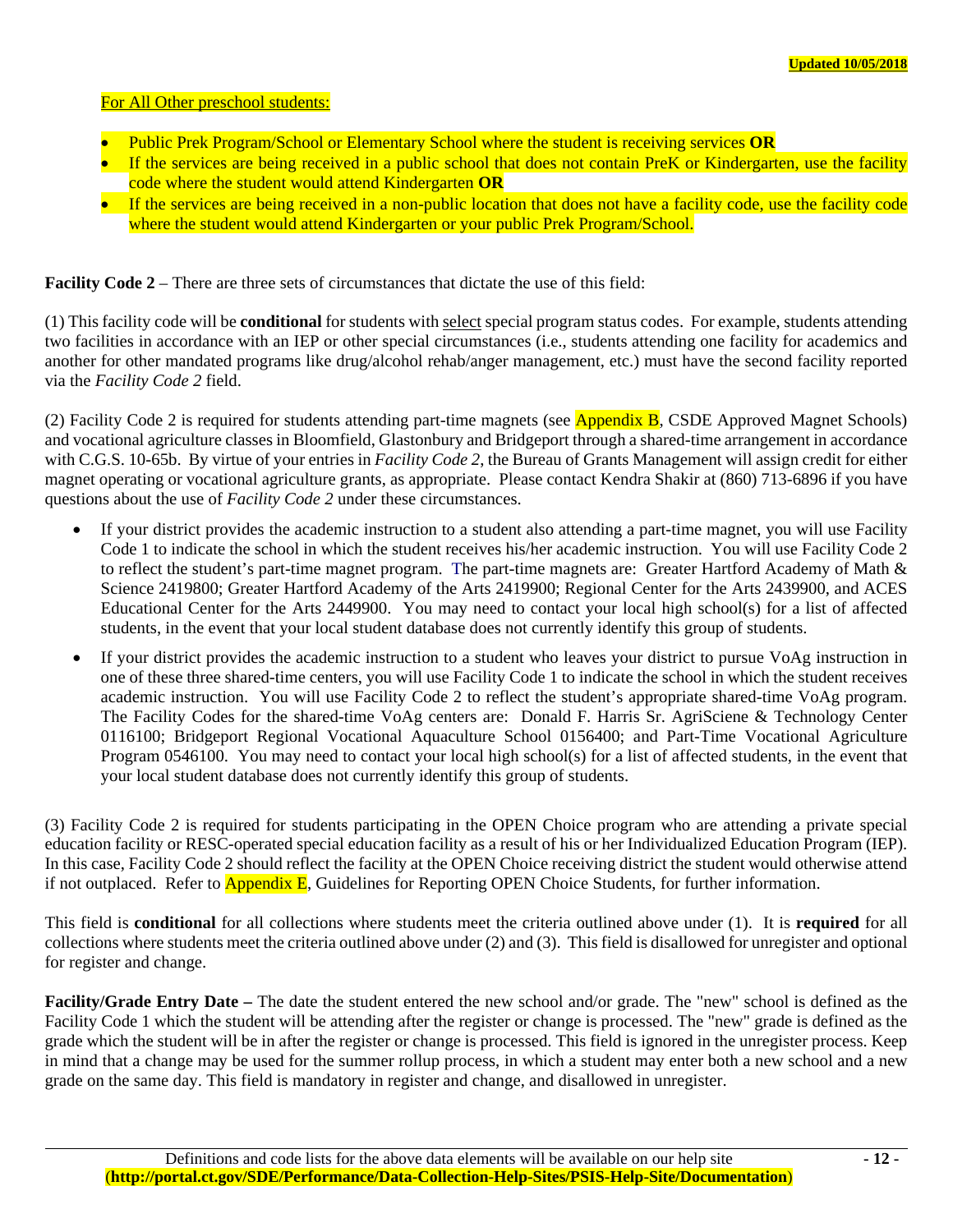**Facility/Grade Exit Date –** The date the student left the previous school/grade. The "previous" school is defined as the Facility Code 1 school of record before the change or unregister is processed. This is the Facility Code 1 school the student is leaving. The "previous" grade is defined as the grade of record before the change or unregister is processed. Keep in mind that a change may be used for the summer rollup process, in which a student may leave both a previous school and a previous grade on the same day. This field is disallowed in register, and mandatory in change and unregister.

Gender Code - Gender code ("M" – Male, "F" – Female, "N"-Non Binary) this field is mandatory for register, and disallowed for change and unregister. Non-Binary should be used for students who do not identify exclusively as male or female.

**Generation Suffix -** Student's generation suffix. For example Jr, Sr, I, II, III, IV, V, VI. This field is recommended for register and change, all collections and disallowed for unregister.

**Gifted and Talented –** See table K. This field is mandatory for all collections.

- Gifted a child identified by the planning and placement team as gifted and talented on the basis of either performance on relevant standardized measuring instruments, or demonstrated or potential achievement or intellectual creativity or both. The term shall refer to the top five percent of children so identified. (Note: The term means 5% of the children so identified as gifted and talented within the district).
- **Talented** a child identified by the planning and placement team as gifted and talented on the basis of demonstrated or potential achievement in music, the visual arts or the performing arts. The term shall refer to the top five percent of children so identified. (Note: The term means 5% of the children so identified as gifted and talented within the district.)
- **Identified** The student has been identified as gifted and/or talented but is not being served.
- **Served** The student has been identified as gifted and/or talented and is being served.

**Grade Code –** Grade code as described in Table C. For change, this is the grade the student will be entering at the Facility Code 1 school. Please see **Appendix C** for information regarding PreK students. This field is mandatory for registration, change and all collections, and disallowed for unregister.

For students with disabilities, report the grade in which the student is enrolled. When in doubt, check the student's IEP. After having checked the IEP, if you are still unable to make a determination, report the age-appropriate grade for the student.

**Group Code -** This field is typically used to pass on to a vendor for assessment sorting purposes. This field is optional for all collections.

**Group Name -** This field is typically used to pass on to a vendor for assessment sorting purposes. This field is optional for all collections.

**Homeless –** Homeless as described in table L. Section 725(2) of the federal McKinney-Vento Act defines homeless children and youth as individuals who lack a fixed, regular, and adequate nighttime residence. The term includes—

- Children and youths who are:
	- sharing the housing of other persons due to loss of housing, economic hardship, or a similar reason (sometimes referred to as "doubled up");
	- are living in motels, hotels, trailer parks, or camping grounds due to the lack of alternative adequate accommodations;
	- are living in emergency or transitional shelters; or
	- are abandoned in hospitals;
- Children and youths who have a primary nighttime residence that is a public or private place not designed for or ordinarily used as a regular sleeping accommodation for human beings;
- Children and youth who are living in cars, parks, public spaces, abandoned buildings, substandard housing, bus or train stations, or similar settings; and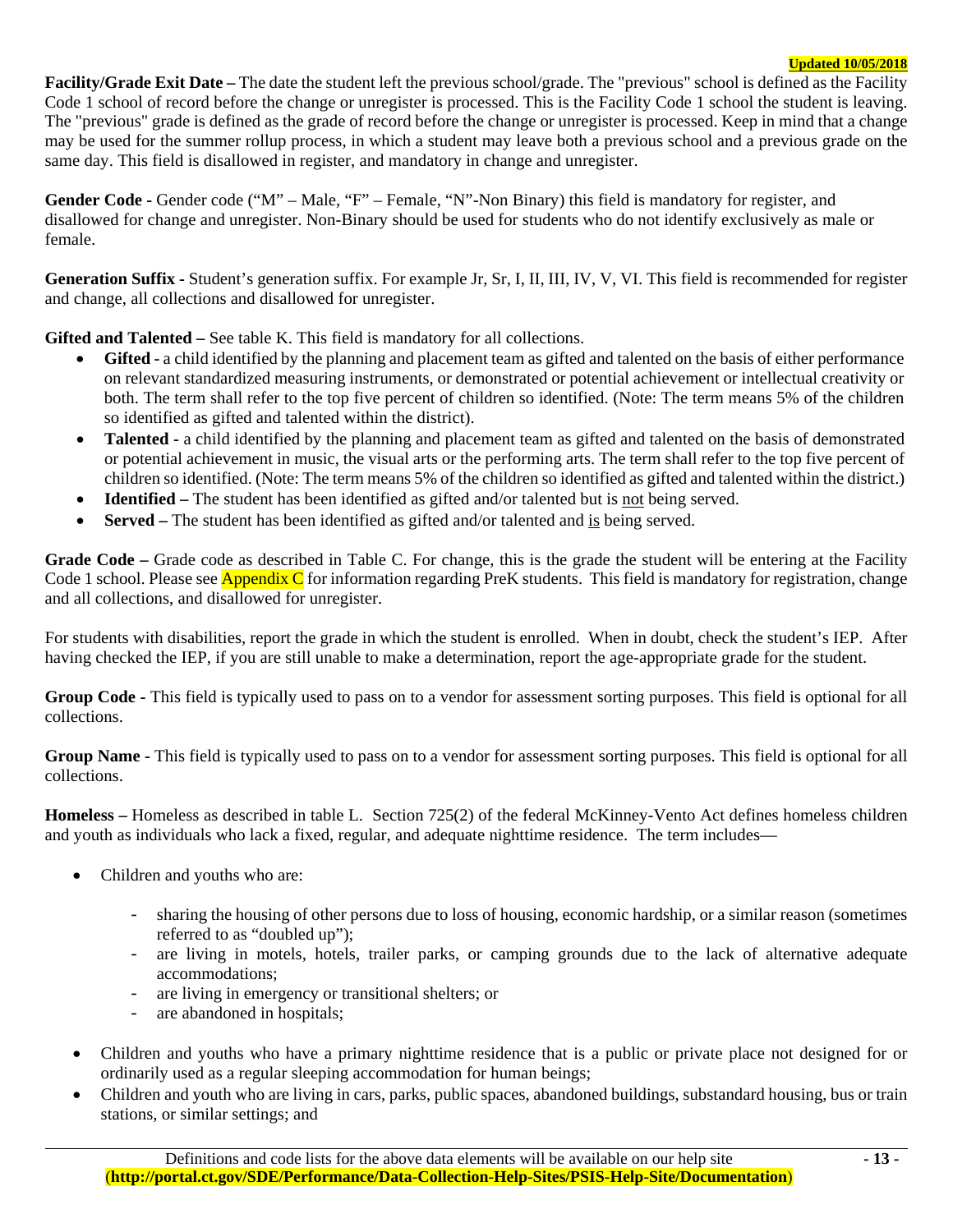- Migratory children (as defined in section 1309 of the Elementary and Secondary Education Act of 1965, as amended) who qualify as homeless because they are living in circumstances described in this definition.
- An **Unaccompanied Youth** is defined as a youth "not in the physical custody of a parent or guardian"

Please note that if the homeless definition is applied to the student at any time throughout the school year, this field should remain populated with the applicable code throughout the homeless episode and up through the end of the academic year in which the student is deemed no longer homeless. This field is mandatory for all collections.

**Immigrant Status** – This Y/N field is mandatory for all collections. Section 3201(5) of Title III of the ESEA defines immigrant children and youths as individuals who: a) are ages 3 through 21 b) were not born in any state (defined as each of the 50 States, the District of Columbia, and the Commonwealth of Puerto Rico); and c) have not been attending one or more schools in any one or more States for more than 3 full academic years.

**Last Name as it appears in SIS** – This is different from the "Legal Last Name" in that the student's last name may have changed for multiple reasons since their birth certificate and this is the name that is currently in use in the SIS. This field is optional for registration and change, and disallowed for unregister.

**Length of PreK Program Day in Hours** - The amount of time the student spends in his/her PreK program. (Round to the nearest 15-minute increment – fifteen minutes = .25; thirty minutes = .5; forty-five minutes = .75). Note that this field is required for all students in grades P3 and PK. This field is conditional for all collections.

**Migrant** – A child who is, or whose parent or spouse is, a migratory agricultural worker (including a migratory dairy worker or a migratory fisher) and who has moved within the past 36 months across state or district boundaries to obtain, or accompany such parent or spouse in order to obtain, temporary or seasonal employment in agricultural or fishing work. (Supported under federal PL 107-110, Title I, Part C – Education of Migratory Children).

**Military Family** –a Y/N variable identifying if the child's parent or guardian is a member of the Armed Forces on active duty or serves on full-time National Guard duty. "Armed forces," "active duty," and "full-time National Guard duty" have the same meanings given them in 10 U.S.C. 101(a)(4), 101(d)(1), and 101(d)(5). "Armed Forces" means the Army, Navy, Air Force, Marine Corps and Coast Guard. "Active duty" means full-time duty in the active military service of the United States, including full-time training duty, annual training duty, and attendance, while in the active military service, at a school designated as a service school by law or by the Secretary of the military department concerned.

**Mother's Maiden Name** *–* Maiden name of student's mother*.* This is a tie-breaker element. This field is optional for registration and disallowed for change and unregister.

**Native Language Code (Formerly Dominant Language) –** language codes as described in Table D. This field is mandatory for all collections, however may be blank or zero for grades "P3" and "PK".

In accordance with Section 10-17e-j, inclusive, of the Connecticut General Statutes (C.G.S.), a native language code must be assigned to all kindergarten through grade 12 students (including exchange students).

The student's native language is determined by responses on the Home Language Survey, when at least one of the following questions indicate a language other than English. The questions are:

- 1) What is the primary language used in the home, regardless of the language spoken by the student?
- 2) What is the language most often spoken by the student?
- 3) What is the language that the student first acquired?

**Nexus District** – This field is mandatory for special education students for all collections. The nexus district is the district that has the legal responsibility to identify, educate, and pay for a special education student under the Individuals with Disabilities Education Act (IDEA). Generally, nexus means the town where the student's parent(s) reside (and pay taxes).

#### *Exceptions*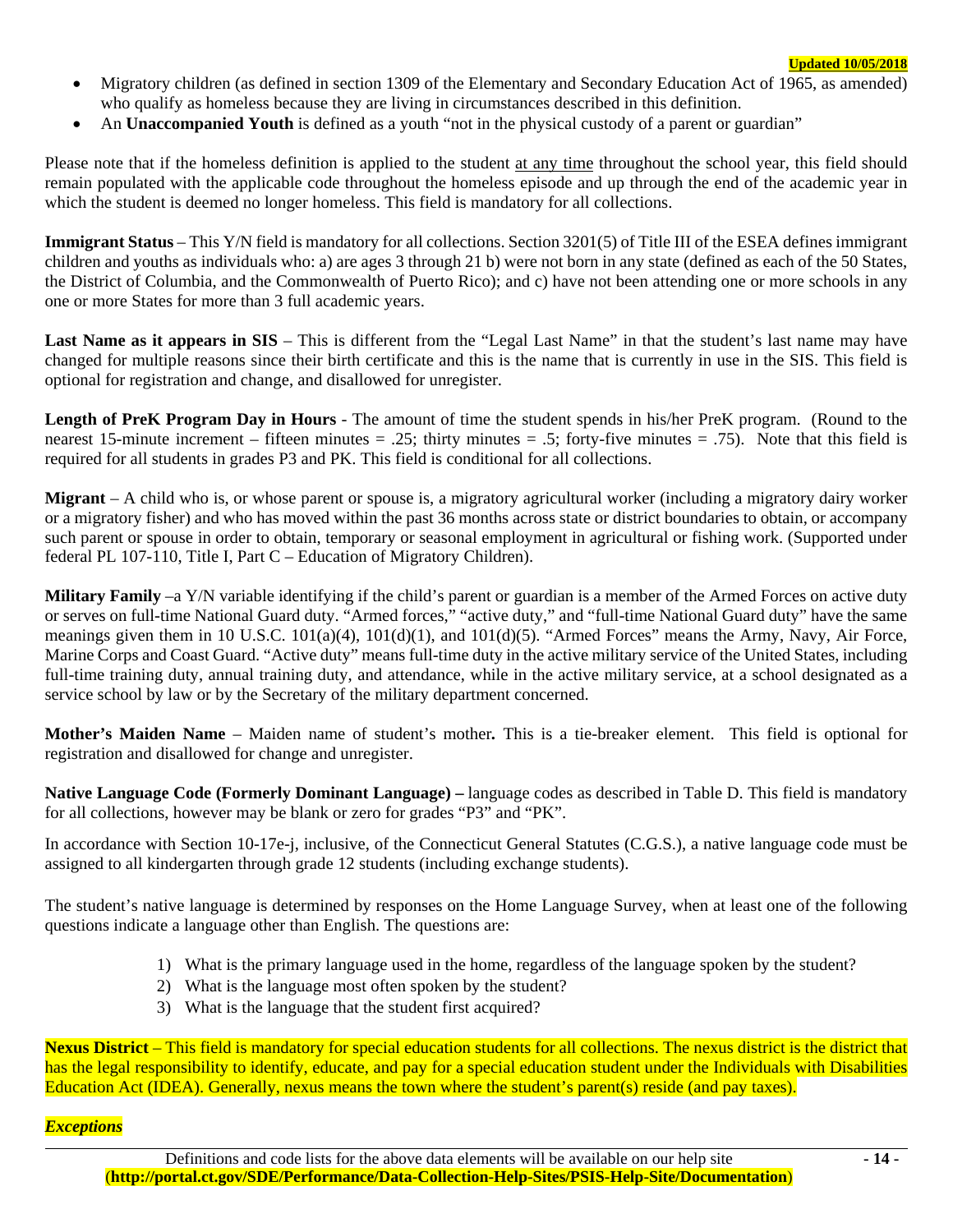- Districts considered to be the NEXUS DISTRICT for students attending their schools:
	- **Connecticut Technical Education and Career System (CTECS)**
	- Department of Corrections (USD#1)
	- Department of Children and Families (USD#2)
	- o Department of Mental Health and Addiction Services
	- o OPEN Choice (Receiving District) For OPEN Choice students, the receiving district is the REPORTING and NEXUS DISTRICT. These are also the only students attending a RESC-operated facility that are not reported in PSIS by the RESC. Refer to Appendix E for specific details regarding reporting an OPEN Choice student.

For further explanation regarding nexus for special education students contact Laura Guerrera at (860) 713-6898 or **laura.guerrera@ct.gov**.

General education students may have a reported Nexus district, due to rules associated with State Agency Placement Grants in the Special Education Excess Cost Grant (SEECG) Application. Please check with your director of special education if you believe that Nexus should be completed for one of your general education students.

General education students (Special Education  $=$  "N") may have a reported Nexus district, due to rules associated with State Agency Placement Grants. Please check with your director of special education if you believe that Nexus should be completed for one of your regular education students. Nexus is required for students having "Y" for Special Education.

**Nexus District Entry Date** – The date that the Nexus District became fiscally responsible for the special education costs for the student. Report the date in Registration:

1. That the parent signed the IEP Consent for Initial Provision of Special Education Placement (ED626), on or after Eligibility Determination.

\*In the case of a parent request for delayed entry into school for children ages 3, 4 or 5 report the District Entry Date (example: 4 year old found eligible for special education in May, parent requests to delay start of school until the fall).

- 2. If a student with disabilities is transferring into your district, report the District Entry Date.
- 3. If a DCF-603 is involved, report the "as of" date on the DCF-603.

In register, this field is mandatory if a Nexus District is supplied, and disallowed otherwise. If supplied in unregister, it will be ignored.

In change: If the Nexus District supplied **is the same as the Nexus District of record (in Registration)**, then the Nexus District Entry Date supplied will replace the value currently in Registration.

- *Example: The Nexus District in the Register Module is 64 and the Nexus District Entry Date is 09/01/2018. A Change record has been submitted where the Nexus District is 64 and the Nexus District Entry Date is 09/15/2018. The Nexus District Entry Date in Registration will be updated to 09/15/2018.*
- If the Nexus District supplied **is not the same as the Nexus District of record (in Registration)**, then the Nexus District Entry Date supplied will be used for the new Nexus District, and the Nexus District Exit Date will be applied to the current Nexus District in Registration (in this case, a Nexus District Exit Date is mandatory).
- *Example: The Nexus District in the Register Module is 64 and the Nexus District Entry Date is 09/01/2018. A Change record has been submitted where the Nexus District is 89 and the Nexus District Entry Date is 09/15/2018. This change record indicates two changes: 1) the exit from Nexus District 64 and 2) the entry of Nexus District 89. A Nexus District Exit Date (the date district 64 stopped being fiscally responsible) must be included in this transaction for it to be accepted. The Nexus District in Registration will be updated to 89 and the Nexus District Entry Date will be updated to 09/15/2018. Please note that in the change record, the Nexus District Exit Date (for the previous Nexus District) must be a date prior to the Nexus District Entry Date (for the new Nexus District).*

**Nexus District Exit Date** – The date the student returned to general education (report the date in Registration that appears on page 3 of the IEP in the Exit Information section) or that the Nexus District ceased being fiscally responsible for the special education costs for the student. This field is mandatory for unregister only if Nexus District is supplied and disallowed otherwise, and disallowed in register. For change, it is mandatory if the Nexus District supplied differs from the Nexus District already in Registration, and optional otherwise.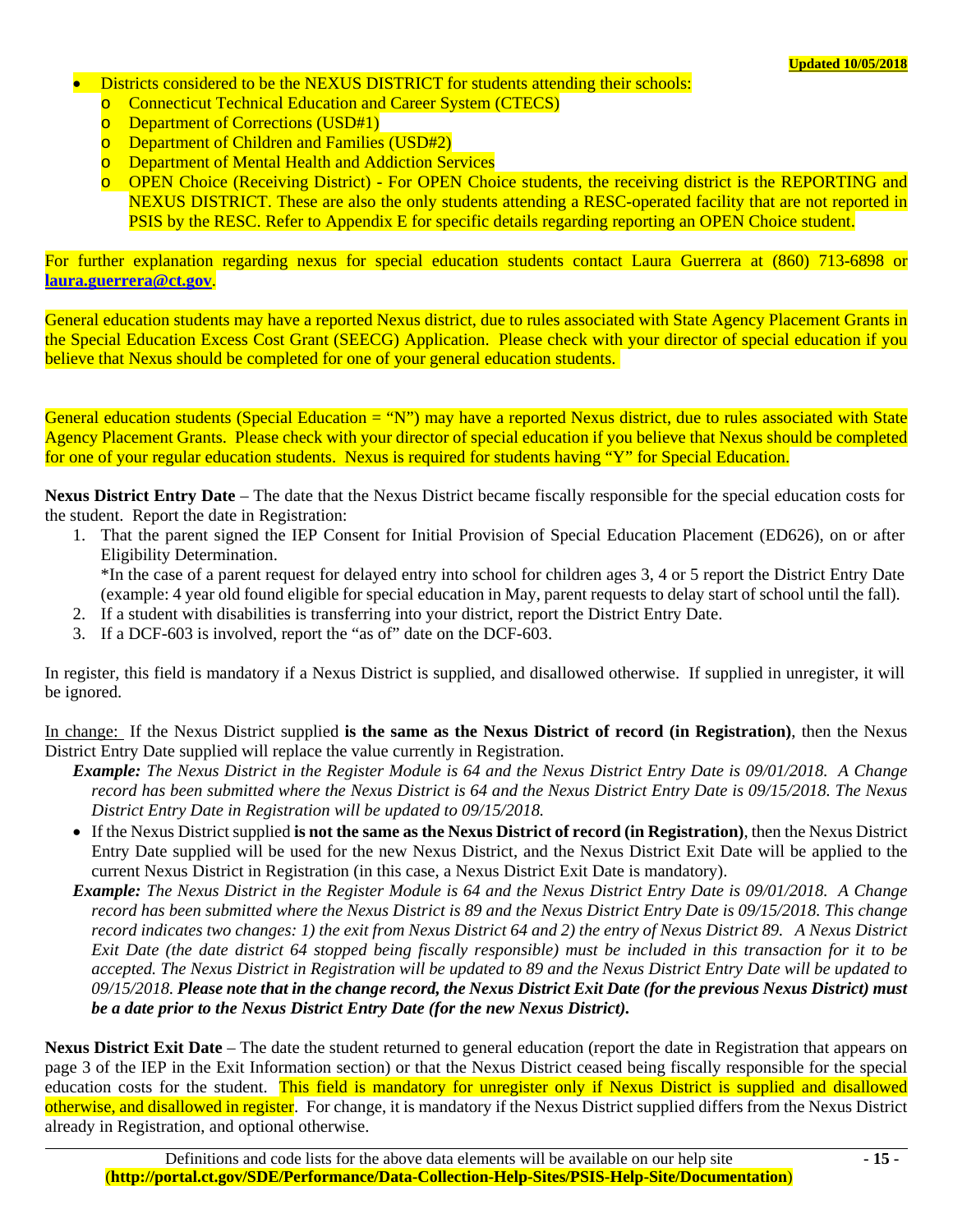**Number of Days in Attendance – Optional for PreK students.** Specific to the facility attended at the time of reporting, the total number of instructional days a student has been present for the current school year. This must be reported as a whole number. It must be equal to or less than the student's *Days in Membership*. It may be calculated as (Days in Membership minus absences). As reported for PSIS, student attendance (presence or absence) should be determined in accordance with the Department's Guidelines in **Appendix F**. As reported for a SASID In-District Change ("C" for Record Type), it is probable that this value be 0 during the summer rollup process. If you have questions regarding attendance, please contact Marquelle Middleton at (860) 713-6877. This field is mandatory for the June collection, change and unregister, disallowed for register, and optional for all other collections.

**Number of Days of Membership - Optional for PreK students.** Specific to the facility attended at the time of reporting, the total number of instructional days a student has been *enrolled* for the current school year. Membership days will begin accruing at the student's first date of enrollment for the current school year and will end with (to include) the record date of the reporting period. As reported for a SASID In-District Change ("C" for Record Type), it is probably that this value be 0 during the summer rollup process. This field is mandatory for the June collection, change and unregister, disallowed for register, and optional for all other collections.

**Number of PreK Program Days per Year -** The total number of programs days for the year. **This field is student specific**. Your data may vary from student to student, even within the same program. Note that this field is required for all students in grades P3 and PK. This field is conditional for all collections.

**Polio Vaccination Date** – Date of student's first polio vaccination in the format MMDDYYYY where "M" = Month, "D" = Day, "Y" = Year. This is a tie-breaker element. This field is optional for register and disallowed for change and unregister.

**PreK Program Status Code -** PreK Program Status Code as Described in Table F. You must select only one code based upon the student's specific program or combination of programs. Note that this field is required for all students in grades P3 and PK. Please see **Appendix C** for information regarding PreK students. This field is conditional for all collections.

**Race/Ethnicity –**The federal guidelines create separate categories of ethnicity and race, and allow for selection of multiple races.

#### *Ethnicity:*

**Hispanic or Latino:** A person of Cuban, Mexican, Puerto Rican, South or Central American, or other Spanish culture or origin, regardless of race.

# *Race***:**

**American Indian or Alaskan Native:** A person having origins in any of the original peoples of North and South America (including Central America), and who maintains tribal affiliation or community attachment.

**Asian:** A person having origins in any of the original peoples of the Far East, Southeast Asia, or the Indian subcontinent including, for example, Cambodia, China, India, Japan, Korea, Malaysia, Pakistan, the Philippine Islands, Thailand and Vietnam.

**Black/African American:** A person having origins in any of the black racial groups of Africa.

**Native Hawaiian or Other Pacific Islander:** A person having origins in any of the original peoples of Hawaii, Guam, Samoa or other Pacific Islands.

**White:** A person having origins in any of the original peoples of Europe, the Middle East, or North Africa.

Federal Guidance Regarding Identification of Race can be found in **Appendix D**. This field is mandatory for register and change and disallowed for unregister.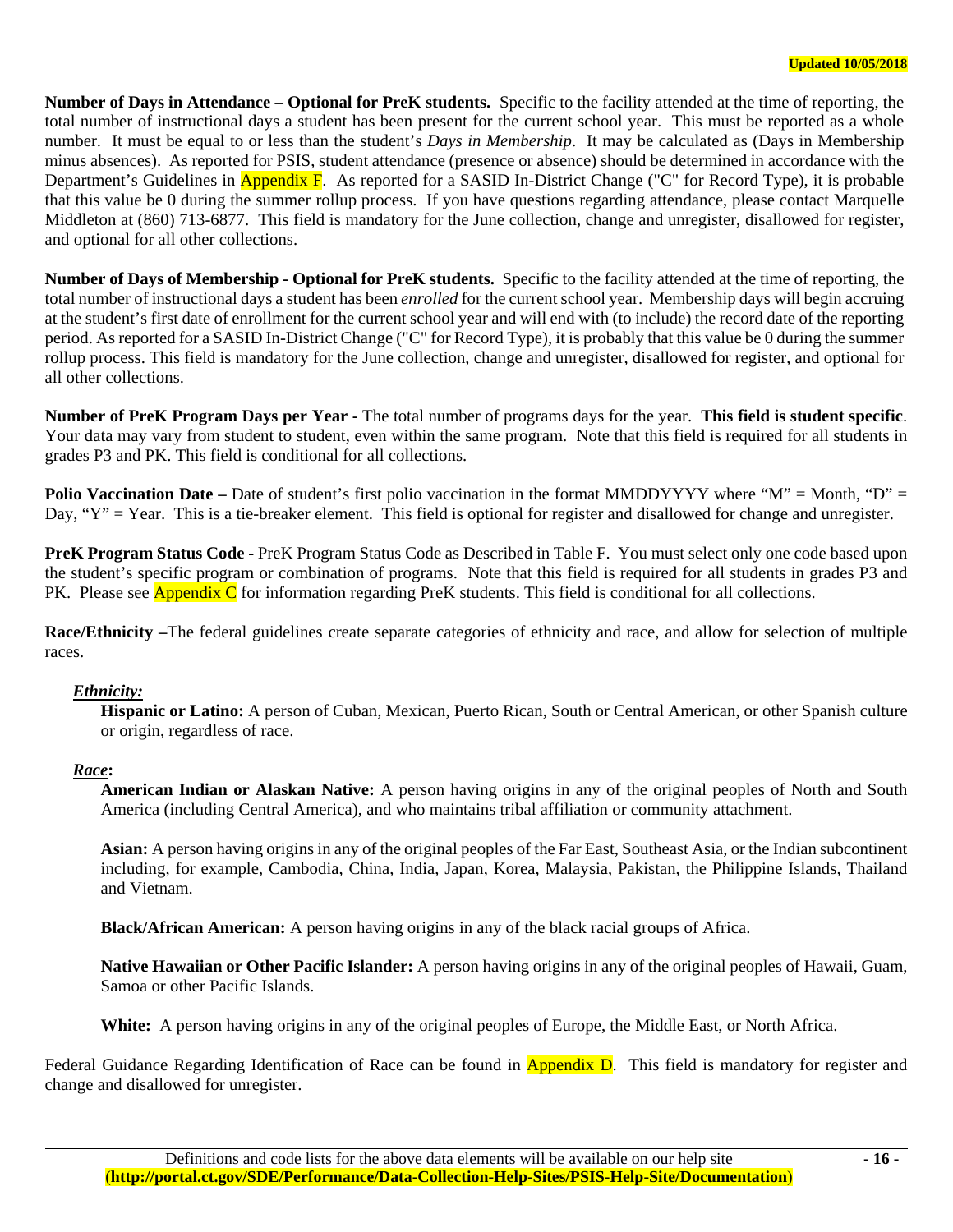**Recently Arrived English Learner –** If the student is an English Learner (EL) and the student's first entry date into a U.S. school was less than 24 months prior to the student's test date, then "Y", otherwise "N". This field is mandatory for Testing Demographics.

**Record Type – "C"** to change a student, "R" to register student or "U" to unregister student. Change is only allowed for students changing grade and/or facility code *in the same reporting district.* This field is mandatory for register, change and unregister.

**Reporting District –** Three-digit code for the district of attendance. For change, this must be the district in which the student is currently registered. This is your town code for: all students attending your schools; your students educated in private special education or residential facilities, including out-of-state (for purposes of this report, American School for the Deaf is considered a private facility); your students placed in organizations approved for transitional educational services; your students placed in municipal detention centers or day treatment facilities. For a listing of Reporting Districts, see Table H. This field is mandatory for register, change, all collections and unregister.

Do report students in detention centers. The students should be assigned a facility code which represents the detention center the student is in. Special Program Status Code 09 must be used to identify these students. See Table E Special Program Status Codes. However, do not report students under the jurisdiction of the Department of Corrections (USD#1).

| <b>Detention Centers</b>             |                         |                                                                |                    |                   |              |  |  |  |  |
|--------------------------------------|-------------------------|----------------------------------------------------------------|--------------------|-------------------|--------------|--|--|--|--|
| <b>Facility-Organization</b><br>Code | <b>District Name</b>    | <b>Facility-Organization Name</b>                              | <b>Address</b>     | <b>City</b>       | <b>State</b> |  |  |  |  |
| 3480115                              | <b>Judicial Centers</b> | <b>Bridgeport Detention Center</b>                             | 60 Housatonic Ave  | <b>Bridgeport</b> | <b>CT</b>    |  |  |  |  |
| 3480315                              | <b>Judicial Centers</b> | <b>Hartford Detention Center</b>                               | 920 Broad St.      | Hartford          | <b>CT</b>    |  |  |  |  |
| 3481015                              | <b>Judicial Centers</b> | Boy Therapeutic Respite and<br><b>Assessment Center (TRAC)</b> | 550 Goshen Rd      | Litchfield        | <b>CT</b>    |  |  |  |  |
| 3481315                              | <b>Judicial Centers</b> | Boys Intermediate<br>Residential Program (Boys IR)             | 550 Goshen Road    | Litchfield        | <b>CT</b>    |  |  |  |  |
| 3481515                              | Judicial Centers        | Girls Intermediate<br>Residential Program (Girls IR)           | 11 Country Pl      | Litchfield        | <b>CT</b>    |  |  |  |  |
| 3481615                              | <b>Judicial Centers</b> | <b>HAMILTON</b>                                                | 222 Bennett Street | <b>Bridgeport</b> | <b>CT</b>    |  |  |  |  |

Do report students who have been expelled—if you continue to provide their education, at your expense. The students should be assigned a facility code which represents the school they would attend if they were not expelled, if they are receiving tutoring. An expelled student who is attending one of the above detention centers should be reported with the appropriate facility-organization code in the facility code 1 field.

Do report students who are homebound. The students should be assigned a facility code which represents the school they would attend if they were not homebound. Special Program Status Code 08 (or 18, if appropriate) must be used to identify these students. See Table E Special Program Status Codes.

Do report all prekindergarten students who are receiving special education services, including those referred to as service provider location students (previously known as itinerant speech services). Use PreK Program Status Code 04/Special Education Program. Report Length of PreK Program Day in Hours and Number of PreK Program Days per Year as appropriate to the student. (A student receiving services one day per week would likely be 36 PreK program days if your district has a 180-day school year.)

Do report all prekindergarten students with an IEP, including those referred to as service provider location students (previously known as itinerant speech services). Use PreK Program Status Code 04/Special Education Program. Report Length of PreK Program Day in Hours and Number of PreK Program Days per Year as appropriate to the student. (A student receiving services one day per week would likely be 36 PreK program days if your district has a 180-day school year.) Prekindergarten students receiving special education services via a services plan are not reported in PSIS Collections.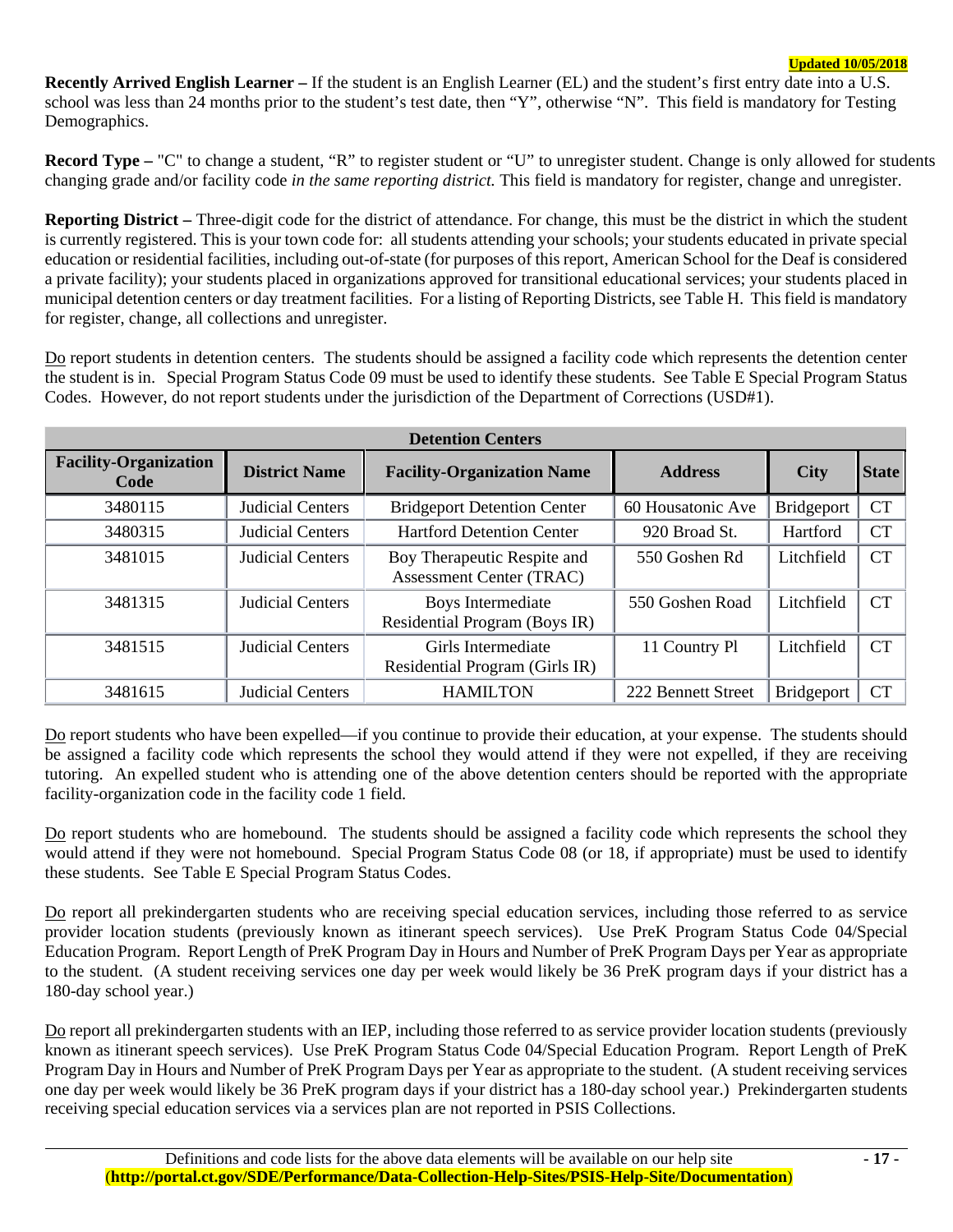Do report students who reside in a hospital setting and receive educational programs at the expense of your district (even if a RESC is providing the educational program). Use the assigned hospital facility code if available otherwise use the generic "Other" Facility Code 1 (9990199). For any questions regarding reporting of students in this situation, contact Laura Guerrera at (860) 713-6898 or laura.guerrera@ct.gov

## **Do not report students receiving special education services via a service plan in PSIS Collections.**

Do not report students in Parent-Initiated Placements. These are situations in which the parent has rejected the district's Individualized Education Program (IEP), the student was unilaterally placed in a private facility by the parent, and the district has not accepted programmatic responsibility for the child's education through the development and implementation of an IEP. Please see the detailed guidance in **Appendix H**.

Do not report students sent to Department of Children and Families (DCF) facilities which include Connecticut Children's Place, Riverview Hospital, High Meadows, and Connecticut Juvenile Training School, nor students under the jurisdiction of the Department of Corrections (DOC). These students will be reported by DCF (USD #2) or DOC (USD #1).

Do not report students sent to Connecticut Technical High Schools **EXCEPT FOR STUDENTS ATTENDING THE BRISTOL TECHNICAL EDUCATION CENTER (BTEC)**. If your district has students who attend BTEC, report them as if they were attending their home school, and use Special Program Status Code 07 (or 17, if appropriate) to further identify the students as attending BTEC. See Table E Special Program Status Codes.

Do not report students attending another public school district in Connecticut. They will be reported by the receiving district and will be identified as residents of your town. However, see **Appendix E** for details regarding reporting of OPEN Choice students in cases where the student is outplaced to another public school district for special education.

Do not report students attending special education programs operated by the Regional Education Service Centers (RESCs) **EXCEPT FOR STUDENTS PARTICIPATING IN THE OPEN CHOICE PROGRAM.** (Please refer to **Appendix E** for details regarding reporting of OPEN Choice students). The RESCs are considered public schools. Generally, students attending their programs will be reported by the respective RESC, and the students will be identified as residents of your town. RESCoperated special education programs include:

| <b>RESC</b>      | <b>Special Education Programs - REVISED June 1, 2017</b>                                                                                                                                                                                                                                                                   |
|------------------|----------------------------------------------------------------------------------------------------------------------------------------------------------------------------------------------------------------------------------------------------------------------------------------------------------------------------|
| <b>ACES</b>      | Center for Autism Spectrum and Developmental Disorders (CASDD), Village                                                                                                                                                                                                                                                    |
|                  | School, Mill Road School, Whitney High School East, Whitney High School West,<br>Whitney High School North.                                                                                                                                                                                                                |
| <b>CES</b>       | Preschool-Primary Learning Center (PLC), Developmental Learning Center (DLC),<br>Therapeutic Day Program (TDP), RISE Transitional Program.                                                                                                                                                                                 |
| <b>CREC</b>      | Polaris Center, River Street School (RSS), RSS Early Learning Center, Integrated<br>Program Models (IPM), Farmington Valley Diagnostic Center (FVDC),<br>Soundbridge, Lincoln Academy Regional Inter-district Collaborative, Southern<br>Transitional Real-World and Independent Vocational Education Program<br>(STRIVE). |
| <b>EASTCONN</b>  | Northeast Regional Program, Secondary Special Needs Program @ Woodstock<br>Academy, Young Adult Program (YAP), The Eastern Regional Academy,<br><b>EASTCONN</b> Autism Program.                                                                                                                                            |
| <b>LEARN</b>     | Diagnostic and Wellness Center, RICHES, Applied Behavioral Analysis (ABA),<br>SAILS, Pathways, Secondary Transition Services (STS).                                                                                                                                                                                        |
| <b>EDADVANCE</b> | The ACCESS School at The Danuta M. Thibodeau Education Center.                                                                                                                                                                                                                                                             |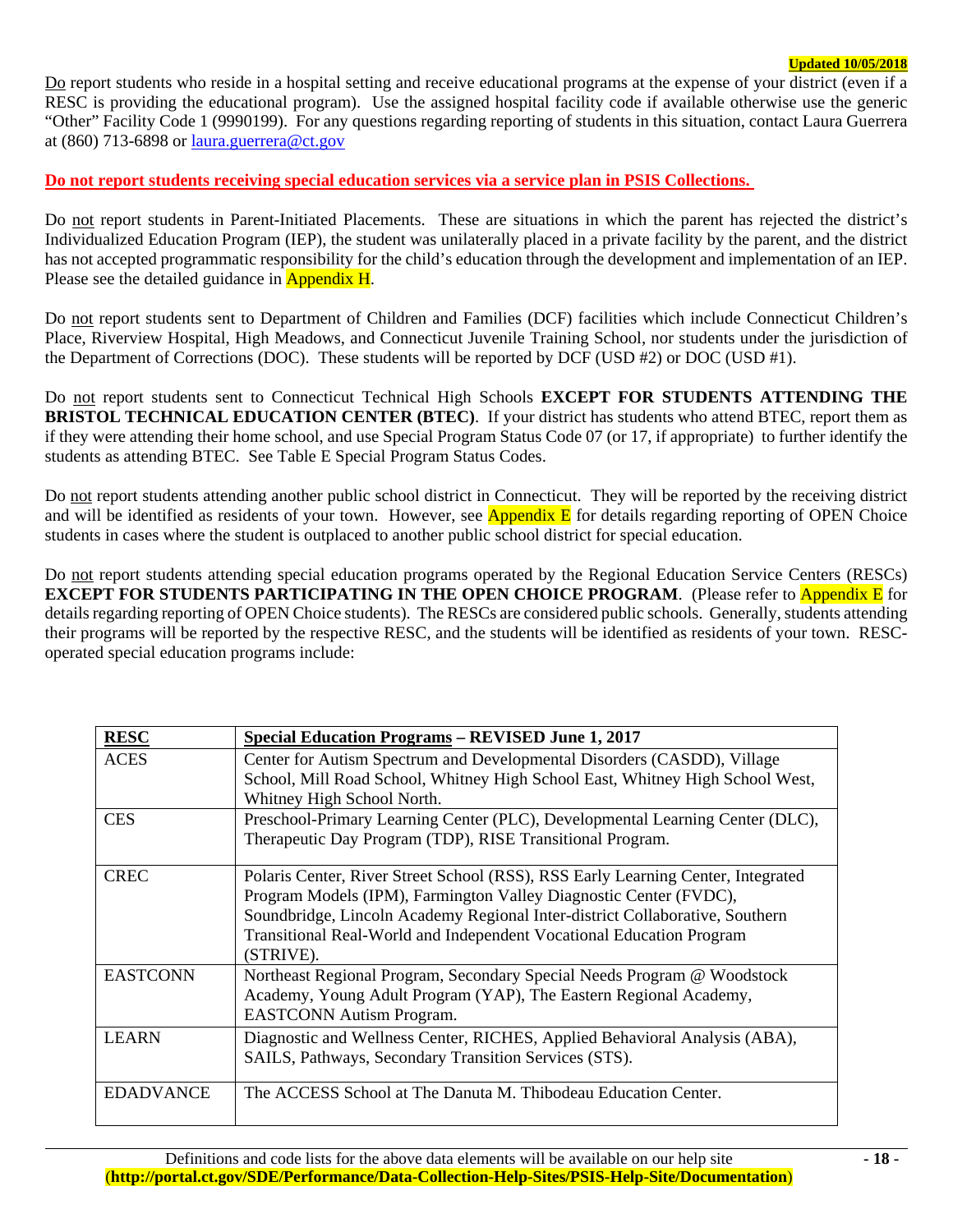**Reporting District Entry Date –** This is the date at which the student first entered a school and began membership in your district in the format MMDDYYYY where "M" = Month, "D" = Day, "Y" = Year. If a student has re-entered your district, it will reflect the date of re-entry. In either case the date must be after their membership in a prior district ends. This is a mandatory field in the Register module and disallowed in the rest of the collections.

**Reporting District Exit Date –** Date student's membership in district stopped accruing in the format MMDDYYYY where " $M$ " = Month, "D" = Day, "Y" = Year. This field is mandatory for unregister and disallowed for register.

**Resident Town** - Three-digit code for the town of fiscal responsibility. Leave this field blank unless the resident town is different from the reporting district. This data element is applicable to students who are attending your schools "at the expense" of another town. This field is mandatory for all collections, register and change, and disallowed for unregister.

The following Reporting Districts MUST complete the Resident Town field with the appropriate code from Table G: Regions 1 through 19, RESCs, Charter Schools, Connecticut Technical High Schools, Gilbert School, Norwich Free Academy, and Woodstock Academy.

# **SPECIAL SITUATIONS**

Foster Child— Districts have implemented a variety of payment options where foster children are concerned. For purposes of PSIS, the field Resident Town should reflect the town paying for the child's general education expenditures. Children placed by state agencies are entitled to receive the same free school privileges that are available to the other children who live within the territory of the school. If you are paying for the child's general education expenditures, use your own town's code for Resident Town. Follow this instruction even if you bill the child's nexus town for costs associated with special education. If you have some other unique payment arrangement, please contact Kendra Shakir at (860) 713-6896 for guidance on proper coding.

Children of Staff/Faculty—when children of staff/faculty attend your schools free of charge, in accordance with a formal agreement, treat the students like residents of your town. Use your own town code for the field Resident Town. (This applies only when your town is paying for all costs of the students' education. You cannot code your students in this way if you bill the parents or the towns in which the students live for any portion of the students' education.)

Please see Appendix A for additional information about resident students and "enrolled . . . at the expense of the town." For a listing of Resident Towns, see Table G.

**Secondary ID** – This field is reserved for future use by CSDE.

**Section 504 –** Individuals with disabilities who are being provided with related aids and services under Section 504 of the Rehabilitation Act of 1973, as amended. This field is mandatory for Testing Demographics.

**Special Education -** Report "Y" for any student who has an active IEP, and receives special education instruction as of the reporting period. ("Y" – Yes, "N" – No) This field is mandatory for all collections. PreK students referred to as service provider location students (previously known as itinerant speech services) should be flagged as a "Y" for Special Education. (This is not a change from prior years.)

Special education is specially designed instruction to meet the unique needs of a child with a disability, and may include speech-language services, which can be considered special education rather than a related service under IDEA.

This does not include students who receive related services such as physical and occupational therapy, counseling services, including social work services, without a specially designed instruction component, i.e., do not have an IEP. Fill in "N" for such students.

Students less than three years of age cannot be reported as "Y" for Special Education (student must turn 3 by November 14 of the current reporting year). Call Kendra Shakir at (860) 713-6896 with questions.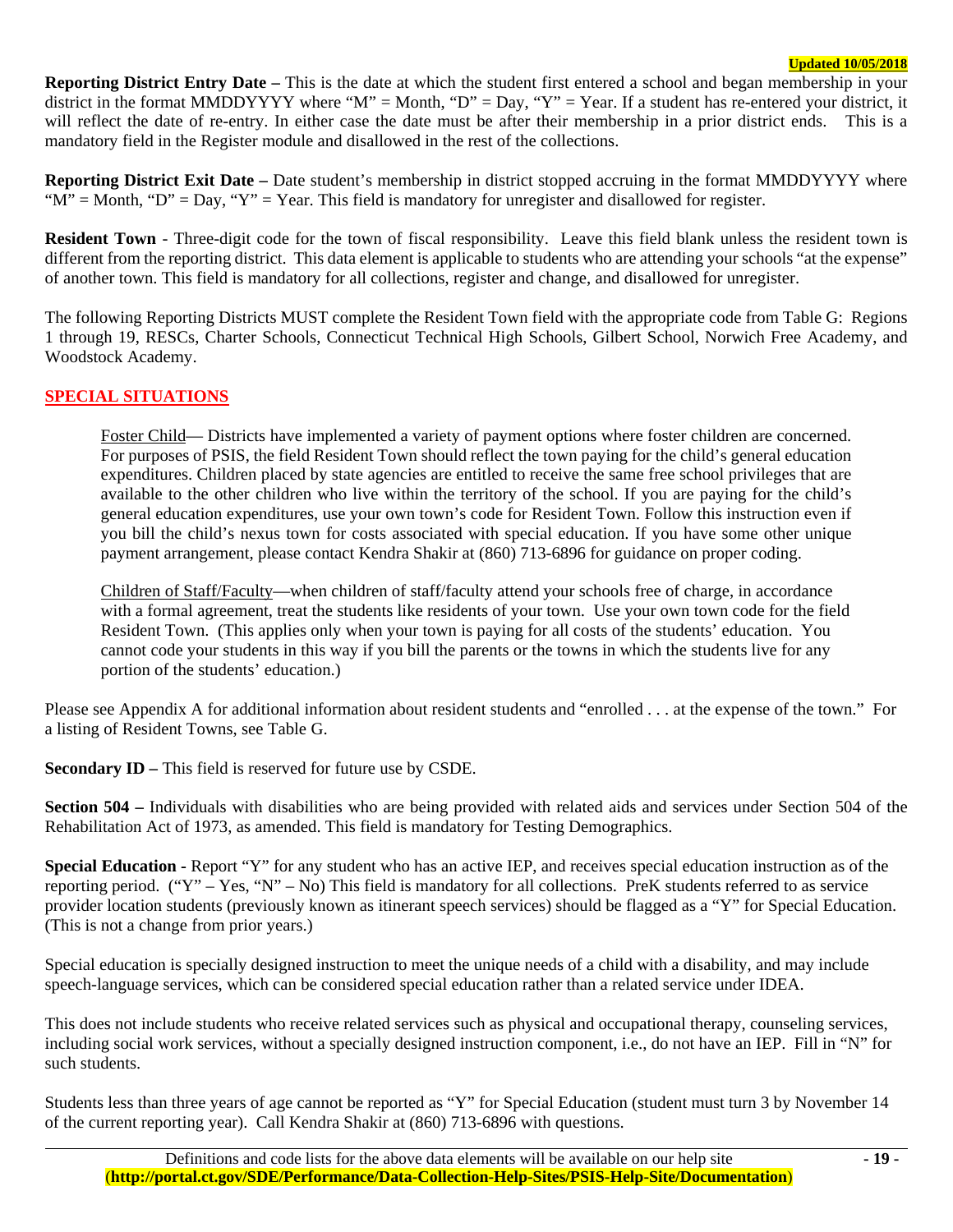**Special Program Status Code – This field reflects the student's status for Facility Code 1.** Special Program Status code as described in Table E. Special programs include Vocational Agriculture, OPEN Choice, Magnets, Interdistrict Cooperative Arrangements, Designated High School Arrangements, Bristol Technical Education Center (BTEC), Homebound, and Municipal Detention Centers.

Please review Table E carefully for expanded definitions of these codes, noting especially BTEC students and the multiple criteria for truant. This field is mandatory for all collections.

Codes 00 thru 09 and 20 apply to students for whom Facility Code 2 is blank. Codes 10 thru 18 and 22 apply to students for whom Facility Code 2 is completed with an entry *other than* a part-time magnet school or shared-time vocational agriculture program. (That is, Codes 10 thru 18 and 22 do not apply if Facility Code 2 is one of the following: 2419800, 2419900, 2439900, 2449900, 0116100, 0156400, and 0546100.) Please contact Kendra Shakir at (860) 713-6896 if you have questions about proper use of Special Program Status Codes.

**State Assigned Student Identifier (SASID) –** Unique 10 digit numeric code assigned to student. This field is mandatory for all collections, change and unregister, optional for register.

**Student First Name -** Student's first name. Be especially careful where first initial and middle name comprise the entry for this field. Please be sure to use the student's full, first name. See "Name Edits" below. This field is mandatory for register, change, and all collections, and disallowed for unregister.

**Student Last Name -** Student's last name. See "Name Edits" below. This field is mandatory for register, change, and all collections, and disallowed for unregister.

**Student Middle Name -** Student's middle name. If you have only the student's middle initial, please report it and it will be accepted. This field is recommended for register, change, and all collections, and disallowed for unregister. See "Name Edits" below.

#### Name Edits

- Records will be rejected if the first, middle, or last name fields include: a TAB, a carriage return, a line feed, or any non-alphabetic character such as  $0 \ 1 \ 2 \ 3 \ 4 \ 5 \ 6 \ 7 \ 8 \ 9 \sim ! \ @ \# \$\% \ ^\wedge \& \ ^* + = / \ \ | \ \ {\} \ ( \ ) \ [ \ ] \ : ? \ ; \ \lt\gt\$  ", Note that commas have been accepted in prior collections. This is the first time that commas will not be allowed in the name fields.
- Records will be rejected if the first, middle, or last name include 1) one or more consecutive spaces at the beginning of the field or 2) two or more consecutive spaces embedded in the field.
- Records will be rejected if the first, middle, or last name include special alphabetic characters from languages other than English.
- Records will be rejected if the first, middle, or last name includes a nickname within parentheses or quotation marks.
- Records will be rejected if the Collection First Name does not match the Registration First Name AND the Collection Last Name does not match the Registration Last Name.
- Records will be rejected if the first, middle, or last name includes more than one accent, single quote, or apostrophe.
- Records will generate an "informational edit" if the first, middle, or last name includes a single alphabetic character followed by 1) a space and one or more alphabetic characters, 2) a period, space, and one or more alphabetic characters, 3) a period and one or more alphabetic characters, or 4) a space, a period, and one or more alphabetic characters.
- Records will generate an "informational edit" if the first or last name is a single alphabetic character.
- Records will generate an "informational edit" if the first, middle, or last name includes a Generation Suffix, e.g., Jr., I, II, III, etc.
- Change records will be rejected if *both* the legal Last Name and Date of Birth differ from the existing values in Registration.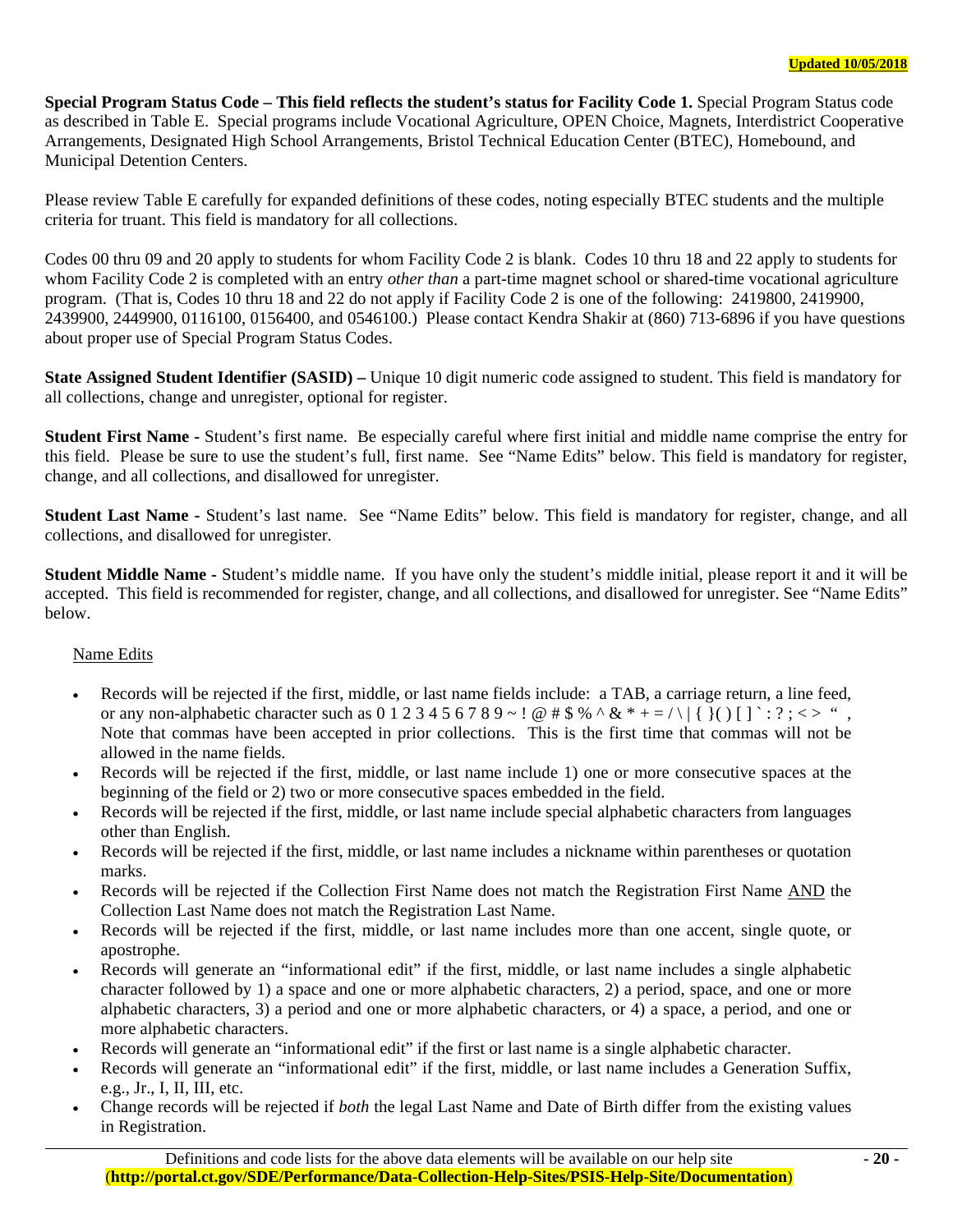• Change records will be rejected if the legal First Name differs from the current value in Registration.

**Town of Birth** *-* The city in which the student was born or comparable unit if born outside of the U.S. This is a tie-breaker element. This field is optional for register and disallowed for change and unregister.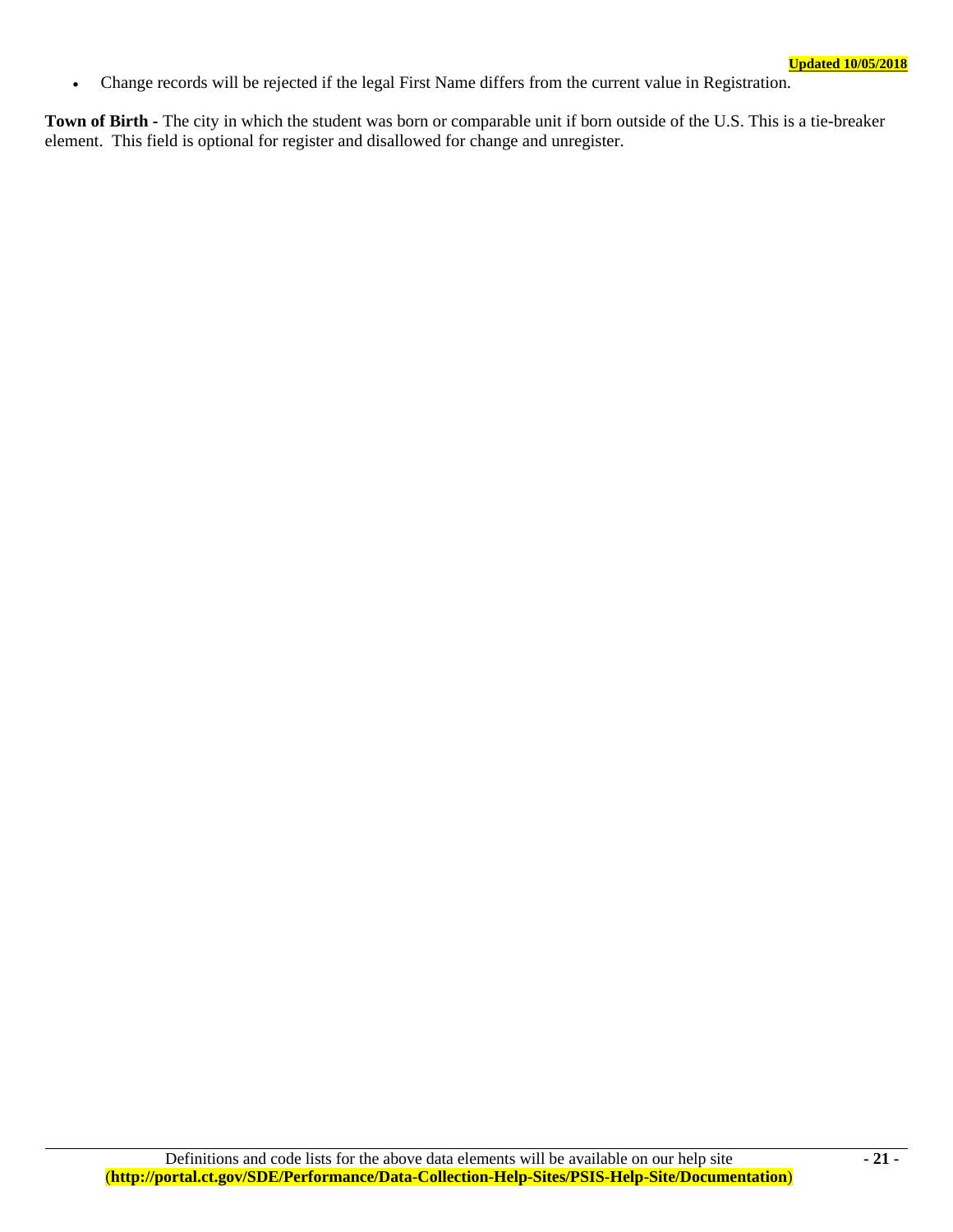# **Data Tables**

# **Table A – Facility codes**

| Code                                                                      | <b>Description</b> |
|---------------------------------------------------------------------------|--------------------|
| See Data Tables at (http://portal.ct.gov/SDE/Performance/Data-Collection- |                    |
| Help-Sites/PSIS-Help-Site/Documentation ) for download                    |                    |

# **Table B – Race codes**

Race Codes have been discontinued as of the 2010-2011 school year. Please see the Race/Ethnicity definitions in this document for more information.

# **Table C – Grade codes**

| Code           | <b>Description</b>                                                                                   |
|----------------|------------------------------------------------------------------------------------------------------|
| P <sub>3</sub> | This field is offered to districts wishing to maintain a separate grouping for Prekindergarten       |
|                | students who are three years of age and who will most likely remain in PreK next year. Use           |
|                | of this code is optional. Please note that in practice, SDE will treat students coded P3 in the      |
|                | same manner as students coded PK; no distinction will be made. Please see Appendix C for             |
|                | information regarding PreK students.                                                                 |
| <b>PK</b>      | Prekindergarten (If not P3, this is the default for PreK) Please see Appendix $C$ for                |
|                | information regarding PreK students.                                                                 |
| KH             | Kindergarten, Half Day (Programs of approximately 2 1/2 hours duration per day)                      |
| KE             | Kindergarten, Extended Day (Programs of greater than $2 \frac{1}{2}$ hours duration per day and less |
|                | than a full day)                                                                                     |
| KF             | Kindergarten, Full Day (Programs comparable in length to regular elementary education)               |
| 01             | Grade 1, including transitional first graders                                                        |
| 02             | Grade 2                                                                                              |
| 03             | Grade 3                                                                                              |
| 04             | Grade 4                                                                                              |
| 05             | Grade 5                                                                                              |
| 06             | Grade 6                                                                                              |
| 07             | Grade 7                                                                                              |
| 08             | Grade 8                                                                                              |
| 09             | Grade 9                                                                                              |
| 10             | Grade 10                                                                                             |
| 11             | Grade 11                                                                                             |
| 12             | Grade 12                                                                                             |

# **Table D – Native Language Codes**

| Code                                                                      | <b>Description</b> |
|---------------------------------------------------------------------------|--------------------|
| See Data Tables at (http://portal.ct.gov/SDE/Performance/Data-Collection- |                    |
| Help-Sites/PSIS-Help-Site/Documentation ) for download                    |                    |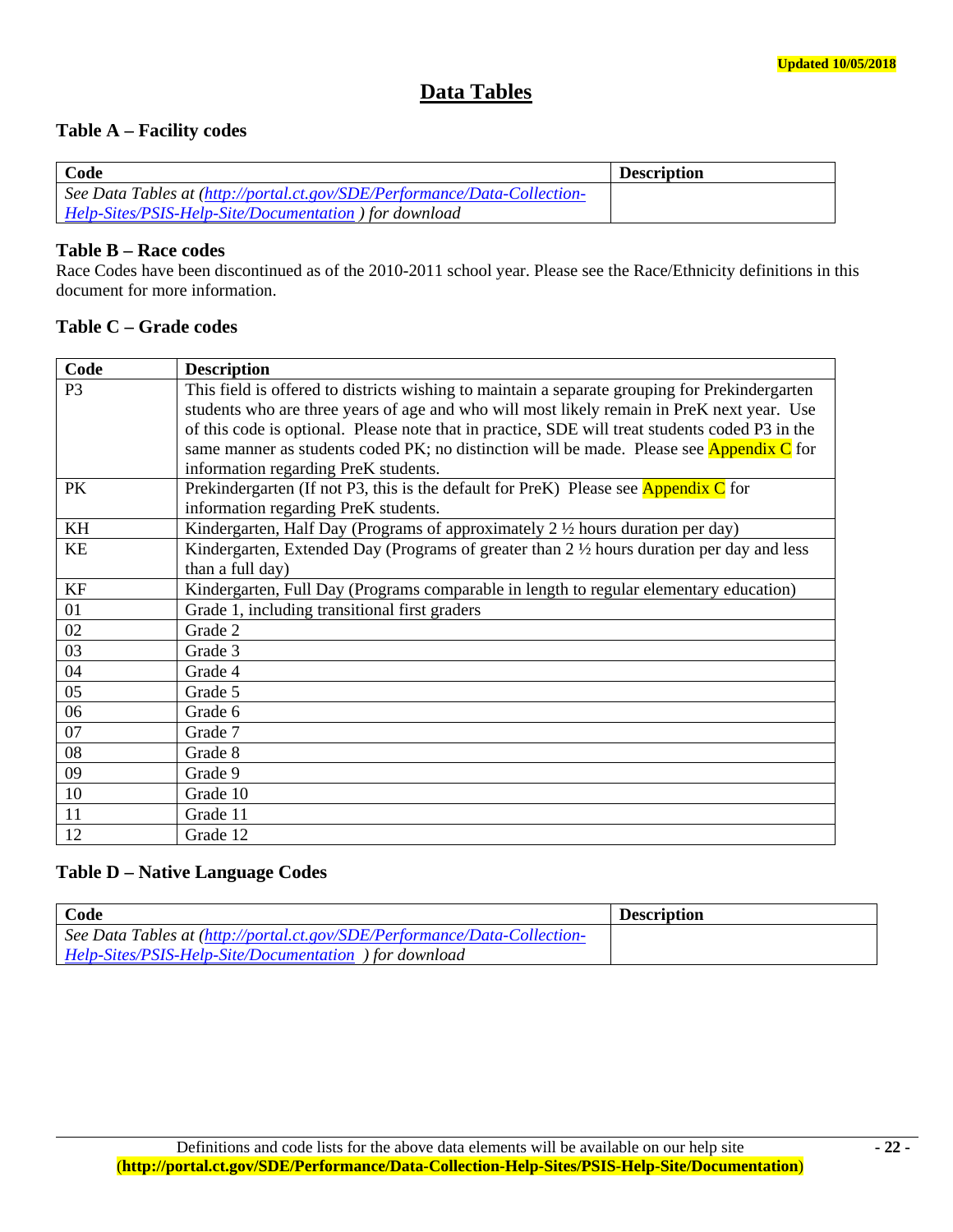# **Table E – Special Program Status Codes**

| Code         | Description                                                                                                                                                                                                                                                                                                                                                                                                                                                                         |
|--------------|-------------------------------------------------------------------------------------------------------------------------------------------------------------------------------------------------------------------------------------------------------------------------------------------------------------------------------------------------------------------------------------------------------------------------------------------------------------------------------------|
| $00$ or      | This is the default if codes $01 - 22$ below do not apply to student's status.                                                                                                                                                                                                                                                                                                                                                                                                      |
| <b>Blank</b> |                                                                                                                                                                                                                                                                                                                                                                                                                                                                                     |
| 01           | APPLIES TO FACILITY CODE 1:<br>To be used if the student 1) attends a Vocational Agriculture Center in your district and 2) receives his/her academic<br>instruction in your district. (i.e., The student attends your schools on a full-time basis.) This code should be used for<br>students entering your district from another district, if appropriate. It should also be used for your own students, in<br>your own high school, attending the Vocational Agriculture Center. |
|              | This code is limited to the following Reporting Districts:<br>Bloomfield, Bridgeport, Glastonbury, Killingly, Lebanon, Ledyard, Middletown, New Haven, Southington, Stamford,<br>Suffield, Trumbull, Vernon, Wallingford, Region 1, Region 6, Region 7, Region 14, and Region 19.                                                                                                                                                                                                   |
|              | Bloomfield, Bridgeport, and Glastonbury should not use this code for any students who come into district solely for<br>Vocational Agriculture and not for academic coursework. (i.e., this code should not be used for any students attending<br>your district on a part-time basis.)                                                                                                                                                                                               |
| 02           | APPLIES TO FACILITY CODE 1:<br>To be used if the student is a participant in the OPEN Choice Program and is not attending a private special education<br>facility or RESC-operated special education facility. Refer to <b>Appendix E</b> for guidance regarding reporting of OPEN<br>Choice students.                                                                                                                                                                              |
| 03           | <b>APPLIES TO FACILITY CODE 1:</b><br>To be used if the student attends a State-approved full-time Magnet School Program. Please see <b>Appendix B</b> for a list<br>of State-approved Magnet Schools.                                                                                                                                                                                                                                                                              |
|              | This code is limited to the following Reporting Districts:<br>Bloomfield, Bridgeport, Danbury, East Hartford, Hartford, New Haven, New London, Norwalk, Stamford, Waterbury,<br>Windham, CREC, CES, ACES, LEARN, and EASTCONN.                                                                                                                                                                                                                                                      |
| 04           | APPLIES TO FACILITY CODE 1:<br>To be used if the student attends your school through an Interdistrict Cooperative Arrangement.                                                                                                                                                                                                                                                                                                                                                      |
|              | This code is limited to the following Reporting Districts: East Lyme and Plainfield.                                                                                                                                                                                                                                                                                                                                                                                                |
| 05           | APPLIES TO FACILITY CODE 1:<br>To be used if the student pays tuition, comes from a district which does not maintain its own high school, and attends<br>your school through a formal Designated High School arrangement. (If the student is enrolled in the Vocational<br>Agriculture Center at his/her Designated High School, use Code 6.)                                                                                                                                       |
|              | This code is limited to the following Reporting Districts:<br>Bolton, Colchester, Granby, Griswold, Killingly, Lebanon, Ledyard, Montville, New Fairfield, New Milford, Stafford,<br>Windham, Region 12, Region 19, Gilbert School, Norwich Free Academy, and Woodstock Academy.                                                                                                                                                                                                    |
| 06           | APPLIES TO FACILITY CODE 1:<br>To be used if the student attends the Vocational Agriculture program at his/her Designated High School. (i.e., the<br>student meets the conditions of both codes 1 and 5 above.)                                                                                                                                                                                                                                                                     |
|              | This code is limited to the following Reporting Districts: Killingly, Lebanon, and Ledyard, Region 19.                                                                                                                                                                                                                                                                                                                                                                              |
| 07           | To be used if the student attends the Bristol Technical Education Center (Bristol Satellite).                                                                                                                                                                                                                                                                                                                                                                                       |
| 08           | To be used if the student is homebound and is being tutored at home or receiving other instructional services at the<br>expense of your district.                                                                                                                                                                                                                                                                                                                                   |
| 09           | To be used if the student is placed by the court into a detention center and is receiving instruction at the expense of your<br>district.                                                                                                                                                                                                                                                                                                                                           |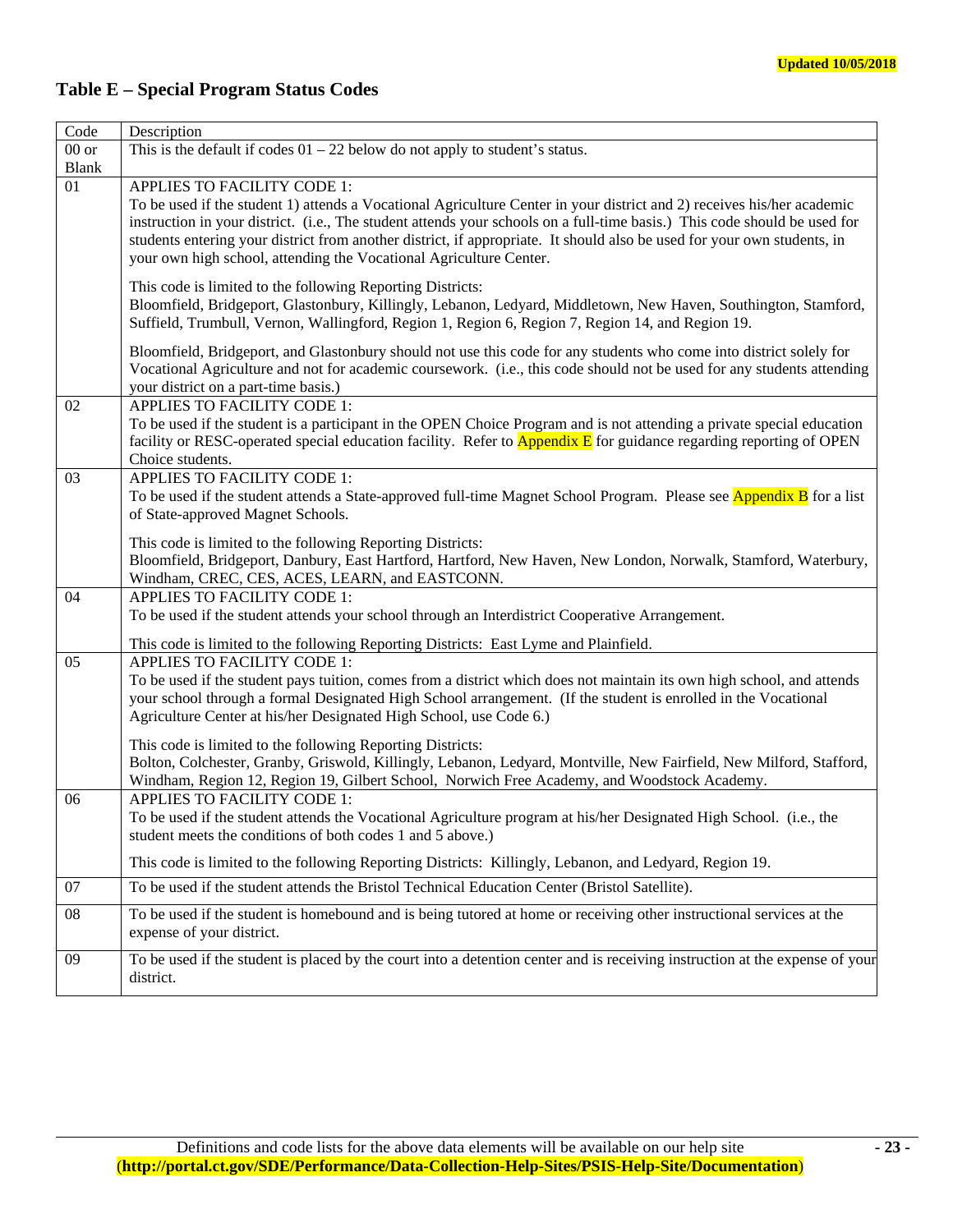# **Table E – Special Program Status Codes (cont.)**

| 10 | Code 10 - To be used if the student attends two facilities simultaneously in accordance with an IEP or other special<br>circumstances.                                                                                                                                                                                                                                                                                     |
|----|----------------------------------------------------------------------------------------------------------------------------------------------------------------------------------------------------------------------------------------------------------------------------------------------------------------------------------------------------------------------------------------------------------------------------|
|    | (i.e., general or special education students attending one facility for academics and a different facility for 1)<br>job/vocational training, 2) special education services, 3) other mandated programs like drug/alcohol rehab/anger<br>management, 4) etc.)                                                                                                                                                              |
| 11 | To be used if the student attends two facilities simultaneously in accordance with an IEP or other special circumstances,<br>and;                                                                                                                                                                                                                                                                                          |
|    | 1) attends a Vocational Agriculture Center in your district and 2) receives his/her academic instruction in your district.<br>(i.e., The student attends your schools on a full-time basis.) This code should be used for students entering your district<br>from another district, if appropriate. It should also be used for your own students, in your own high school, attending<br>the Vocational Agriculture Center. |
|    | This code is limited to the following Reporting Districts:<br>Bloomfield, Bridgeport, Glastonbury, Killingly, Lebanon, Ledyard, Middletown, New Haven, Southington, Stamford,<br>Suffield, Trumbull, Vernon, Wallingford, Region 1, Region 6, Region 7, Region 14, and Region 19.                                                                                                                                          |
|    | Bloomfield, Bridgeport, and Glastonbury should not use this code for any students who come into district solely for<br>Vocational Agriculture and not for academic coursework. (i.e., this code should not be used for any students attending<br>your district on a part-time basis.)                                                                                                                                      |
| 12 | To be used if the student attends a private special education facility in accordance with an IEP or other special<br>circumstances, and;                                                                                                                                                                                                                                                                                   |
|    | is a participant in the OPEN Choice Program. Refer to <b>Appendix E</b> for guidance regarding reporting of OPEN Choice<br>students.                                                                                                                                                                                                                                                                                       |
| 13 | To be used if the student attends two facilities simultaneously in accordance with an IEP or other special circumstances,<br>and;                                                                                                                                                                                                                                                                                          |
|    | Attends a State-approved full-time Magnet School Program. Please see <b>Appendix B</b> for a list of State-approved<br>Magnet Schools.                                                                                                                                                                                                                                                                                     |
|    | This code is limited to the following Reporting Districts:<br>Bloomfield, Bridgeport, Danbury, East Hartford, Hartford, New Haven, New London, Norwalk, Stamford, Waterbury,<br>Windham, CREC, CES, ACES, LEARN, and EASTCONN.                                                                                                                                                                                             |
| 14 | To be used if the student attends two facilities simultaneously in accordance with an IEP or other special circumstances,<br>and;                                                                                                                                                                                                                                                                                          |
|    | Attends your school through an Interdistrict Cooperative Arrangement.                                                                                                                                                                                                                                                                                                                                                      |
| 15 | This code is limited to the following Reporting Districts: East Lyme and Plainfield.<br>To be used if the student attends two facilities simultaneously in accordance with an IEP or other special circumstances,                                                                                                                                                                                                          |
|    | and;                                                                                                                                                                                                                                                                                                                                                                                                                       |
|    | Student pays tuition, comes from a district which does not maintain its own high school, and attends your school<br>through a formal Designated High School arrangement. (If the student is enrolled in the Vocational Agriculture Center<br>at his/her Designated High School, use Code 6.)                                                                                                                               |
|    | This code is limited to the following Reporting Districts:<br>Bolton, Colchester, Granby, Griswold, Killingly, Lebanon, Ledyard, Montville, New Fairfield, New Milford, Stafford,<br>Windham, Region 12, Region 19, Gilbert School, Norwich Free Academy, and Woodstock Academy.                                                                                                                                           |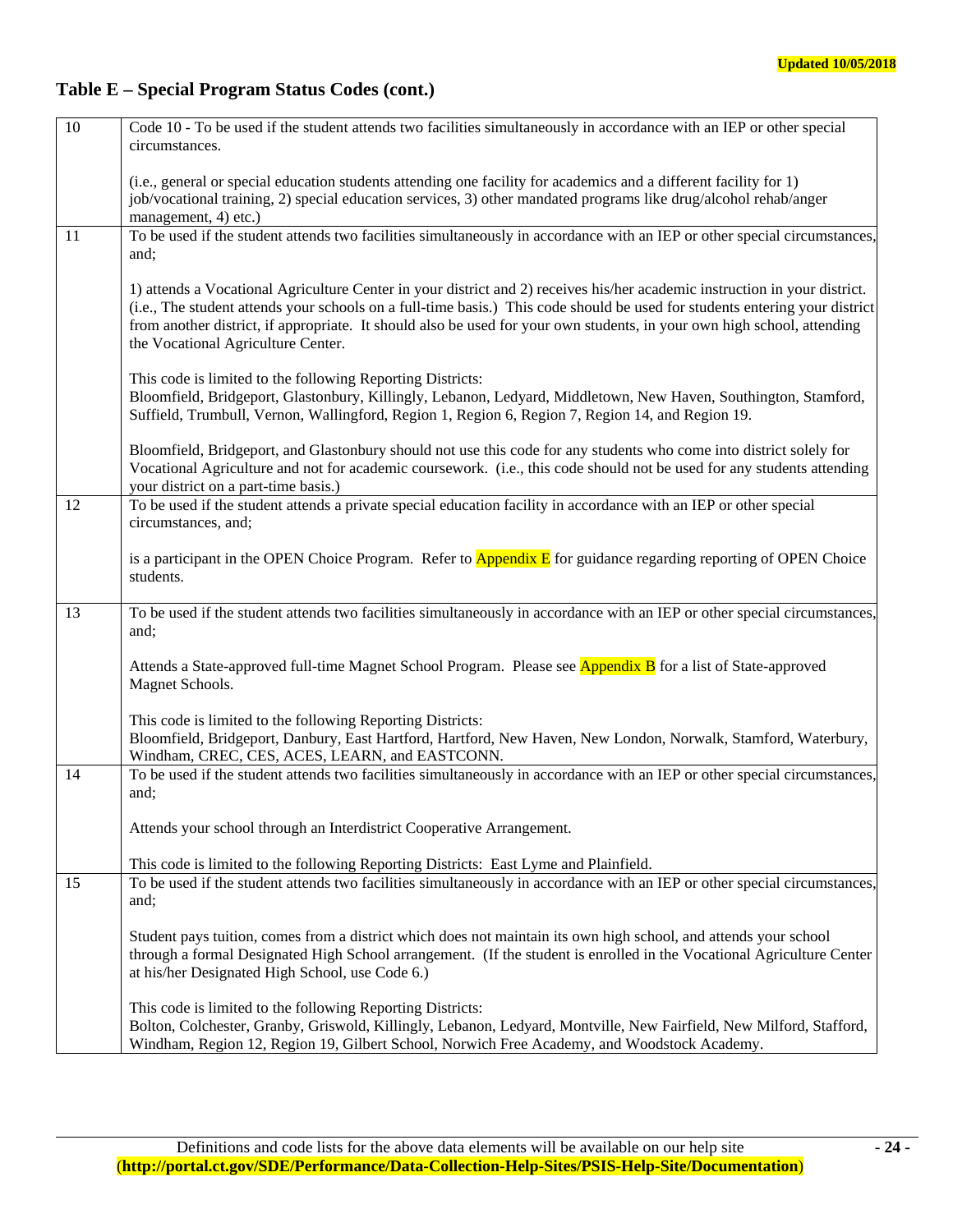# **Table E – Special Program Status Codes (cont.)**

| 16              | To be used if the student attends two facilities simultaneously in accordance with an IEP or other special circumstances,<br>and:                                                 |
|-----------------|-----------------------------------------------------------------------------------------------------------------------------------------------------------------------------------|
|                 |                                                                                                                                                                                   |
|                 | Attends the Vocational Agriculture program at his/her Designated High School. (i.e., the student meets the conditions<br>of both codes 1 and 5 above.)                            |
|                 | This code is limited to the following Reporting Districts: Killingly, Lebanon, and Ledyard, Region 19.                                                                            |
| 17              | To be used if the student attends two facilities simultaneously in accordance with an IEP or other special circumstances,<br>and;                                                 |
|                 | Attends the Bristol Technical Education Center (Bristol Satellite).                                                                                                               |
| 18              | To be used if the student attends two facilities simultaneously in accordance with an IEP or other special circumstances,<br>and;                                                 |
|                 | The student is homebound and is being tutored at home or receiving other instructional services at the expense of your<br>district.                                               |
| 19              | Reserved for future use                                                                                                                                                           |
| $\overline{20}$ | To be used for truant students ONLY WHERE ALL THREE OF THE FOLLOWING CONDITIONS ARE MET: 1)                                                                                       |
|                 | the student has not shown up at all since the start of the school year, 2) the student is known to be truant, and 3) a                                                            |
|                 | formal truancy process is underway, in accordance with your district's local truancy policy and in accordance with the<br>state's definition of a truant student.                 |
| 21              | Reserved for future use                                                                                                                                                           |
| $\overline{22}$ | To be used if the student is outplaced for special education to another public school district (including RESC) in<br>accordance with an IEP or other special circumstances, and; |
|                 | Is a participant in the OPEN Choice Program. Refer to <b>Appendix E</b> for guidance regarding reporting of OPEN Choice<br>students.                                              |
| 23              | To be used if the student was placed by court in a detention center and;                                                                                                          |
|                 | Is enrolled in a State-approved full-time Magnet School Program. Please see Appendix B for a list of State-approved<br>Magnet Schools.                                            |
|                 | This code is limited to the following Reporting Districts:                                                                                                                        |
|                 | Bloomfield, Bridgeport, Danbury, East Hartford, Hartford, New Haven, New London, Norwalk, Stamford, Waterbury,<br>Windham, CREC, CES, ACES, LEARN, and EASTCONN.                  |
| 32              | To be used if the student was placed by court in a detention center and;                                                                                                          |
|                 | Is a participant in the OPEN Choice Program. Refer to <b>Appendix E</b> for guidance regarding reporting of OPEN Choice<br>students.                                              |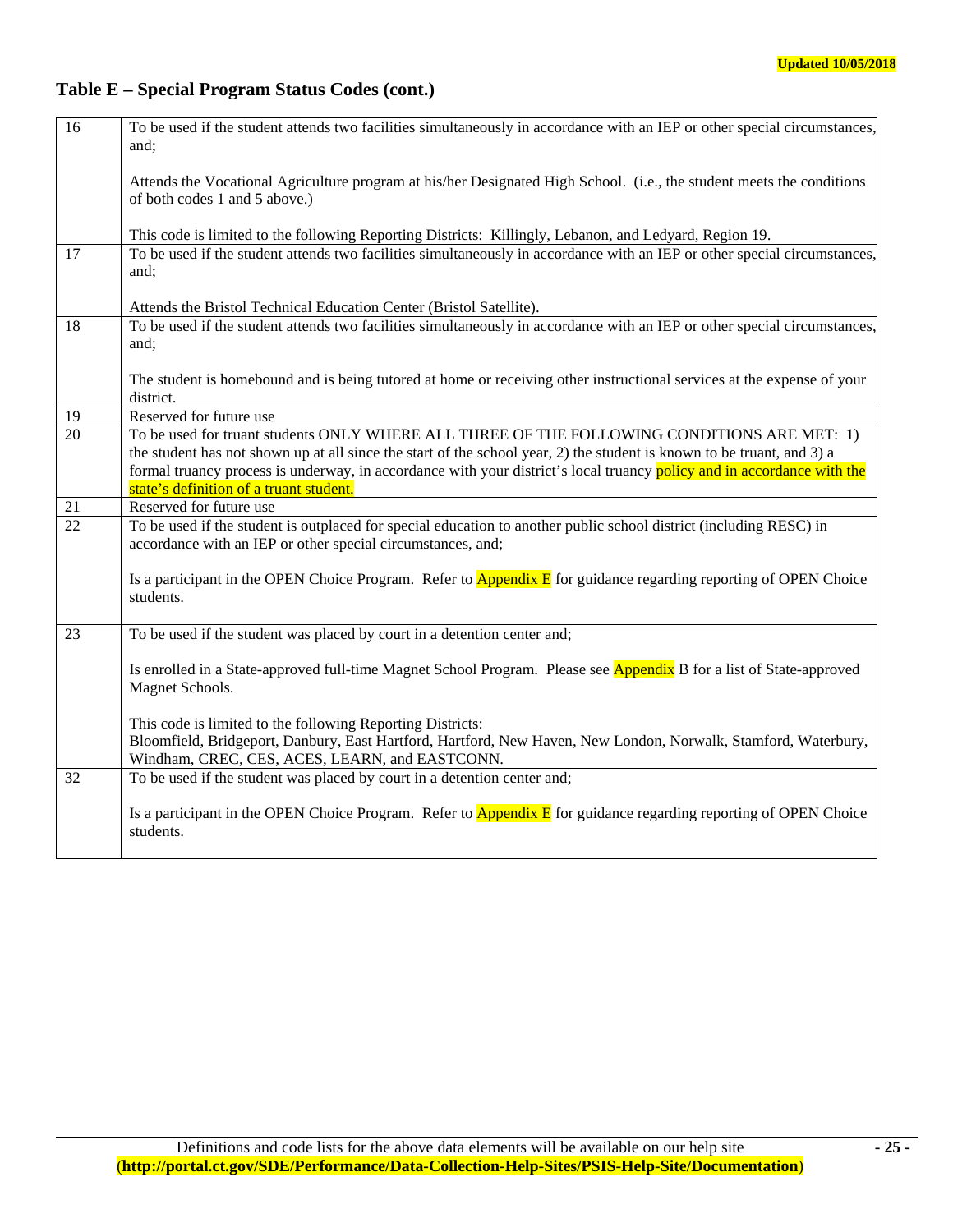# **Table F – PreK Program Status Codes**

| Code            | <b>Description</b>                                                                                              |
|-----------------|-----------------------------------------------------------------------------------------------------------------|
| 00 or Blank     | For students in Kindergarten thru Grade 12.                                                                     |
| 01              | School Readiness Pursuant to C.G.S. 10-16                                                                       |
|                 |                                                                                                                 |
|                 | Note that this is a very specific type of PreK program. If you are unsure                                       |
|                 | if your PreK program falls under this code, please call Kendra Shakir at                                        |
|                 | (860) 713-6896 to discuss.                                                                                      |
| 02              | Head Start--State                                                                                               |
| 03              | Head Start--Federal                                                                                             |
| 04              | Special Education Program (Include here students who are known as                                               |
|                 | service provider location students (previously called itinerant speech                                          |
|                 | services.)                                                                                                      |
|                 |                                                                                                                 |
|                 | Report here all students, both general education and students with                                              |
|                 | disabilities, who attend a PreK Special Education program designed<br>primarily for special education students. |
|                 |                                                                                                                 |
|                 | Use this code for programs called Reverse Mainstream in prior years.                                            |
| 05              | Title 1 / ESEA / Every Child Counts                                                                             |
| $\overline{09}$ | All Other PreK Programs                                                                                         |
| 12              | School Readiness & Head Start-State                                                                             |
| 13              | School Readiness & Head Start-Federal                                                                           |
| 14              | School Readiness & Special Education Program                                                                    |
| 15              | School Readiness & Title I                                                                                      |
| 19              | School Readiness & Other                                                                                        |
| 23              | Head Start-State & Head Start-Federal                                                                           |
| 24              | Head Start-State & Special Education Program                                                                    |
| 25              | Head Start-State & Title I                                                                                      |
| 29              | Head Start-State & Other                                                                                        |
| 34              | Head Start-Federal & Special Education Program                                                                  |
| 35              | Head Start-Federal & Title I                                                                                    |
| 39              | Head Start-Federal & Other                                                                                      |
| 45              | Special Education Program & Title I                                                                             |
| 49              | Special Education Program & Other                                                                               |
| 59              | Title I & Other                                                                                                 |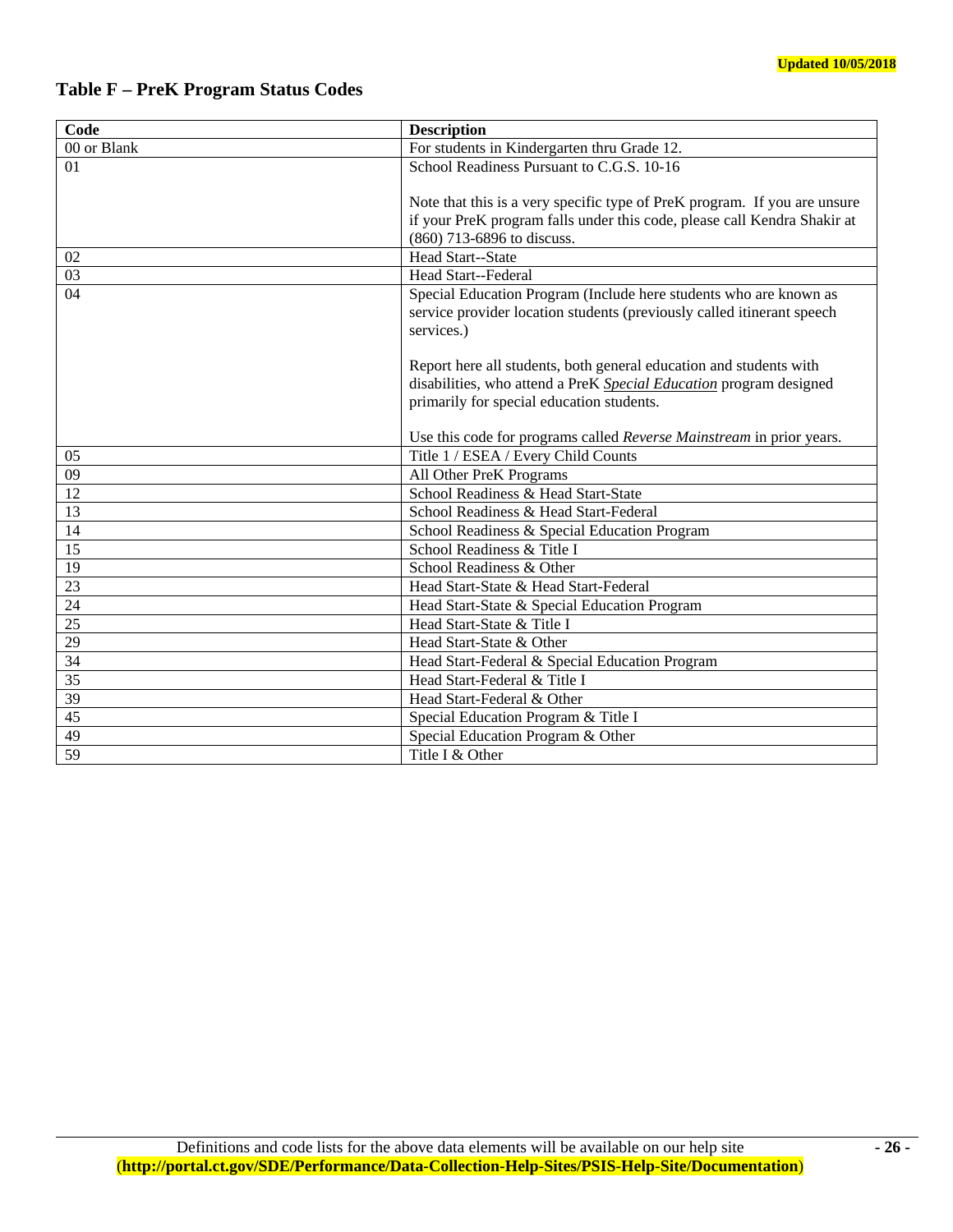# **Table G – Resident Towns**

| <b>LEA</b><br><b>CODE</b> | <b>TOWN</b>         | <b>LEA</b><br><b>CODE</b> | <b>TOWN</b>         | <b>LEA</b><br><b>CODE</b> | <b>TOWN</b>      | <b>LEA</b><br><b>CODE</b> | <b>TOWN</b>   |
|---------------------------|---------------------|---------------------------|---------------------|---------------------------|------------------|---------------------------|---------------|
| 001                       | Andover             | 047                       | <b>East Windsor</b> | 093                       | New Haven        | 139                       | Suffield      |
| 002                       | Ansonia             | 048                       | Ellington           | 094                       | Newington        | 140                       | Thomaston     |
| 003                       | Ashford             | 049                       | Enfield             | 095                       | New London       | 141                       | Thompson      |
| 004                       | Avon                | 050                       | <b>Essex</b>        | 096                       | New Milford      | 142                       | Tolland       |
| 005                       | Barkhamsted         | 051                       | Fairfield           | 097                       | Newtown          | 143                       | Torrington    |
| 006                       | <b>Beacon Falls</b> | 052                       | Farmington          | 098                       | Norfolk          | 144                       | Trumbull      |
| 007                       | Berlin              | 053                       | Franklin            | 099                       | North Branford   | 145                       | Union         |
| 008                       | Bethany             | 054                       | Glastonbury         | 100                       | North Canaan     | 146                       | Vernon        |
| $\overline{009}$          | Bethel              | 055                       | Goshen              | 101                       | North Haven      | 147                       | Voluntown     |
| 010                       | Bethlehem           | 056                       | Granby              | 102                       | North Stonington | 148                       | Wallingford   |
| 011                       | Bloomfield          | 057                       | Greenwich           | 103                       | Norwalk          | 149                       | Warren        |
| 012                       | Bolton              | 058                       | Griswold            | 104                       | Norwich          | 150                       | Washington    |
| 013                       | Bozrah              | 059                       | Groton              | 105                       | Old Lyme         | 151                       | Waterbury     |
| 014                       | <b>Branford</b>     | 060                       | Guilford            | 106                       | Old Saybrook     | 152                       | Waterford     |
| 015                       | Bridgeport          | 061                       | Haddam              | 107                       | Orange           | 153                       | Watertown     |
| 016                       | Bridgewater         | 062                       | Hamden              | 108                       | Oxford           | 154                       | Westbrook     |
| $\overline{017}$          | <b>Bristol</b>      | 063                       | Hampton             | 109                       | Plainfield       | $\overline{155}$          | West Hartford |
| $\overline{018}$          | <b>Brookfield</b>   | 064                       | Hartford            | 110                       | Plainville       | 156                       | West Haven    |
| $\overline{019}$          | Brooklyn            | 065                       | Hartland            | 111                       | Plymouth         | 157                       | Weston        |
| 020                       | Burlington          | 066                       | Harwinton           | 112                       | Pomfret          | 158                       | Westport      |
| 021                       | Canaan              | 067                       | Hebron              | 113                       | Portland         | 159                       | Wethersfield  |
| $\overline{022}$          | Canterbury          | 068                       | Kent                | 114                       | Preston          | 160                       | Willington    |
| 023                       | Canton              | 069                       | Killingly           | 115                       | Prospect         | 161                       | Wilton        |
| 024                       | Chaplin             | 070                       | Killingworth        | 116                       | Putnam           | 162                       | Winchester    |
| 025                       | Cheshire            | 071                       | Lebanon             | 117                       | Redding          | 163                       | Windham       |
| 026                       | Chester             | 072                       | Ledyard             | 118                       | Ridgefield       | 164                       | Windsor       |
| 027                       | Clinton             | 073                       | Lisbon              | 119                       | Rocky Hill       | 165                       | Windsor Locks |
| 028                       | Colchester          | 074                       | Litchfield          | 120                       | Roxbury          | 166                       | Wolcott       |
| $\overline{029}$          | Colebrook           | 075                       | Lyme                | 121                       | Salem            | 167                       | Woodbridge    |
| 030                       | Columbia            | 076                       | Madison             | 122                       | Salisbury        | 168                       | Woodbury      |
| 031                       | Cornwall            | 077                       | Manchester          | 123                       | Scotland         | 169                       | Woodstock     |
| 032                       | Coventry            | 078                       | Mansfield           | 124                       | Seymour          | 999                       | Out-of-State  |
| 033                       | Cromwell            | 079                       | Marlborough         | 125                       | Sharon           |                           |               |
| $\overline{034}$          | Danbury             | 080                       | Meriden             | 126                       | Shelton          |                           |               |
| 035                       | Darien              | 081                       | Middlebury          | 127                       | Sherman          |                           |               |
| 036                       | Deep River          | 082                       | Middlefield         | 128                       | Simsbury         |                           |               |
| 037                       | Derby               | 083                       | Middletown          | 129                       | Somers           |                           |               |
| 038                       | Durham              | 084                       | Milford             | 130                       | Southbury        |                           |               |
| 039                       | Eastford            | 085                       | Monroe              | 131                       | Southington      |                           |               |
| 040                       | East Granby         | 086                       | Montville           | 132                       | South Windsor    |                           |               |
| 041                       | East Haddam         | 087                       | Morris              | 133                       | Sprague          |                           |               |
| 042                       | East Hampton        | 088                       | Naugatuck           | 134                       | Stafford         |                           |               |
| 043                       | East Hartford       | 089                       | New Britain         | 135                       | Stamford         |                           |               |
| 044                       | East Haven          | 090                       | New Canaan          | 136                       | Sterling         |                           |               |
| 045                       | East Lyme           | 091                       | New Fairfield       | 137                       | Stonington       |                           |               |
| 046                       | Easton              | 092                       | New Hartford        | 138                       | Stratford        |                           |               |

**000 or blank can be reported when resident town is the same as the reporting district**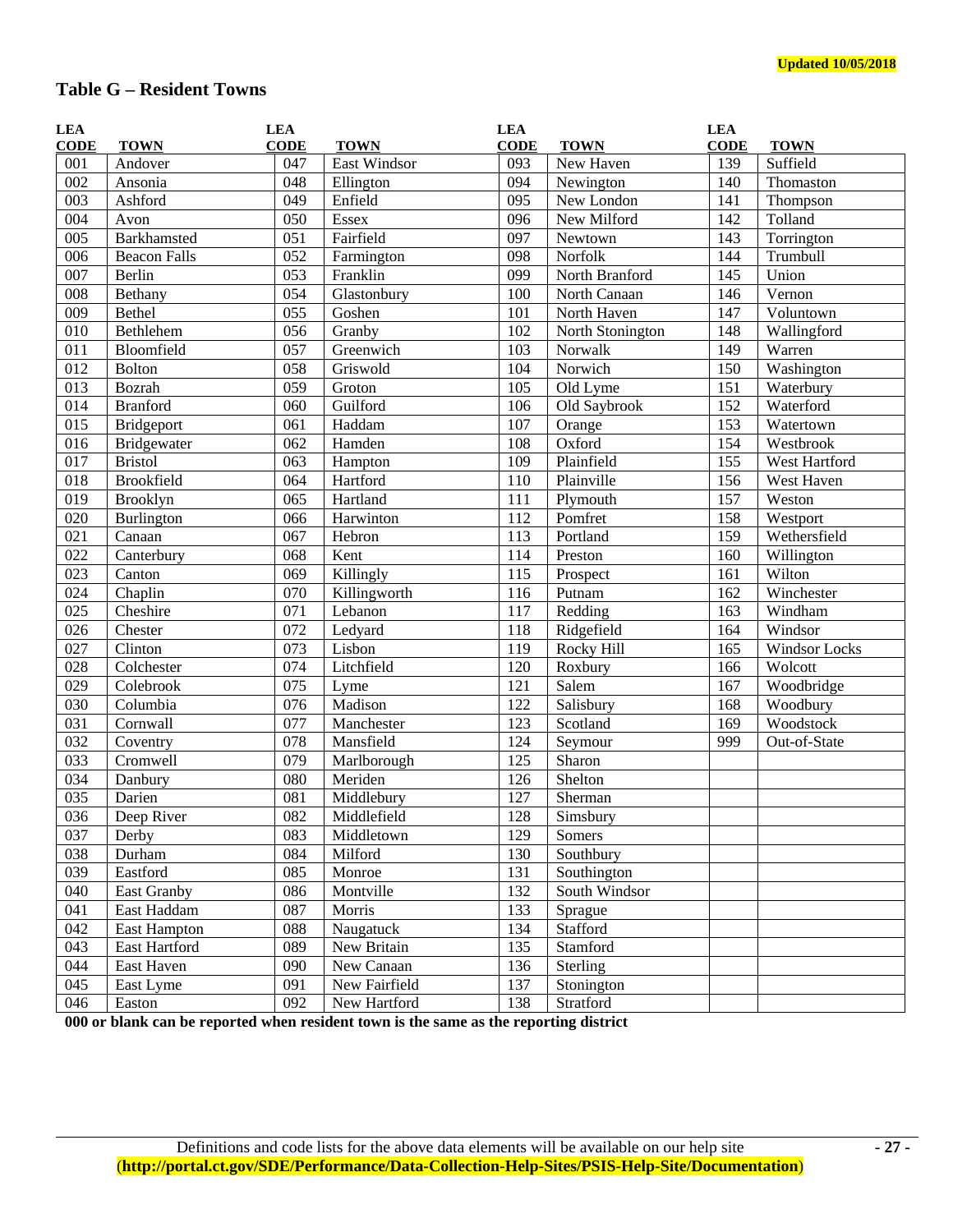# **Table H – Reporting Districts**

| <b>LEA</b><br><b>CODE</b> | <b>LEA TOWN</b>     | <b>LEA</b><br><b>CODE</b> | <b>LEA TOWN</b>  | <b>LEA</b><br><b>CODE</b> | <b>LEA TOWN</b>                                 |
|---------------------------|---------------------|---------------------------|------------------|---------------------------|-------------------------------------------------|
| 2                         | Ansonia             | 83                        | Middletown       | 159                       | Wethersfield                                    |
| 3                         | Ashford             | 84                        | Milford          | 160                       | Willington                                      |
| 4                         | Avon                | 85                        | Monroe           | 161                       | Wilton                                          |
| 5                         | Barkhamsted         | 86                        | Montville        | 162                       | Winchester                                      |
| $\overline{7}$            | Berlin              | 88                        | Naugatuck        | 163                       | Windham                                         |
| 8                         | Bethany             | 89                        | New Britain      | 164                       | Windsor                                         |
| 9                         | Bethel              | 90                        | New Canaan       | 165                       | Windsor Locks                                   |
| 11                        | Bloomfield          | 91                        | New Fairfield    | 166                       | Wolcott                                         |
| 12                        | <b>Bolton</b>       | 92                        | New Hartford     | 167                       | Woodbridge                                      |
| 13                        | Bozrah              | 93                        | New Haven        | 169                       | Woodstock                                       |
| 14                        | <b>Branford</b>     | 94                        | Newington        | 201                       | Region 1                                        |
| 15                        | Bridgeport          | 95                        | New London       | 204                       | Region 4                                        |
| 17                        | <b>Bristol</b>      | 96                        | New Milford      | 205                       | Region 5                                        |
| 18                        | <b>Brookfield</b>   | 97                        | Newtown          | 206                       | Region 6                                        |
| 19                        | Brooklyn            | 98                        | Norfolk          | 207                       | Region 7                                        |
| 21                        | Canaan              | 99                        | North Branford   | 208                       | Region 8                                        |
| 22                        | Canterbury          | 100                       | North Canaan     | 209                       | Region 9                                        |
| 23                        | Canton              | 101                       | North Haven      | 210                       | Region 10                                       |
| 24                        | Chaplin             | 102                       | North Stonington | 211                       | Region 11                                       |
| 25                        | Cheshire            | 103                       | Norwalk          | 212                       | Region 12                                       |
| 26                        | Chester             | 104                       | Norwich          | 213                       | Region 13                                       |
| 27                        | Clinton             | 106                       | Old Saybrook     | 214                       | Region 14                                       |
| 28                        | Colchester          | 107                       | Orange           | 215                       | Region 15                                       |
| 29                        | Colebrook           | 108                       | Oxford           | 216                       | Region 16                                       |
| 30                        | Columbia            | 109                       | Plainfield       | 217                       | Region 17                                       |
| 31                        | Cornwall            | 110                       | Plainville       | 218                       | Region 18                                       |
| 32                        | Coventry            | 111                       | Plymouth         | 219                       | Region 19                                       |
| 33                        | Cromwell            | 112                       | Pomfret          | 241                       | <b>CREC</b>                                     |
| 34                        | Danbury             | 113                       | Portland         | 242                       | <b>EDADVANCE</b>                                |
| 35                        | Darien              | 114                       | Preston          | 243                       | <b>CES</b>                                      |
| 36                        | Deep River          | 116                       | Putnam           | 244                       | <b>ACES</b>                                     |
| 37                        | Derby               | 117                       | Redding          | 245                       | <b>LEARN</b>                                    |
| 39                        | Eastford            | 118                       | Ridgefield       | 253                       | <b>EASTCONN</b>                                 |
| 40                        | East Granby         | 119                       | Rocky Hill       | 261                       | Jumoke Academy                                  |
| 41                        | East Haddam         | 121                       | Salem            | 263                       | <b>Odyssey Community School</b>                 |
| 42                        | <b>East Hampton</b> | 122                       | Salisbury        | 264                       | <b>Integrated Day Charter School</b>            |
| 43                        | East Hartford       | 123                       | Scotland         | 265                       | Interdistrict School For Arts and Communication |
| 44                        | East Haven          | 124                       | Seymour          | 268                       | Common Ground High School                       |
| 45                        | East Lyme           | 125                       | Sharon           | 269                       | The Bridge Academy                              |
| 46                        | Easton              | 126                       | Shelton          | 270                       | Side By Side Community School                   |
| 47                        | East Windsor        | 127                       | Sherman          | 272                       | Explorations                                    |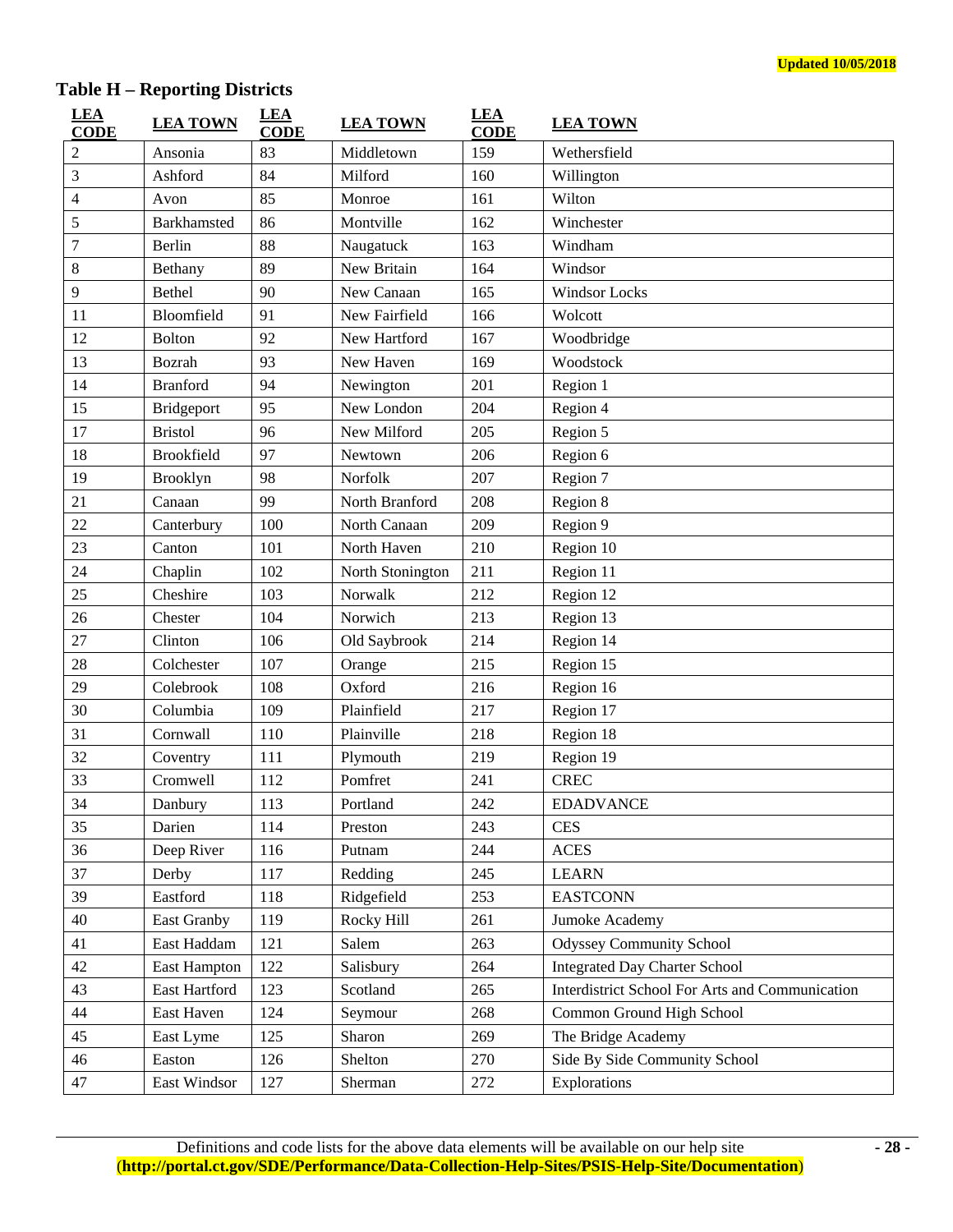| <b>LEA</b><br><b>CODE</b> | <b>LEA TOWN</b> | <b>LEA</b><br><b>CODE</b> | <b>LEA TOWN</b> | <b>LEA</b><br><b>CODE</b> | <b>LEA TOWN</b>                               |
|---------------------------|-----------------|---------------------------|-----------------|---------------------------|-----------------------------------------------|
| 48                        | Ellington       | 128                       | Simsbury        | 278                       | <b>Trailblazers Academy</b>                   |
| 49                        | Enfield         | 129                       | <b>Somers</b>   | 279                       | Amistad Academy                               |
| 50                        | <b>Essex</b>    | 131                       | Southington     | 280                       | New Beginnings Family Academy                 |
| 51                        | Fairfield       | 132                       | South Windsor   | 282                       | <b>Stamford Academy</b>                       |
| 52                        | Farmington      | 133                       | Sprague         | 283                       | Park City Prep                                |
| 53                        | Franklin        | 134                       | Stafford        | 285                       | AF Bridgeport Academy                         |
| 54                        | Glastonbury     | 135                       | Stamford        | 286                       | <b>Highville Charter School</b>               |
| 56                        | Granby          | 136                       | Sterling        | 288                       | Achievement First Hartford Academy            |
| 57                        | Greenwich       | 137                       | Stonington      | 289                       | Elm City College Prep                         |
| 58                        | Griswold        | 138                       | Stratford       | 290                       | <b>Brass City Charter School</b>              |
| 59                        | Groton          | 139                       | Suffield        | 291                       | Elm City Montessori School                    |
| 60                        | Guilford        | 140                       | Thomaston       | 293                       | Path Academy (Windham)                        |
| 62                        | Hamden          | 141                       | Thompson        | 294                       | <b>Great Oaks Charter School-Bridgeport</b>   |
| 63                        | Hampton         | 142                       | Tolland         | 295                       | Booker T. Washington Academy                  |
| 64                        | Hartford        | 143                       | Torrington      | 296                       | <b>Stamford Charter School for Excellence</b> |
| 65                        | Hartland        | 144                       | Trumbull        | 297                       | Capital Preparatory Harbor School Inc.        |
| 67                        | Hebron          | 145                       | Union           | 336                       | <b>CORRECTIONS/DOC - USD 1</b>                |
| 68                        | Kent            | 146                       | Vernon          | 337                       | Dept. of Mental Health and Addiction Services |
| 69                        | Killingly       | 147                       | Voluntown       | 347                       | DCF - USD 2                                   |
| 71                        | Lebanon         | 148                       | Wallingford     | 349                       | Office of Early Childhood                     |
| 72                        | Ledyard         | 151                       | Waterbury       | 900                       | CTHSS (CT Tech. HS)                           |
| 73                        | Lisbon          | 152                       | Waterford       | 901                       | Norwich Free Academy - NFA                    |
| 74                        | Litchfield      | 153                       | Watertown       | 902                       | The Gilbert School - GS                       |
| 76                        | Madison         | 154                       | Westbrook       | 903                       | Woodstock Academy - WA                        |
| 77                        | Manchester      | 155                       | West Hartford   |                           |                                               |
| 78                        | Mansfield       | 156                       | West Haven      |                           |                                               |
| 79                        | Marlborough     | 157                       | Weston          |                           |                                               |

# **Table H – Reporting Districts (cont.)**

# **Table I – EL Program Codes (formerly LEP Program Codes)**

| Code           | <b>Description</b>                                                                                           |
|----------------|--------------------------------------------------------------------------------------------------------------|
| 1A             | Eligible for bilingual education program and participating in a Transitional Bilingual Education Program or  |
|                | receiving native language support.                                                                           |
| 1B             | Eligible for bilingual education program and participating in a Dual Language Program.                       |
| 1 <sup>C</sup> | Eligible for bilingual education program, participated in a Transitional Bilingual Education Program or      |
|                | received native language support for 30 months. Student approved by the CSDE to continue to participate in a |
|                | Transitional Bilingual Education program or receive native language support for an additional 10 months.     |
| 1D             | Eligible for bilingual education program, participated in a Transitional Bilingual Education Program or      |
|                | received native language support for 40 months. Student approved by the CSDE to continue to participate in a |
|                | Transitional Bilingual Education program or to receive native language support for an additional 10 months.  |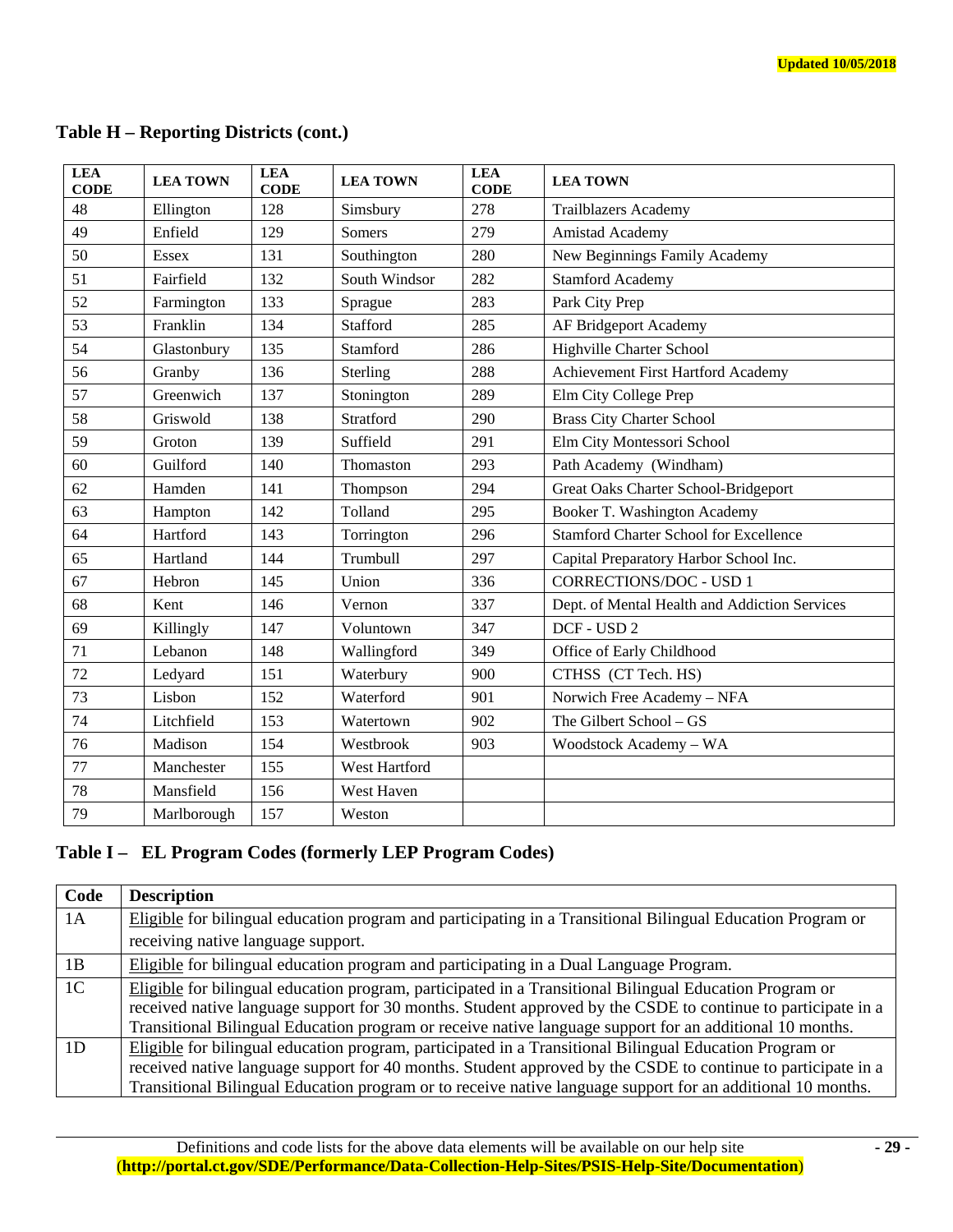# **Table I** – **EL Program Codes (formerly LEP Program Codes) (cont.)**

| 1E | Eligible for bilingual education program, participated in a Transitional Bilingual Education Program or<br>received native language support for 50 months. Student approved by the CSDE to continue to participate in a<br>Transitional Bilingual Education program or to receive native language support for an additional 10 months. |
|----|----------------------------------------------------------------------------------------------------------------------------------------------------------------------------------------------------------------------------------------------------------------------------------------------------------------------------------------|
| 02 | Eligible for bilingual education program, enrolled with fewer than 30 months remaining before graduation,<br>participating in mandated high school English as a Second Language (ESL) program.                                                                                                                                         |
| 03 | Receiving mandated Language Transition Support Services (LTSS) after Completing 30 Months in a<br>mandated bilingual education program (Except in a Dual Language/Two-Way Language Program).                                                                                                                                           |
| 04 | Eligible for mandated bilingual education program but is not participating in bilingual education or any other<br>English as a Second Language (ESL) program due to parental request.                                                                                                                                                  |
| 5A | Not Eligible for mandated bilingual education program but participating in English as a Second Language<br>(ESL) Pull-Out model program.                                                                                                                                                                                               |
| 5B | Not Eligible for mandated bilingual education program but participating in English as a Second Language<br>(ESL) Push-In/Co-Teaching model program.                                                                                                                                                                                    |
| 5C | Not Eligible for mandated bilingual education program but participating in English as a Second Language<br>(ESL) Sheltered English Instruction approach program.                                                                                                                                                                       |
| 5D | Not Eligible for mandated bilingual education program but participating in another type of English as a<br>Second Language (ESL) program not specified in codes 05A through 05C.                                                                                                                                                       |
| 06 | Not Eligible for a bilingual education program and not participating in any English as a Second Language<br>(ESL) program due to parental request.                                                                                                                                                                                     |
| 7A | Eligible for mandated bilingual program but not receiving bilingual education due to parental request and<br>instead participating in English as a Second Language (ESL) Pull-Out model program.                                                                                                                                       |
| 7B | Eligible for mandated bilingual program but not receiving bilingual education due to parental request and<br>instead participating in English as a Second Language (ESL) Push-in/Co-Teaching model program.                                                                                                                            |
| 7C | Eligible for mandated bilingual program but not receiving bilingual education due to parental request and<br>instead participating in English as a Second Language (ESL) Sheltered English Instruction program.                                                                                                                        |
| 7D | Eligible for mandated bilingual program but not receiving bilingual education due to parental request and<br>instead participating in another type of English as a Second Language (ESL) program not specified in codes<br>07A through 07C.                                                                                            |

# **Code 1A- Mandated Transitional Bilingual Education Program: Participating Fewer Than 30 Months**

Student is eligible and is participating in a mandated transitional bilingual program as required by Public Act 15-5 Sec 286 (d). Students participating in a mandated transitional bilingual program are limited to thirty months, whether or not such months are consecutive, except that such time period may be extended in accordance with Sec 286 (d).

# **Code 1B- Mandated Dual Language Bilingual Education Program**

The student is eligible for and is participating in a mandated bilingual program as required by Public Act 15-5 Sec 286 (d), and the bilingual program model is Dual Language. There is no time limit for student participation in a Dual Language Bilingual Program.

# **Code 1C- Mandated Transitional Bilingual Education Program: Participating 31 to 40 Months**

The student participated in a transitional bilingual education program for 30 months, and is eligible for additional time in this program through an application process. Under CT Public Act 15-5 Sec 286 (d), the local or regional state board of education responsible for educating the student applied to the Connecticut State Department of Education for the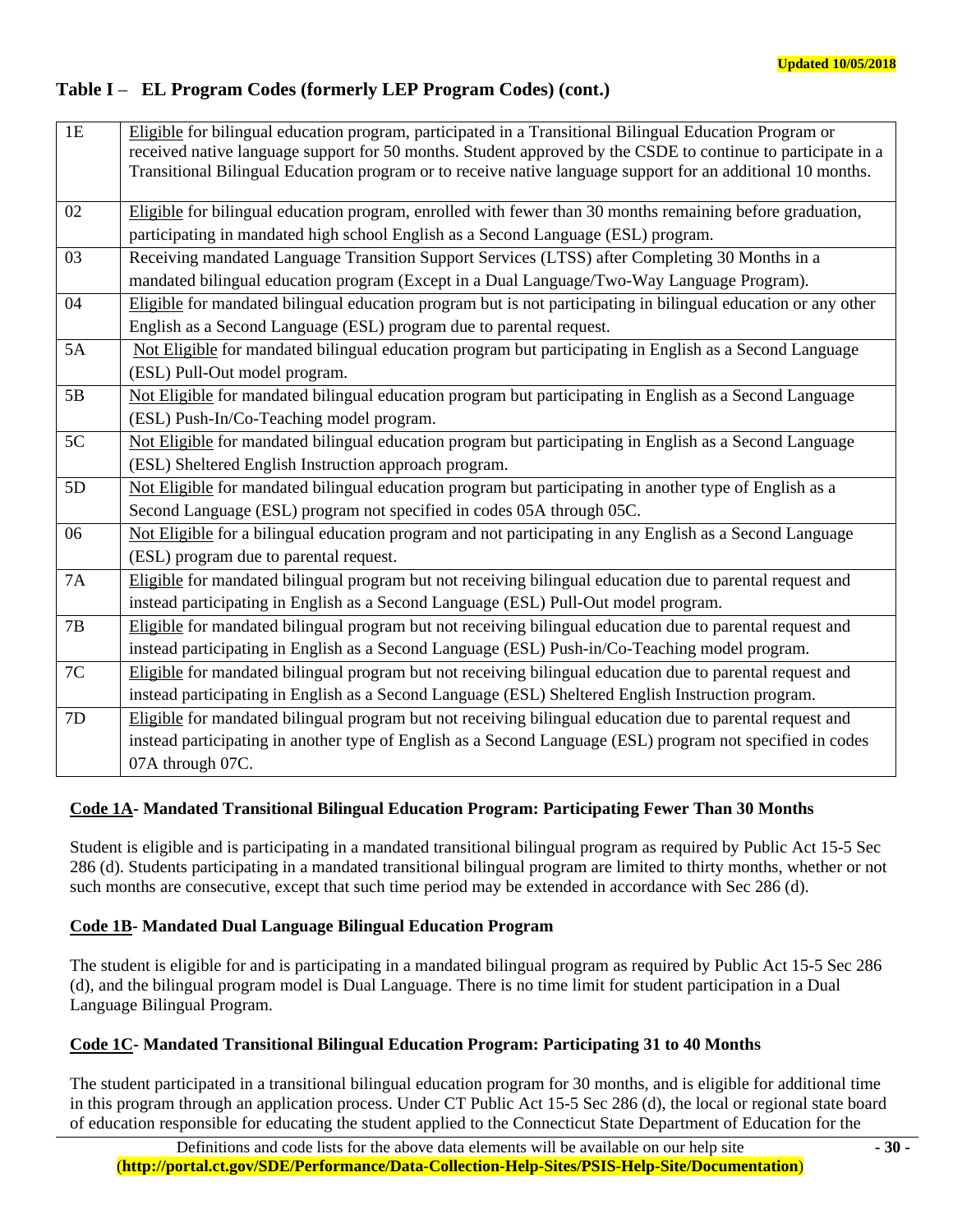student to continue to participate in a transitional bilingual education program for an additional 10 months and received its approval.

## **Code 1D- Mandated Transitional Bilingual Education Program: Participating 41 to 50 Months**

The student participated in a transitional bilingual education program for 40 months, and is eligible for additional time in this program through an application process.. Under CT Public Act 15-5 Sec 286 (d), the local or regional state board of education responsible for educating the student applied to the Connecticut State Department of Education for the student to continue to participate in a transitional bilingual education program for an additional 10 months and received its approval.

## **Code 1E- Mandated Transitional Bilingual Education Program: Participating 51 to 60- Months**

The student participated in a transitional bilingual education program for 50 months, and is eligible for additional time in this program through an application process.. Under CT Public Act 15-5 Sec 286 (d), the local or regional state board of education responsible for educating the student applied to the Connecticut State Department of Education for the student to continue to participate in a transitional bilingual education program for an additional 10 months and received its approval.

#### Public Act 15-5 Sec 286(b) **Definition**

Whenever it is ascertained that there are in any public school within a local or regional school district twenty or more eligible students classified as dominant in any one language other than English, the board of education of such district shall provide a program of bilingual education for such eligible students for the school year next following.

#### **Code 02 - Mandated High School English as a Second Language (ESL) Program**

The student is receiving mandated English as a Second Language (ESL) services as required by Public Act 15-5 Sec 286 (d), inclusive of the Connecticut General Statutes. The student is at the secondary level and is eligible for a mandated bilingual education program, but when enrolling the student has fewer than 30 months remaining before graduation.

#### Public Act 15-5 Sec 286 (d)

*When the student has fewer than thirty months remaining before graduation, the local or regional board of education shall assign the student to an English as a second language program and may provide intensive services to the student to enable the student to speak, write and comprehend English by the time the student graduates and to meet the course requirements for graduation.* 

#### **Code 03 – Receiving Mandated Language Transition Support Services (LTSS) after Completing Thirty Months in Mandated Bilingual Education Program (Except in a Dual Language/Two-Way Language Program)**

The student is receiving Language Transition Support Services (LTSS).

*If a student in a mandated bilingual program does not meet the English mastery standard at the end of thirty months, the local or regional board of education shall provide Language Transition Support Services (LTSS) to such students. Such services may include, but need not be limited to, English as a second language (ESL) programs, sheltered English programs, English immersion programs, tutoring and homework assistance. Once a student has received 30 months of bilingual education services, they must have the program code 03 (LTSS) until they meet the CSDE's English Mastery Standard and cease to be an EL student. LTSS encompasses all forms of ESL support.* 

# **Code 04 – Eligible for Mandated Bilingual Education Program/No program provided due to parental request.**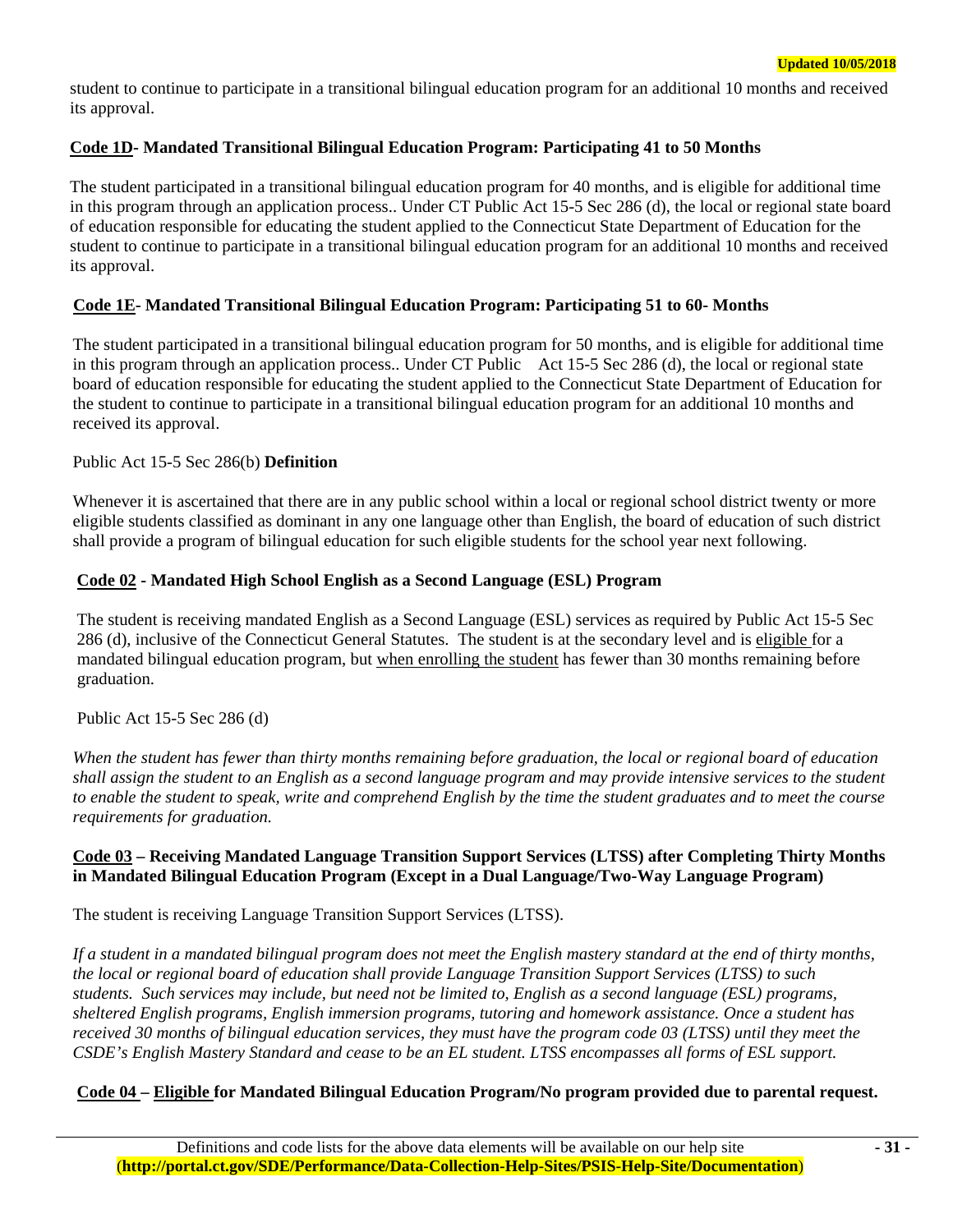Though the student is eligible for mandated bilingual education program, s/he is not receiving bilingual education or any other type of English as a second language program due to parental request.

## **Code 5A – Not Eligible for Mandated Bilingual Education Program but participating in English as a Second Language (ESL) Pull-Out model program.**

The student is not eligible for mandated bilingual education program (less than 20 students dominant in any language other than English) and is receiving appropriate English as a Second Language instruction in a Pull-Out model program. There is no time limit for students who participate in this program as is the case in bilingual education programs. Once the student meets the state mandated exit criteria, s/he exits EL status and programming.

## **Code 5B – Not Eligible for Mandated Bilingual Education Program but participating in English as a Second Language (ESL) Push-In/Co-Teaching model program.**

The student is not eligible for a mandated bilingual education program (less than 20 students dominant in any language other than English) and is receiving appropriate English as a Second Language instruction in a Push-In/Co-Teaching model program. There is no time limit for students who participate in this program as is the case in bilingual education programs. Once the student meets the state mandated exit criteria, she/he exits EL status and programming.

## **Code 5C – Not Eligible for Mandated Bilingual Education Program but participating in English as a Second Language (ESL) Sheltered English Instruction approach program.**

The student is not eligible for a mandated bilingual education program (less than 20 students dominant in any language other than English) and is receiving appropriate English as a Second Language instruction in a Sheltered English Instruction approach program. There is no time limit for students who participate in this program as is the case in bilingual education programs. Once the student meets the state mandated exit criteria, she/he exits EL status and programming.

## **Code 5D – Not Eligible for Mandated Bilingual Education Program but participating in another type of English as a Second Language (ESL) program not specified in codes 05A through 05C.**

The student is not eligible for a mandated bilingual education program (less than 20 students dominant in any language other than English) and is receiving appropriate English as a Second Language instruction in another type of English as a Second Language (ESL) program not specified in codes 05A through 05C. There is no time limit for students who participate in this program as is the case in bilingual education programs. Once the student meets the state mandated exit criteria, s/he exits EL status and programming.

# **Code 06** – **Not Eligible for Mandated Bilingual Education Program/No program provided due to parental request.**

The student is not eligible for a mandated bilingual education program (less than 20 students with the same non-English native language in one school building); the student is not receiving any other type of English as a Second Language program due to parental request.

# **Code 7A – Eligible for Mandated Bilingual Education Program but participating in English as a Second Language (ESL) Pull-Out model program.**

Though the student is eligible for a mandated bilingual education program (20 or more students with the same non-English native language in one school building), no bilingual education program is provided due to parental request. However the student is participating in English as a Second Language (ESL) Pull-Out model program**.** There is no time limit for students who participate in these programs as is the case in bilingual education programs. Once the student meets the state mandated exit criteria, s/he exits EL status and programming.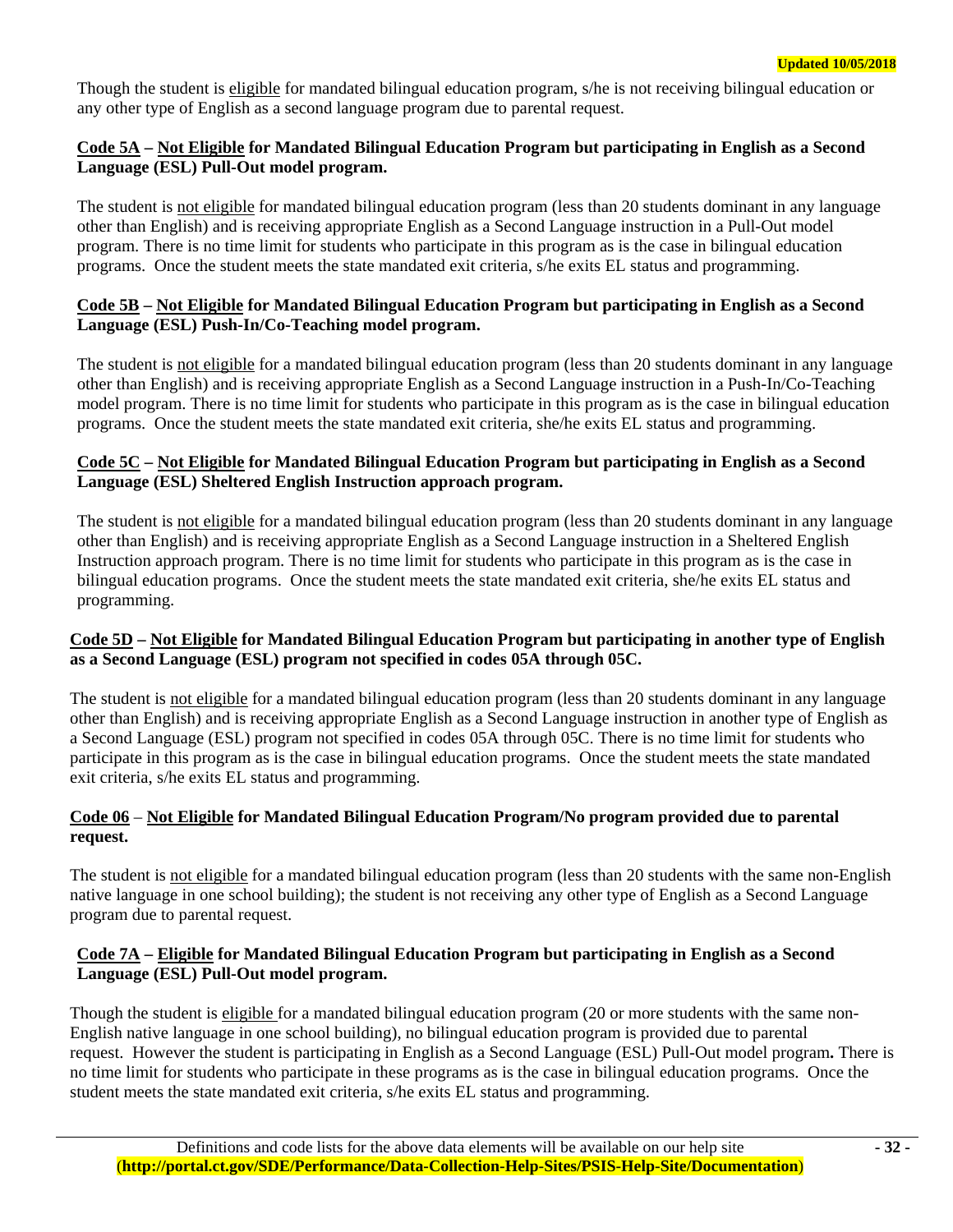## **Code 7B – Eligible for Mandated Bilingual Education Program but participating in English as a Second Language (ESL) Push-In/Co-Teaching model program.**

Though the student is eligible for a mandated bilingual education program (twenty or more eligible students classified as dominant in any one language other than English), no bilingual education program is provided due to parental request. However, the student is participating in an English as a Second Language (ESL) Push-In/Co-Teaching model program**.** There is no time limit for students who participate in these programs as is the case in bilingual education programs. Once the student meets the state mandated exit criteria, she/he exits EL status and programming.

## **Code 7B – Eligible for Mandated Bilingual Education Program but participating in English as a Second Language (ESL) Push-In/Co-Teaching model program.**

Though the student is eligible for a mandated bilingual education program (twenty or more eligible students classified as dominant in any one language other than English), no bilingual education program is provided due to parental request. However, the student is participating in an English as a Second Language (ESL) Push-In/Co-Teaching model program**.** There is no time limit for students who participate in these programs as is the case in bilingual education programs. Once the student meets the state mandated exit criteria, she/he exits EL status and programming.

## **Code 7C – Eligible for Mandated Bilingual Education Program but participating in English as a Second Language (ESL) Sheltered English Instruction approach program.**

Though the student is eligible for a mandated bilingual education program (twenty or more eligible students classified as dominant in any one language other than English), no bilingual education program is provided due to parental request. However, the student is participating in an English as a Second Language (ESL) Sheltered English Instruction approach program. There is no time limit for students who participate in these programs as is the case in bilingual education programs. Once the student meets the state mandated exit criteria, s/he exits EL status and programming.

## **Code 7D – Eligible for Mandated Bilingual Education Program but participating in English as a Second Language (ESL) program not specified in codes 05A through 05C.**

Though the student is eligible for a mandated bilingual education program (twenty or more eligible students classified as dominant in any one language other than English), no bilingual education program is provided due to parental request. However, the student is participating in English as a Second Language (ESL) program not specified in codes 05A through 05C. There is no time limit for students who participate in these programs as is the case in bilingual education programs. Once the student meets the state mandated exit criteria, s/he exits EL status and programming.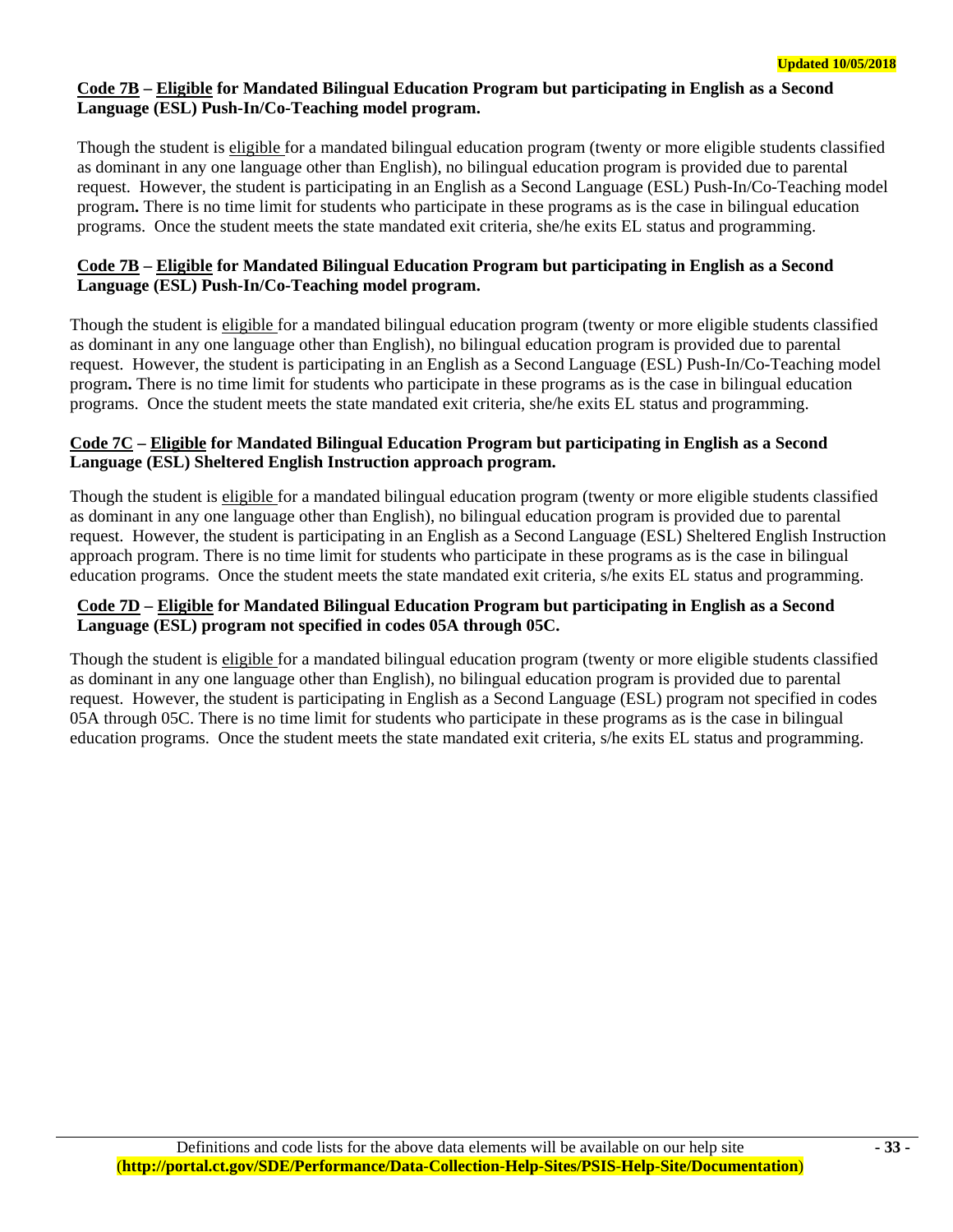| Code        | <b>Description</b>                                                                                                                                                                                                                                                                                                                                                                                                                                                                                                                |
|-------------|-----------------------------------------------------------------------------------------------------------------------------------------------------------------------------------------------------------------------------------------------------------------------------------------------------------------------------------------------------------------------------------------------------------------------------------------------------------------------------------------------------------------------------------|
| 00 or Blank | Use 00 or leave this field blank if none of the codes below apply AND if there are<br>documentable local costs for the student. Local costs may be funds expended by your own<br>town, or they may be tuition revenue received from another Connecticut town. As well,<br>documentable local costs must be above and beyond other available funding (such as state<br>or federal grant funds) and may include eligible in-kind services.<br>Please contact Kendra Shakir at (860) 713-6896 if you have questions about this code. |
| 01          | Not available for use.                                                                                                                                                                                                                                                                                                                                                                                                                                                                                                            |
| 02          | Student whose educational costs are funded entirely with non-local funds, including:<br>Students whose educational expenses are being funded by one of Connecticut's<br>$\bullet$<br><b>Native American Tribes</b><br>Students from out of state who pay tuition<br>$\bullet$<br>Do NOT use this code for students attending your schools at the expense of <i>another</i><br>Connecticut town.<br>Do NOT use this code for OPEN Choice students.                                                                                 |
| 03          | Students whose parents are paying for any portion (up to and including all) of their<br>educational costs, regardless of how small the fee/tuition. This code does not apply to<br>extra-curricular activities. This code applies to all students, P3 through grade 12.                                                                                                                                                                                                                                                           |
| 04          | This code should be used to identify any students attending a magnet school where all of<br>the following apply:<br>the Resident Town has no record/enrollment for the student;<br>the Resident Town has no agreement to send students to the magnet school; and<br>٠<br>there is no tuition/fee for the Resident Town<br>$\bullet$                                                                                                                                                                                               |
| 05          | This code should be used to identify any students whose educational costs are fully funded<br>by federal grant monies, with no local contribution including in-kind.                                                                                                                                                                                                                                                                                                                                                              |

**Table J – Students Enrolled at No Local Expense Codes**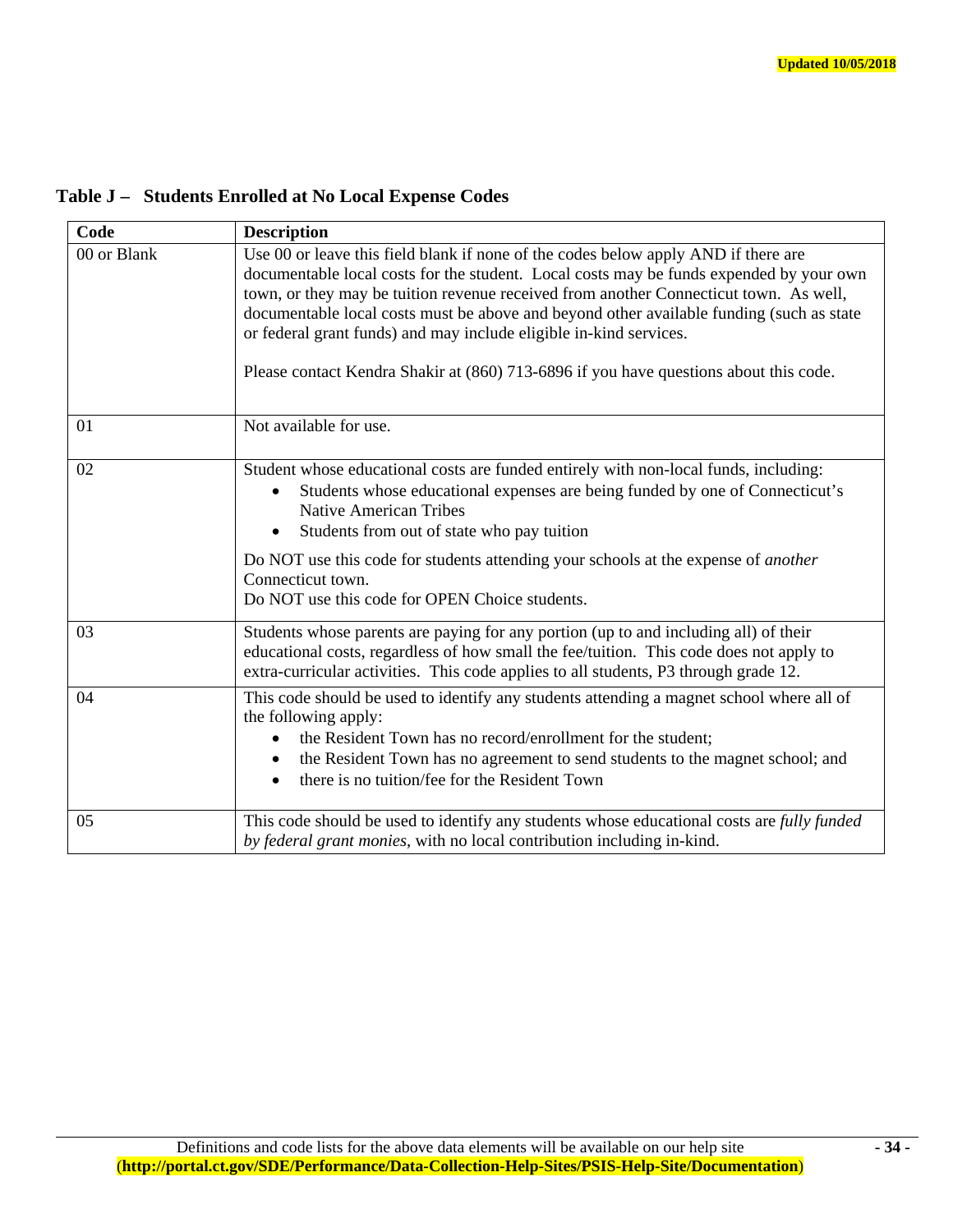# **Table K – Gifted and Talented**

| Code | <b>Description</b>                     |
|------|----------------------------------------|
| 01   | Not Gifted, not Talented               |
| 02   | Gifted Identified                      |
| 03   | Gifted Served                          |
| 04   | <b>Talented Identified</b>             |
| 05   | <b>Talented Served</b>                 |
| 06   | Gifted Identified, Talented Identified |
| 07   | Gifted Served, Talented Served         |
| 08   | Gifted Identified, Talented Served     |
| 09   | Gifted Served, Talented Identified     |

# **Table L – Homeless**

| Code        | <b>Description</b>                                                                                                                                                                                                                                    |
|-------------|-------------------------------------------------------------------------------------------------------------------------------------------------------------------------------------------------------------------------------------------------------|
| 00 or Blank | Not homeless                                                                                                                                                                                                                                          |
| 01          | Shelters - Children and youth who are living in homeless shelters, emergency<br>shelters, transitional shelters or similar settings and are in the physical custody of a<br>parent or guardian.                                                       |
| 02          | Doubled up - Children and youth who are sharing the housing of other persons due<br>to loss of housing, economic hardship, or a similar reason and are in the physical<br>custody or a parent or guardian.                                            |
| 03          | Unsheltered - Children and youth who are living in cars, parks, public spaces,<br>abandoned buildings, substandard housing, bus or train stations, or similar settings<br>and are in the physical custody of a parent or guardian.                    |
| 04          | Hotel/Motel - Children and youth who are living in motels, hotels, or campgrounds<br>due to the lack of alternative adequate accommodations and are in the physical<br>custody of a parent or guardian.                                               |
| 11          | Sheltered/Unaccompanied Youth - Children and youth who are living in homeless<br>shelters, emergency shelters, transitional shelters or similar settings and are not in<br>the physical custody of a parent or guardian.                              |
| 12          | Doubled up/Unaccompanied - Children and youth who are sharing the housing of<br>other persons due to loss of housing, economic hardship, or a similar reason and are<br>not in the physical custody of a parent or guardian.                          |
| 13          | Unsheltered/Unaccompanied - Children and youth who are living in cares, parks,<br>public spaces, abandoned buildings, substandard housing, bus or train stations, or<br>similar settings and are not in the physical custody of a parent or guardian. |
| 14          | Hotel-Motel/Unaccompanied Youth – Children and youth who are living in motels,<br>hotels, or campgrounds due to the lack of alternative adequate accommodations and<br>are not in the physical custody of a parent or guardian.                       |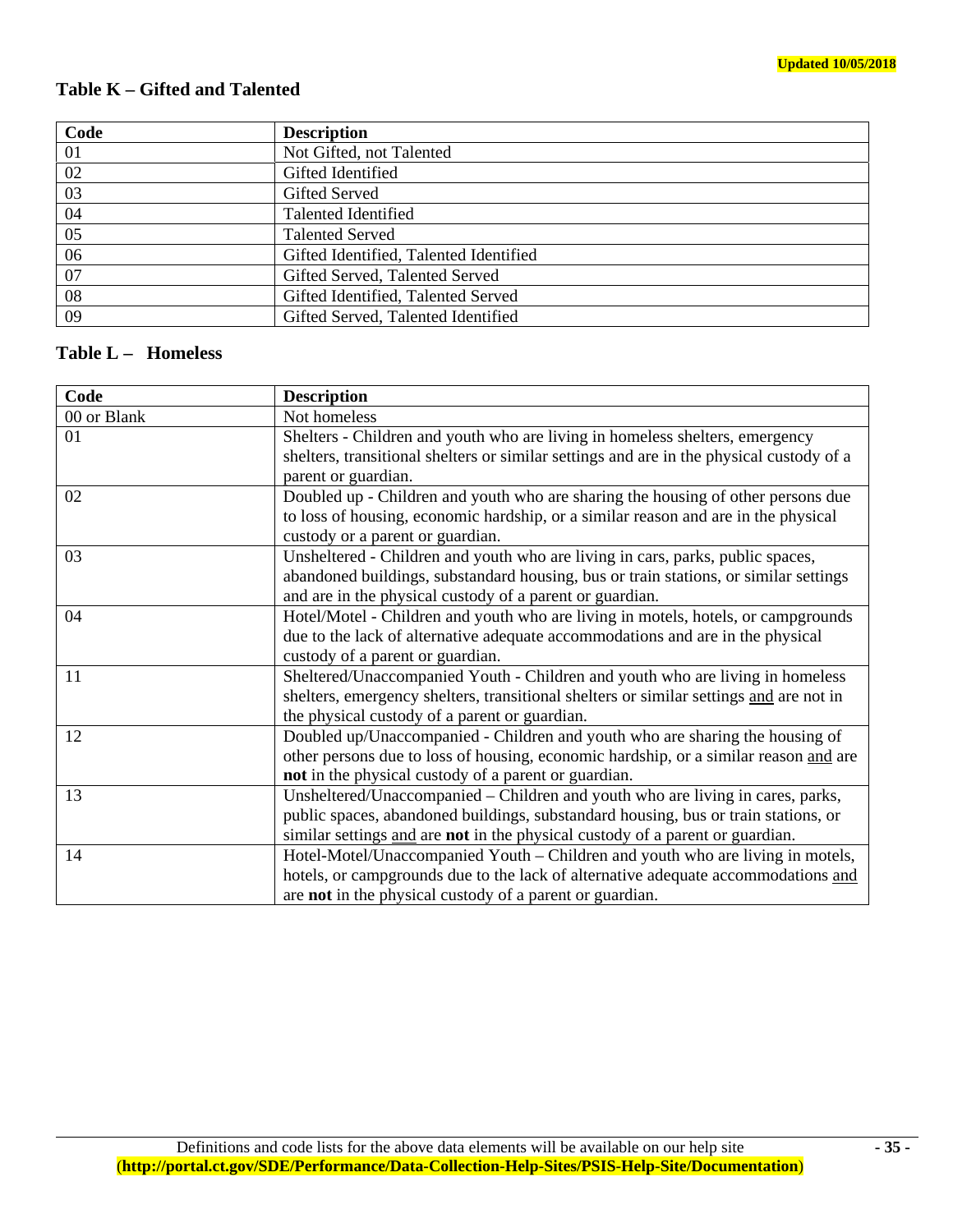# **Table M - Nexus Districts**

| LEA         |                     | <b>LEA</b> |                  | <b>LEA</b>  |               | <b>LEA</b>  |                     |
|-------------|---------------------|------------|------------------|-------------|---------------|-------------|---------------------|
| <b>CODE</b> | <b>TOWN</b>         | $CODE$     | <b>TOWN</b>      | <b>CODE</b> | <b>TOWN</b>   | <b>CODE</b> | <b>TOWN</b>         |
| 001         | Andover             | 054        | Glastonbury      | 111         | Plymouth      | 164         | Windsor             |
| 002         | Ansonia             | 056        | Granby           | 112         | Pomfret       | 165         | Windsor Locks       |
| 003         | Ashford             | 057        | Greenwich        | 113         | Portland      | 166         | Wolcott             |
| 004         | Avon                | 058        | Griswold         | 114         | Preston       | 167         | Woodbridge          |
| 005         | Barkhamsted         | 059        | Groton           | 116         | Putnam        | 169         | Woodstock           |
| 007         | Berlin              | 060        | Guilford         | 117         | Redding       | 201         | Region 1            |
| 008         | Bethany             | 062        | Hamden           | 118         | Ridgefield    | 204         | Region 4            |
| 009         | Bethel              | 063        | Hampton          | 119         | Rocky Hill    | 205         | Region 5            |
| 011         | Bloomfield          | 064        | Hartford         | 121         | Salem         | 206         | Region 6            |
| 012         | <b>Bolton</b>       | 065        | Hartland         | 122         | Salisbury     | 207         | Region 7            |
| 013         | Bozrah              | 067        | Hebron           | 123         | Scotland      | 208         | Region 8            |
| 014         | <b>Branford</b>     | 068        | Kent             | 124         | Seymour       | 209         | Region 9            |
| 015         | Bridgeport          | 069        | Killingly        | 125         | Sharon        | 210         | Region 10           |
| 017         | <b>Bristol</b>      | 071        | Lebanon          | 126         | Shelton       | 211         | Region 11           |
| 018         | <b>Brookfield</b>   | 072        | Ledyard          | 127         | Sherman       | 212         | Region 12           |
| 019         | <b>Brooklyn</b>     | 073        | Lisbon           | 128         | Simsbury      | 213         | Region 13           |
| 021         | Canaan              | 074        | Litchfield       | 129         | Somers        | 214         | Region 14           |
| 022         | Canterbury          | 076        | Madison          | 131         | Southington   | 215         | Region 15           |
| 023         | Canton              | 077        | Manchester       | 132         | South Windsor | 216         | Region 16           |
| 024         | Chaplin             | 078        | Mansfield        | 133         | Sprague       | 217         | Region 17           |
| 025         | Cheshire            | 079        | Marlborough      | 134         | Stafford      | 218         | Region 18           |
| 026         | Chester             | 080        | Meriden          | 135         | Stamford      | 219         | Region 19           |
| 027         | Clinton             | 083        | Middletown       | 136         | Sterling      | 336         | Unified Schl Dist 1 |
| 028         | Colchester          | 084        | Milford          | 137         | Stonington    | 337         | <b>DMHAS</b>        |
| 029         | Colebrook           | 085        | Monroe           | 138         | Stratford     | 347         | Unified Schl Dist 2 |
| 030         | Columbia            | 086        | Montville        | 139         | Suffield      | 900         | <b>CTHSS</b>        |
| 031         | Cornwall            | 088        | Naugatuck        | 140         | Thomaston     | 999         | Out of State        |
| 032         | Coventry            | 089        | New Britain      | 141         | Thompson      |             |                     |
| 033         | Cromwell            | 090        | New Canaan       | 142         | Tolland       |             |                     |
| 034         | Danbury             | 091        | New Fairfield    | 143         | Torrington    |             |                     |
| 035         | Darien              | 092        | New Hartford     | 144         | Trumbull      |             |                     |
| 036         | Deep River          | 093        | New Haven        | 145         | Union         |             |                     |
| 037         | Derby               | 094        | Newington        | 146         | Vernon        |             |                     |
| 039         | Eastford            | 095        | New London       | 147         | Voluntown     |             |                     |
| 040         | East Granby         | 096        | New Milford      | 148         | Wallingford   |             |                     |
| 041         | East Haddam         | 097        | Newtown          | 151         | Waterbury     |             |                     |
| 042         | <b>East Hampton</b> | 098        | Norfolk          | 152         | Waterford     |             |                     |
| 043         | East Hartford       | 099        | North Branford   | 153         | Watertown     |             |                     |
| 044         | East Haven          | 100        | North Canaan     | 154         | Westbrook     |             |                     |
| 045         | East Lyme           | 101        | North Haven      | 155         | West Hartford |             |                     |
| 046         | Easton              | 102        | North Stonington | 156         | West Haven    |             |                     |
| 047         | East Windsor        | 103        | Norwalk          | 157         | Weston        |             |                     |
| 048         | Ellington           | 104        | Norwich          | 158         | Westport      |             |                     |
| 049         | Enfield             | 106        | Old Saybrook     | 159         | Wethersfield  |             |                     |
| 050         | Essex               | 107        | Orange           | 160         | Willington    |             |                     |
| 051         | Fairfield           | 108        | Oxford           | 161         | Wilton        |             |                     |
| 052         | Farmington          | 109        | Plainfield       | 162         | Winchester    |             |                     |
| 053         | Franklin            | 110        | Plainville       | 163         | Windham       |             |                     |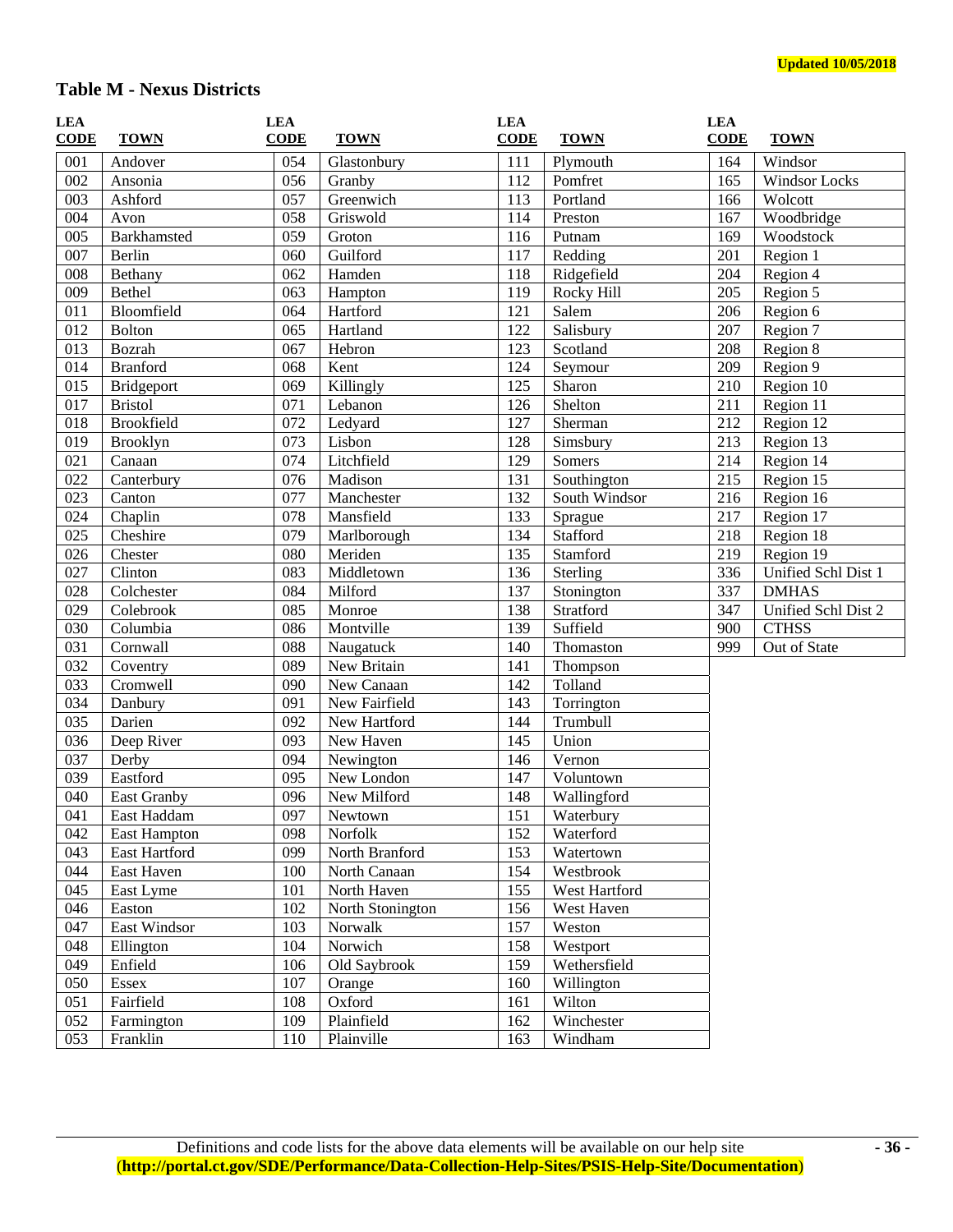# **Table N – Exit Type**

| Code | <b>Description</b>                                                                                                                       |
|------|------------------------------------------------------------------------------------------------------------------------------------------|
| 01   | Transfer to a different public school in the same local education agency in the same state or to                                         |
|      | a private special education facility in accordance with an IEP or other special circumstances -                                          |
|      | A student who transfers to a public school that is located within the administrative boundaries of the                                   |
|      | same local education agency or to a private special education facility in accordance with an IEP or                                      |
|      | other special circumstances.                                                                                                             |
| 02   | Transfer to a public school in a different local education agency in the same state - A student                                          |
|      | who transfers to a public school that is not located within the administrative boundaries of the same                                    |
|      | local education agency but is in the same state.                                                                                         |
| 03   | Transfer to a public school in a different state - A student who transfers to a public school that is                                    |
|      | located in another state or to a United States overseas dependents school. This also includes U.S.                                       |
|      | territories.                                                                                                                             |
| 04   | Transfer to a private, non-religiously-affiliated school in the same local education agency - A                                          |
|      | student who transfers to a private school (operated by a non-governmental, nonreligious group or                                         |
|      | organization) that is located within the administrative boundaries of the same local education                                           |
|      | agency.                                                                                                                                  |
|      |                                                                                                                                          |
| 05   | Transfer to a private, non-religiously-affiliated school in a different local education agency in                                        |
|      | the same state - A student who transfers to a private school (operated by a nongovernmental, non-                                        |
|      | religious group or organization) that is not located within the administrative boundaries of the same                                    |
|      | local education agency but is in same state.                                                                                             |
| 06   | Transfer to a private, non-religiously-affiliated school in a different state - A student who                                            |
|      | transfers to a private school (operated by a non-governmental, non-religious group or organization)<br>that is located in another state. |
| 07   | Transfer to a private, religiously-affiliated school in the same local education agency - A                                              |
|      | student who transfers to a private school (affiliated with and operated by a nongovernmental,                                            |
|      | religious group or organization) that is located within the administrative boundaries of the same                                        |
|      | local education agency.                                                                                                                  |
| 08   | Transfer to a private, religiously-affiliated school in a different local education agency in the                                        |
|      | same state - A student who transfers to a private school (affiliated with and operated by a non-                                         |
|      | governmental, religious group or organization) that is not located within the administrative                                             |
|      | boundaries of the same local education agency but is in the same state.                                                                  |
| 09   | Transfer to a private, religiously-affiliated school in a different state - A student who transfers                                      |
|      | to a private school (affiliated with and operated by a non-governmental, religious group or                                              |
|      | organization) that is located in another state.                                                                                          |
| 10   | Transfer to a school outside of the country - A student who transfers to a school outside the                                            |
|      | country that is not a United States overseas dependents school (includes private and public school                                       |
|      | systems).                                                                                                                                |
| 11   | <b>Transfer to an institution</b> - A student who transfers to an institution that has an educational                                    |
|      | program. This includes mental health institutions, correctional institutions, juvenile service agencies                                  |
|      | and care shelters. These codes should only be used for students transferring to Unified School                                           |
|      | District #1 (USD #1) Department of Correction or Unified School District #2 (USD #2) Department                                          |
|      | of Children and Families or the Department of Mental Health and Addiction Services (DMHAS).                                              |
|      | Do not use this code for students in municipal detention centers.                                                                        |
| 12   | <b>Transfer to a charter school</b> - A student who transfers to an institution designated as a charter                                  |
|      | school.                                                                                                                                  |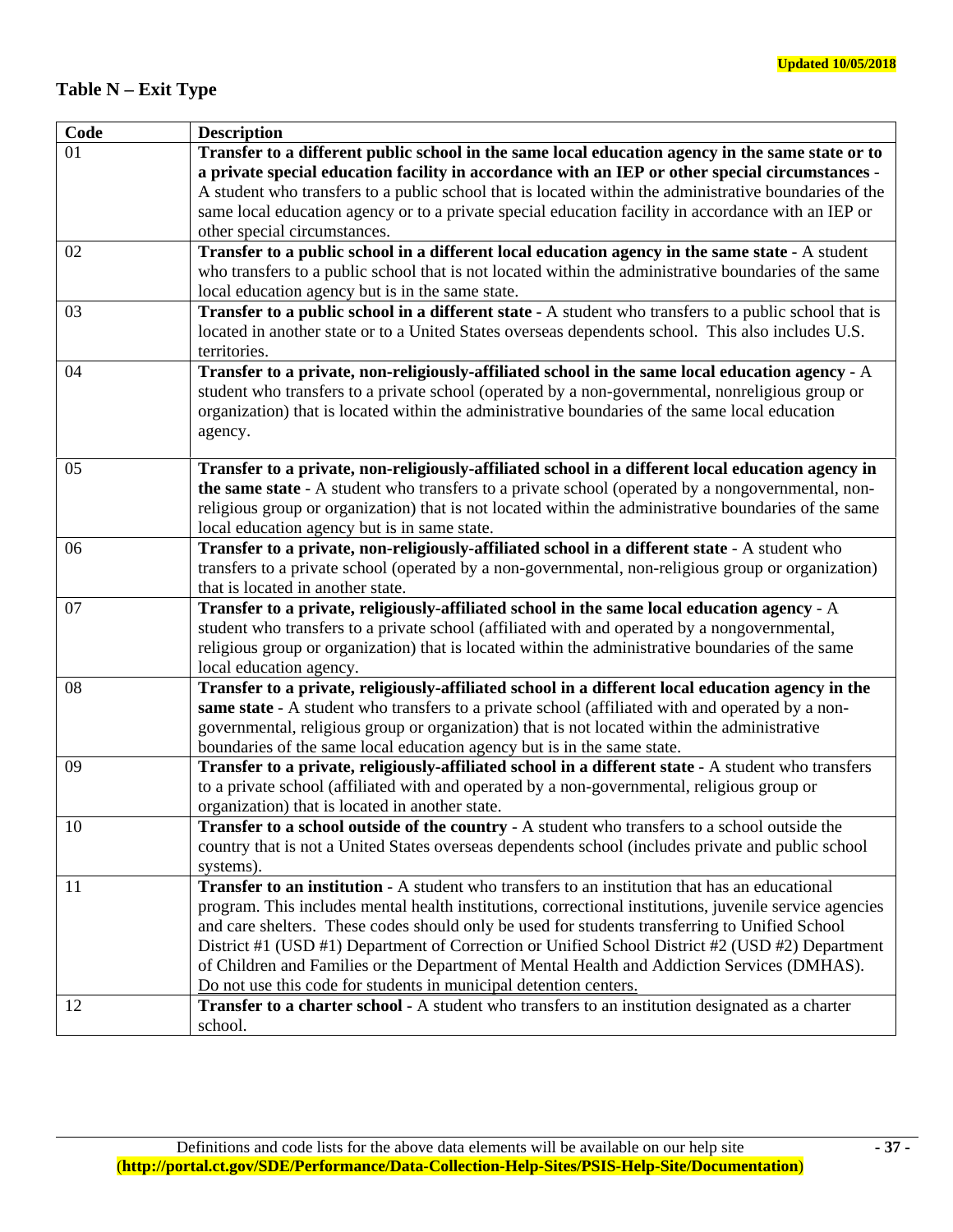# **Table N – Exit Type (cont.)**

| Code | <b>Description</b>                                                                                             |
|------|----------------------------------------------------------------------------------------------------------------|
| 13   | <b>Transfer to home schooling - A student who transfers to a period of instruction in a home</b>               |
|      | environment for reasons other than health.                                                                     |
| 15   | Graduated with regular, advanced, International Baccalaureate, or other type of diploma - A                    |
|      | student who has received a regular high school diploma upon completion of state and local                      |
|      | requirements for both coursework and assessment or a high school diploma from a program other                  |
|      | than the regular school program.                                                                               |
| 16   | Completed school with other credentials - A student who has received a certificate of completion               |
|      | or attendance in lieu of a high school diploma. This code is only to be used for students with                 |
|      | disabilities.                                                                                                  |
| 17   | <b>Death</b> - A student whose membership is terminated because he or she died during or between               |
|      | regular school sessions.                                                                                       |
| 20   | Reached maximum age for services - A student who left school because he or she has reached the                 |
|      | maximum age to receive instructional services allowed by federal, state, or local laws.                        |
| 21   | Discontinued schooling -                                                                                       |
|      | A student who is at least 18 years old who notifies the school and stops attending school for                  |
|      | reasons with a specified length of time considered by the state or district to constitute                      |
|      | "dropping out." OR                                                                                             |
|      | A student whose parent or person having control of the child exercises his/her option of not<br>$\bullet$      |
|      | sending the child to school until the child is 7 years of age, and completes an option/withdrawal              |
|      | form. This includes students who are no longer receiving special education services at a                       |
|      | service provider location (previously known as itinerant service students).                                    |
|      |                                                                                                                |
|      | Note: Pursuant to C.G.S. Section 10-184, students under the age of 18 cannot drop without parental<br>consent. |
|      |                                                                                                                |
|      | This code shall NOT be used to exit students from your district who will be away from school for a             |
|      | period of time for travel and/or vacation.                                                                     |
| 23   | Transfer to GED program/EDP - A student who meets one of the following conditions:                             |
|      | A student who has transferred to a GED program prior to the completion of his or her                           |
|      | secondary education and will receive a CT State High School Diploma upon completion of the                     |
|      | GED program                                                                                                    |
|      | A student who completes a portfolio assessment to earn a high school diploma by his or her                     |
|      | <b>Local Education Agency</b>                                                                                  |
| 24   | Transfer to a postsecondary education - A student who has transferred to an accredited                         |
|      | postsecondary institution prior to his or her graduation from high school.                                     |
| 25   | Moved, not known to be continuing - A student who has moved outside his or her attendance area                 |
|      | and is not known to be continuing his or her elementary or secondary education. This includes                  |
|      | students who were registered, but never showed up for instruction.                                             |
| 26   | <b>Transfer to a state approved full-time magnet school - A student who has transferred to an</b>              |
|      | institution designated as a magnet school in another Local Education Agency.                                   |
| 27   | Transfer to an Adult High School Credit Diploma (AHSCD) program - A student who has                            |
|      | transferred to an AHSCD program with confirmation of enrollment and will earn an adult high                    |
|      | school diploma issued by a Local Education Agency. See <b>Appendix G</b> for a list of AHSCD                   |
|      | programs.                                                                                                      |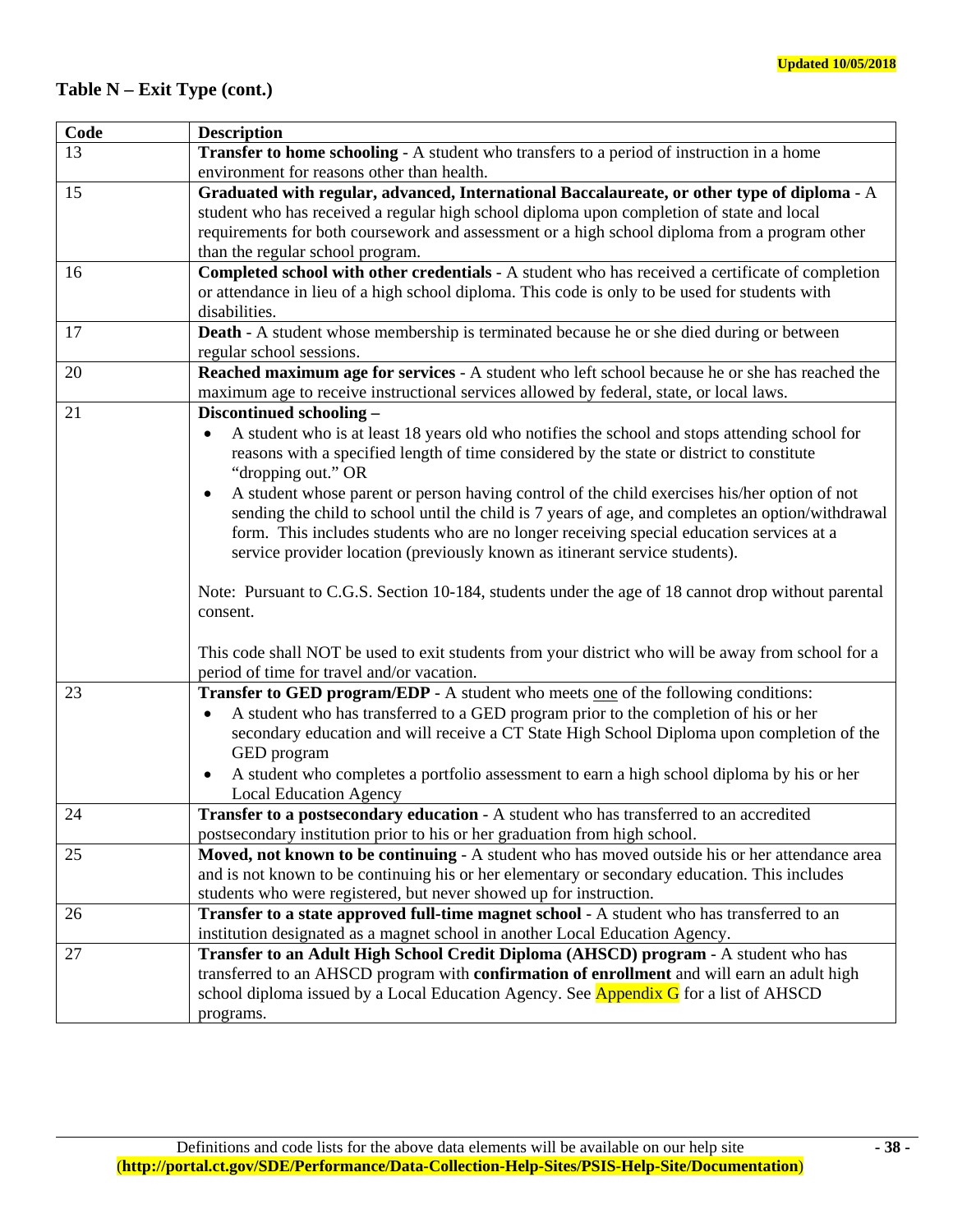# **Table O – Exit Status**

| Code | <b>Description</b>        |
|------|---------------------------|
|      | Permanent exit/withdrawal |
|      | Temporary exit/withdrawal |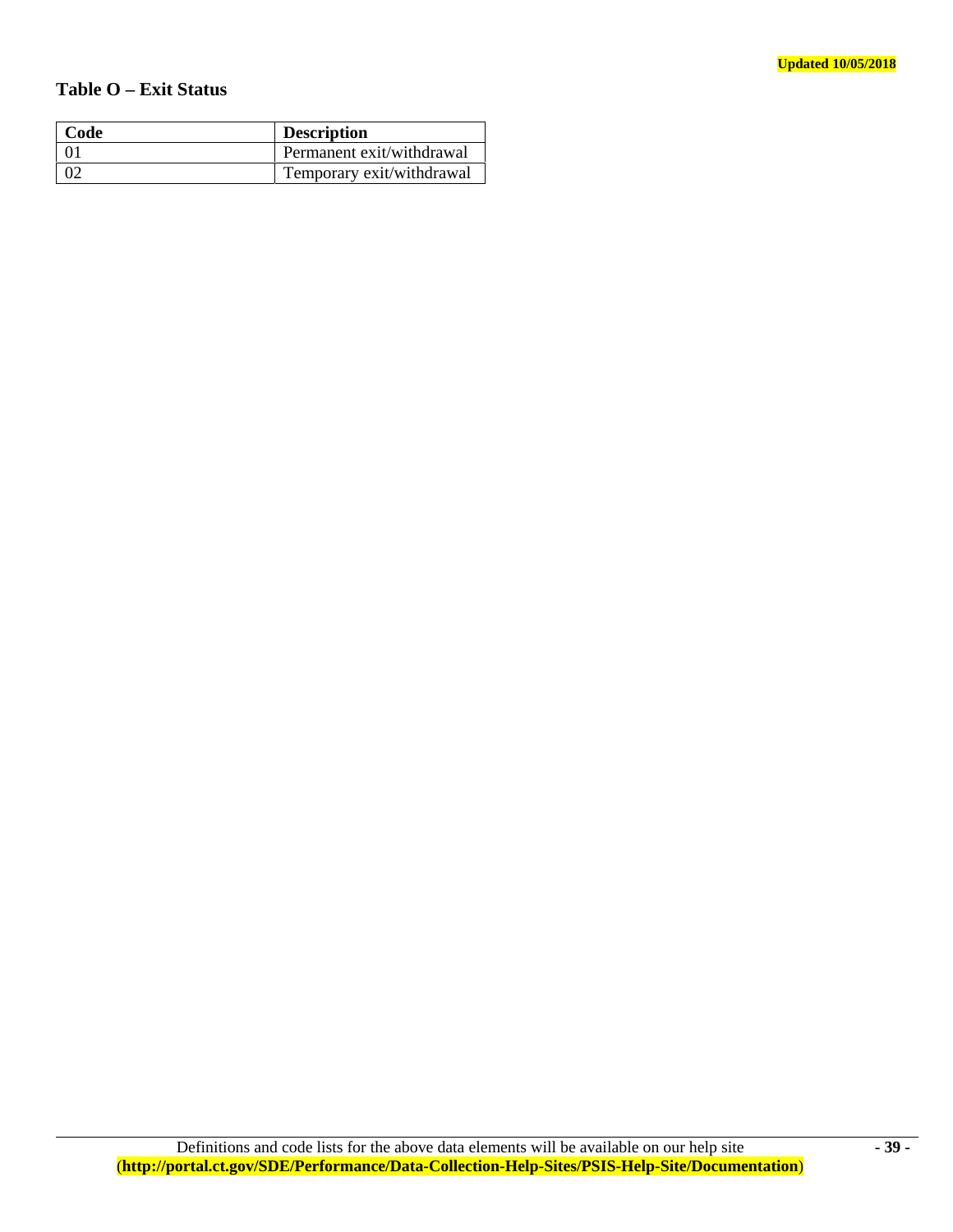# **APPENDICES**

# **APPENDIX A – Resident Student Definition (C.G.S. 10-262f(22)) Relative to the Phrase "enrolled at the expense of the town"**

**Issue:** The requirement that a student be counted for equalization formula purposes only if the student is enrolled in public schools at the expense of the town has been in effect for the ECS grant since its inception, as it was for the predecessor GTB grant. The statutes offer no specific criteria for determining what "at the expense of" means. Since no district pays 100 percent of the cost of education, and since it is generally not practicable to track specific amounts from each source of funds to specific students, it is reasonable to conclude that virtually all students are educated with a combination of resources—state, federal, local and other. While the local percentage share is very high in affluent towns and much lower in needier communities, there is almost always a mixture of funding sources.

**Discussion:** The practice of the Department dating back to GTB and throughout the life of ECS has been to count students under the definition unless the school district determines that there is no local contribution to a program for a particular student or group of students. For example, it is conceivable that a district could require that a particular state or federally funded program be financed entirely through grant funds or other source funding with no local support even though the students are enrolled in the program through the public schools. (Enrollment in the public schools is necessary if a student is to be counted.) In such a case, the district would report the students as enrolled but not with any district expense. They would be counted in the total school enrollment for most purposes but would be excluded from the resident student count for ECS purposes.

When a district claims students to be enrolled at their expense, they are indicating that in addition to state or federal grant funds or any other funding, there are documentable local costs (including eligible in-kind services) for such students above and beyond other available funding. Those costs may be a small fraction of the total costs of the program or may represent a larger share. The Department does not set a minimum threshold either in dollars or percentage. We do not believe there is any direction in the law to do so, and in any case, it would be extremely difficult to confirm and monitor the cost allocations that would be necessary under such an arrangement.

(Note: Students accepted from another district on a tuition basis are always excluded because the receiving district does or can recover 100 percent of its per pupil costs by setting its tuition rate at a particular level. No local costs can be assigned to such students even if the district chooses to offer a tuition rate lower than one that would cover total costs per student. **As well, students for whom parents pay any amount of tuition are always excluded.**)

**Recommendation:** While we believe this method continues to be appropriate under the law, it is clear that in some cases towns can receive full ECS credit for students for whom the town pays a small fraction of total costs. While this practice probably had little impact in the past, it is more likely to involve larger blocks of students in the future as a result of class size reduction programs, magnet schools, and similar programs. These relatively new initiatives place more students in public school programs that are more likely to be financed completely or predominantly with non-local funds. It is important to clarify that any supplemental local financial support of such programs will continue to entitle the responsible district to count the students for ECS purposes.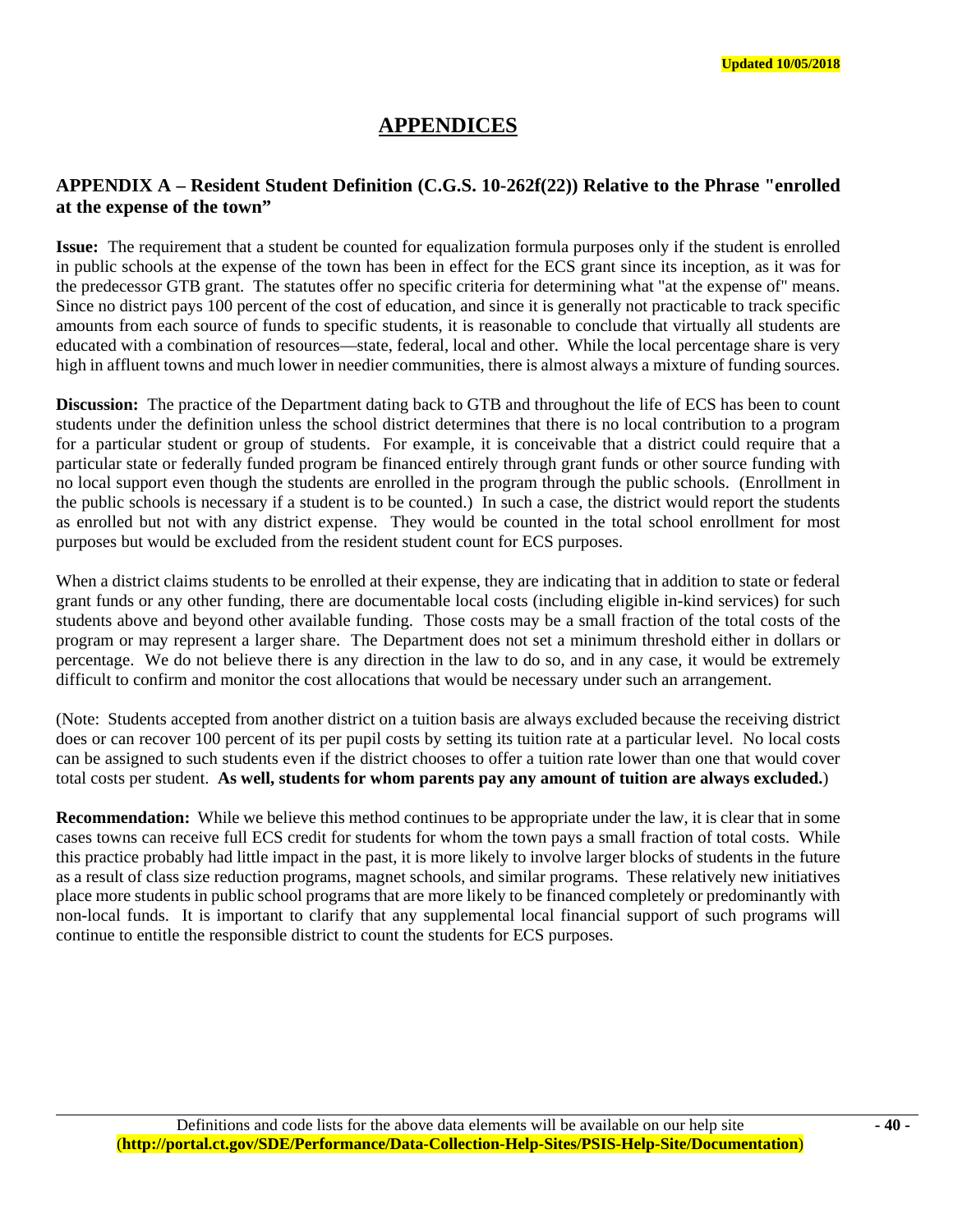# **APPENDIX B – CSDE Approved Magnet Schools**

# 2018-19 REVISED 06/01/2018

# **FULL-TIME MAGNET SCHOOLS**

| <b>Reporting District</b> | School Name                                                                                                     | Facility/    | Applicable   |
|---------------------------|-----------------------------------------------------------------------------------------------------------------|--------------|--------------|
|                           |                                                                                                                 | Organization | Grades       |
|                           |                                                                                                                 | Code         |              |
| Bloomfield                | Wintonbury Early Childhood Magnet School                                                                        | 0110811      | PK-K         |
|                           | Global Experience Magnet School                                                                                 | 0116311      | $6 - 12$     |
| <b>Bridgeport</b>         | Biotechnology, Research and Zoological Studies<br>HS at the Fairchild-Wheeler Magnet Campus                     | 0150611      | $9 - 12$     |
|                           | Aerospace/Hydrospace, Engineering and Physical<br>Sciences HS at the Fairchild-Wheeler Magnet<br>Campus         | 0150811      | $9 - 12$     |
|                           | Information Technology and Software<br>Engineering High School at the Fairchild-Wheeler<br><b>Magnet Campus</b> | 0151511      | $9 - 12$     |
|                           | <b>Interdistrict Discovery Magnet School</b>                                                                    | 0153711      | <b>PK-8</b>  |
| Danbury                   | Western CT Academy of International Studies<br><b>Elementary Magnet School</b>                                  | 0341911      | $K-5$        |
| East Hartford             | <b>Connecticut IB Academy</b>                                                                                   | 0436311      | $9 - 12$     |
| Hartford                  | Montessori Magnet at Moylan School                                                                              | 0640511      | <b>PK-6</b>  |
|                           | Environmental Sciences Magnet School at<br>Hooker School                                                        | 0640911      | <b>PK-8</b>  |
|                           | Kinsella Magnet School of Performing Arts                                                                       | 0641111      | <b>PK-12</b> |
|                           | Hartford PreKindergarten Magnet School                                                                          | 0641311      | PK           |
|                           | <b>Webster Micro Society School</b>                                                                             | 0642011      | <b>PK-8</b>  |
|                           | <b>STEM Magnet School at Fisher School</b>                                                                      | 0642511      | $K-8$        |
|                           | <b>Betances Early Reading Lab Magnet School</b>                                                                 | 0642811      | $PK-4$       |
|                           | <b>Breakthrough Magnet School</b>                                                                               | 0643311      | <b>PK-8</b>  |
|                           | <b>Breakthrough II Magnet School</b>                                                                            | 0643511      | $PK-5$       |
|                           | Montessori Magnet School at Fisher School                                                                       | 0643711      | <b>PK-8</b>  |
|                           | <b>Betances STEM Magnet School</b>                                                                              | 0643811      | $5-8$        |
|                           | <b>Capital Community College Magnet Academy</b>                                                                 | 0643911      | 12           |
|                           | Hartford Magnet Trinity College Academy                                                                         | 0645411      | $6 - 12$     |
|                           | <b>Classical Magnet School</b>                                                                                  | 0646411      | $6 - 12$     |
|                           | Sports and Medical Sciences Academy                                                                             | 0646511      | $6 - 12$     |
|                           | Pathways Academy of Technology and Design                                                                       | 0646611      | $9 - 12$     |
|                           | University High of Science and Engineering                                                                      | 0646711      | $9 - 12$     |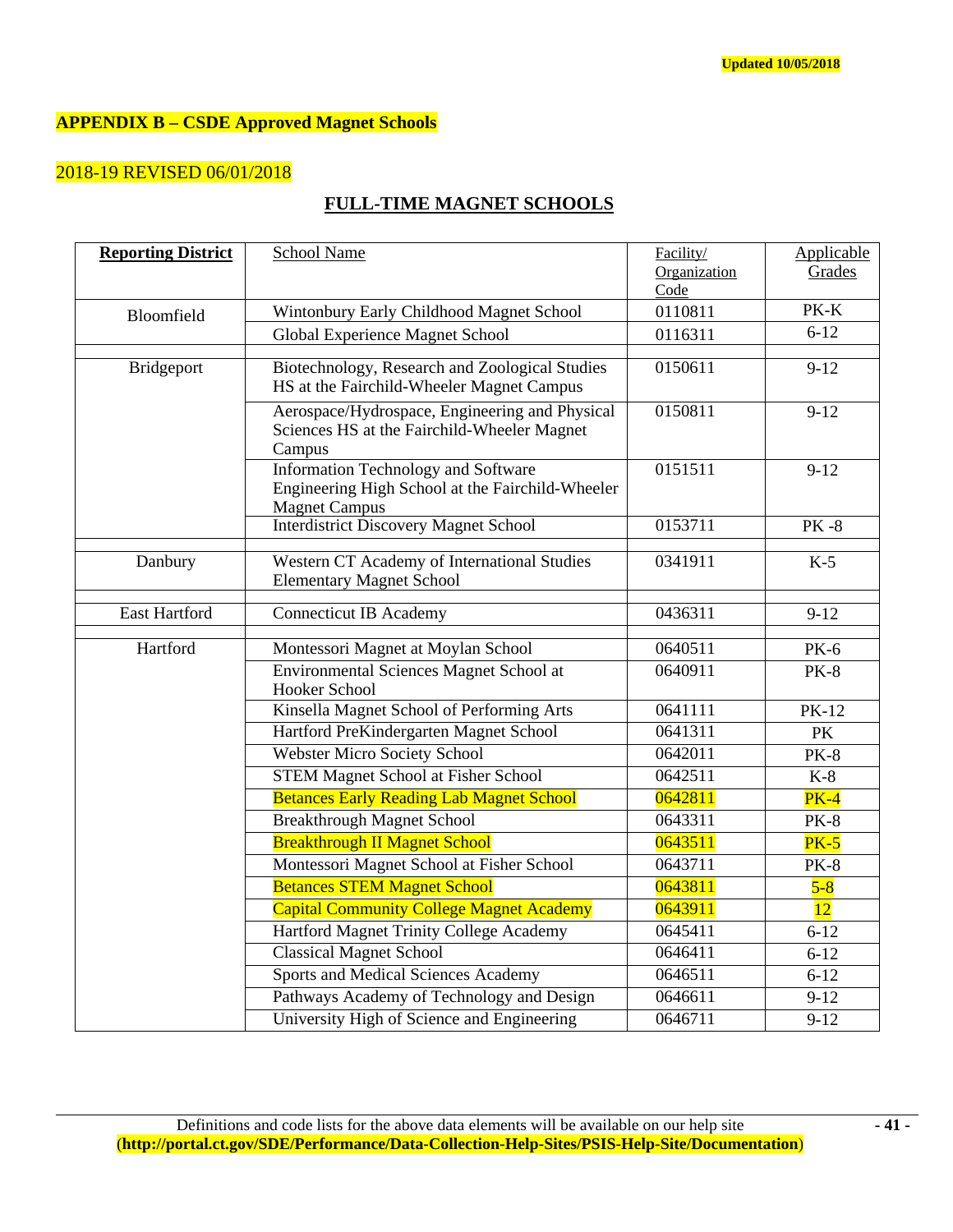# **APPENDIX C – CSDE Approved Magnet Schools (Cont'd)**

|            | <b>Capital Preparatory Magnet School</b>                             | 0646911            | <b>PK-12</b> |
|------------|----------------------------------------------------------------------|--------------------|--------------|
|            | Great Path Academy at MCC                                            | 0647911            | $9-12$       |
| New Haven  | <b>Barnard Environmental Magnet School</b>                           | 0930211            | $PK-8$       |
|            | <b>Beecher School</b>                                                | 0930311            | <b>PK-8</b>  |
|            | Davis 21st Century Magnet Elementary School                          | 0930911            | <b>PK-8</b>  |
|            | Ross/Woodward School                                                 | 0931011            | <b>PK-8</b>  |
|            | John C. Daniels                                                      | 0931311            | <b>PK-8</b>  |
|            | <b>Engineering - Science University Magnet School</b>                | 0931711            | $6 - 12$     |
|            | Benjamin Jepson Magnet School                                        | 0931811            | <b>PK-8</b>  |
|            | Mauro-Sheridan Magnet School                                         | 0931911            | <b>PK-8</b>  |
|            | King/Robinson Magnet School                                          | 0933011            | <b>PK-8</b>  |
|            | <b>West Rock Authors Academy</b>                                     | 0934911            | $PK-4$       |
|            | <b>Betsy Ross Arts Magnet School</b>                                 | 0935511            | $5 - 8$      |
|            | <b>Metropolitan Business Academy</b>                                 | 0936011            | $9 - 12$     |
|            | Hill Regional Career High School                                     | 0936311            | $9 - 12$     |
|            | $\overline{09364}11$                                                 | $9 - 12$           |              |
|            | 0936611                                                              | $9 - 12$           |              |
|            | New Haven Academy                                                    | 0937011            | $9 - 12$     |
|            |                                                                      |                    |              |
| New London | Winthrop STEM Elementary Magnet School                               | 0950811<br>0950911 | $K-5$        |
|            | <b>Nathan Hale Arts Magnet School</b>                                |                    | $K-5$        |
|            | Science and Technology Magnet School of<br>Southeastern Connecticut  | 0951311            | $6 - 12$     |
|            | <b>New London Visual and Performing Arts Magnet</b><br><b>School</b> | 0951411            | $6-9$        |
| Norwalk    | <b>Center for Global Studies</b>                                     | 1030511            | $9 - 12$     |
| Stamford   | New School at 200 Strawberry Hill Avenue                             | 1350711            | $K-2$        |
|            | Rogers International School                                          | 1350811            | $K-8$        |
|            | The Academy of Information Technology                                | 1356411            | $9 - 12$     |
|            |                                                                      |                    |              |
| Waterbury  | Maloney Interdistrict Magnet School                                  | 1513111            | $PK-5$       |
|            | Rotella Interdistrict Magnet School                                  | 1513311            | $PK-5$       |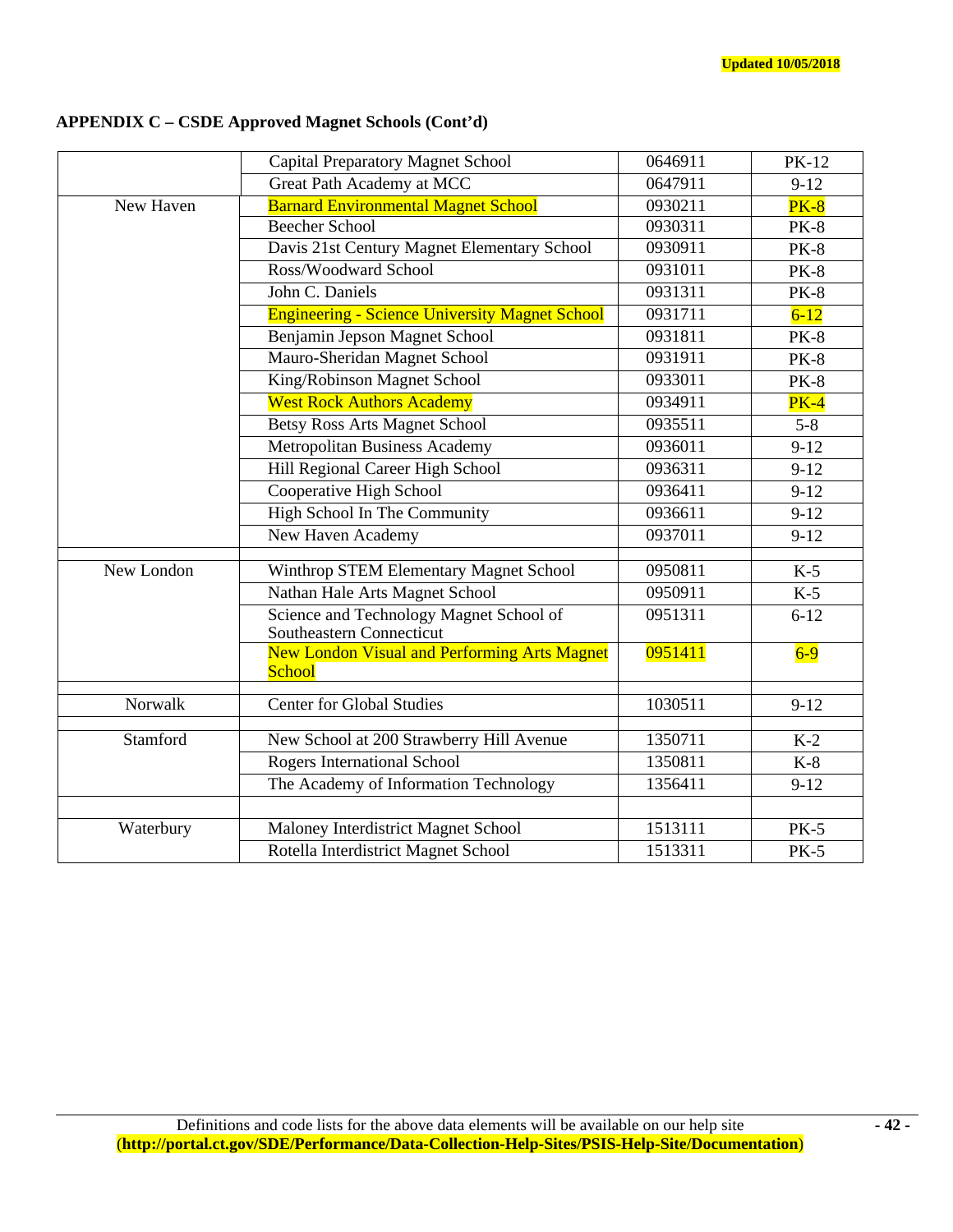# **APPENDIX B – CSDE Approved Magnet Schools (Cont'd)**

|                 | Waterbury Arts Magnet School (Middle)                                       | 1515011 | $6 - 8$     |
|-----------------|-----------------------------------------------------------------------------|---------|-------------|
|                 | Waterbury Arts Magnet School (High)                                         | 1516011 | $9 - 12$    |
|                 |                                                                             |         |             |
| Windham         | Charles H. Barrows STEM Academy                                             | 1630411 | $K-8$       |
|                 |                                                                             |         |             |
| <b>CREC</b>     | Glastonbury/East Hartford Magnet School                                     | 2410114 |             |
|                 | University of Hartford Magnet School                                        | 2410214 | $PK-5$      |
|                 | Reggio Magnet School of the Arts                                            | 2410314 | <b>PK-5</b> |
|                 | <b>International Magnet School for Global</b>                               | 2410414 | $PK-5$      |
|                 | Citizenship                                                                 |         |             |
|                 | Museum Academy                                                              | 2410514 | $PK-5$      |
|                 | Ana Grace Academy of the Arts Elementary<br><b>School</b>                   | 2410614 | $PK-5$      |
|                 | <b>Academy of Aerospace and Engineering</b><br><b>Elementary</b>            | 2410714 | $PK-5$      |
|                 | Montessori Magnet School                                                    | 2413114 | <b>PK-6</b> |
|                 | Two Rivers Magnet Middle School                                             | 2415014 | $6 - 8$     |
|                 | Academy of Aerospace and Engineering                                        | 2415114 | $6 - 12$    |
|                 | <b>PSA Civic Leadership Academy</b>                                         | 2415214 | $9 - 12$    |
|                 | Greater Hartford Academy of the Arts Magnet<br>Middle                       | 2415314 | $6 - 8$     |
|                 | Metropolitan Learning Center for Global and<br><b>International Studies</b> | 2416114 | $6 - 12$    |
|                 | Greater Hartford Academy of the Arts High<br>School - Full Time             | 2416414 | $9 - 12$    |
|                 | <b>Academy of Science and Innovation</b>                                    | 2416514 | $6 - 12$    |
|                 | Two Rivers Magnet High School                                               | 2416714 | $9-12$      |
|                 | Discovery Academy                                                           | 2418114 | $PK-5$      |
|                 |                                                                             |         |             |
| <b>CES</b>      | Six-Six Magnet School                                                       | 2430114 | <b>PK-8</b> |
|                 |                                                                             |         |             |
| <b>ACES</b>     | Wintergreen Interdistrict Magnet School                                     | 2440314 | $K-8$       |
|                 | Thomas Edison Magnet Middle School                                          | 2445114 | $6 - 8$     |
| <b>LEARN</b>    | Regional Multicultural Magnet School                                        | 2450114 | $K-5$       |
|                 | The Friendship School                                                       | 2450214 | PK-K        |
|                 | Riverside Magnet School at Goodwin College                                  | 2450314 | $PK-5$      |
|                 | Dual Language & Arts Magnet Middle School                                   | 2455014 | $6 - 8$     |
|                 | <b>Connecticut River Academy</b>                                            | 2456014 | $9 - 12$    |
|                 | Marine Science Magnet High School of                                        | 2456114 | $9-12$      |
|                 | Southeastern Connecticut                                                    |         |             |
|                 | Three Rivers Middle College Magnet School                                   | 2456214 | $11 - 12$   |
|                 |                                                                             |         |             |
| <b>EASTCONN</b> | Arts at the Capitol Theater Magnet School (ACT)                             | 2536014 | $9-12$      |
|                 | Quinebaug Middle College                                                    | 2536114 | $9-12$      |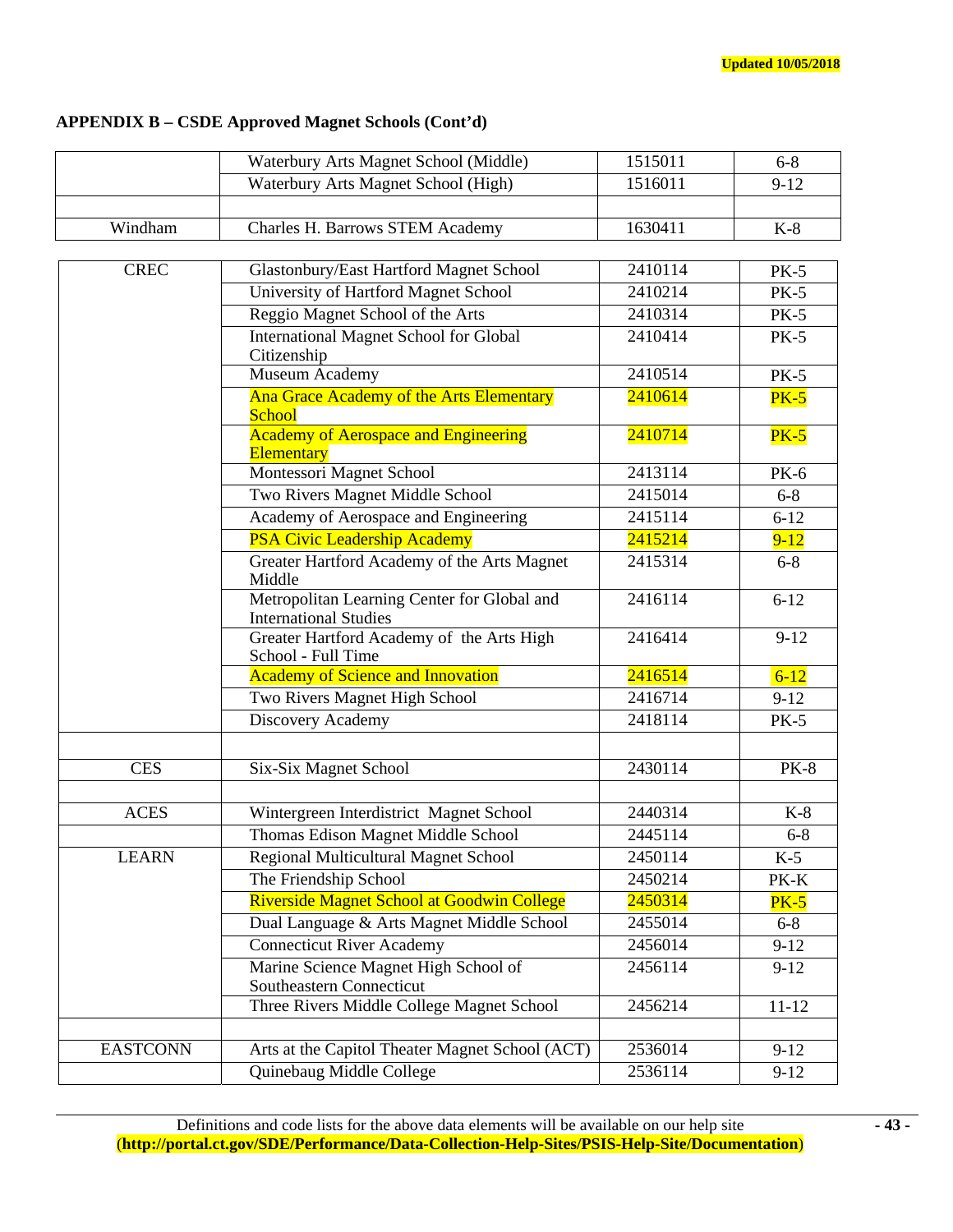# **PART-TIME MAGNET SCHOOLS**

|             | School Name                                          | Facility/Organization<br><u>Code</u> | <b>Applicable</b><br><b>Grades</b> |
|-------------|------------------------------------------------------|--------------------------------------|------------------------------------|
| <b>CREC</b> | Greater Hartford Academy of the Arts – Part Time     | 2419900                              | $9 - 12$                           |
|             |                                                      |                                      |                                    |
| <b>CES</b>  | Regional Center for the Arts – Part Time             | 2439900                              | $9-12$                             |
|             |                                                      |                                      |                                    |
| <b>ACES</b> | A.C.E.S. Educational Center for the Arts - Part Time | 2449900                              | $9 - 12$                           |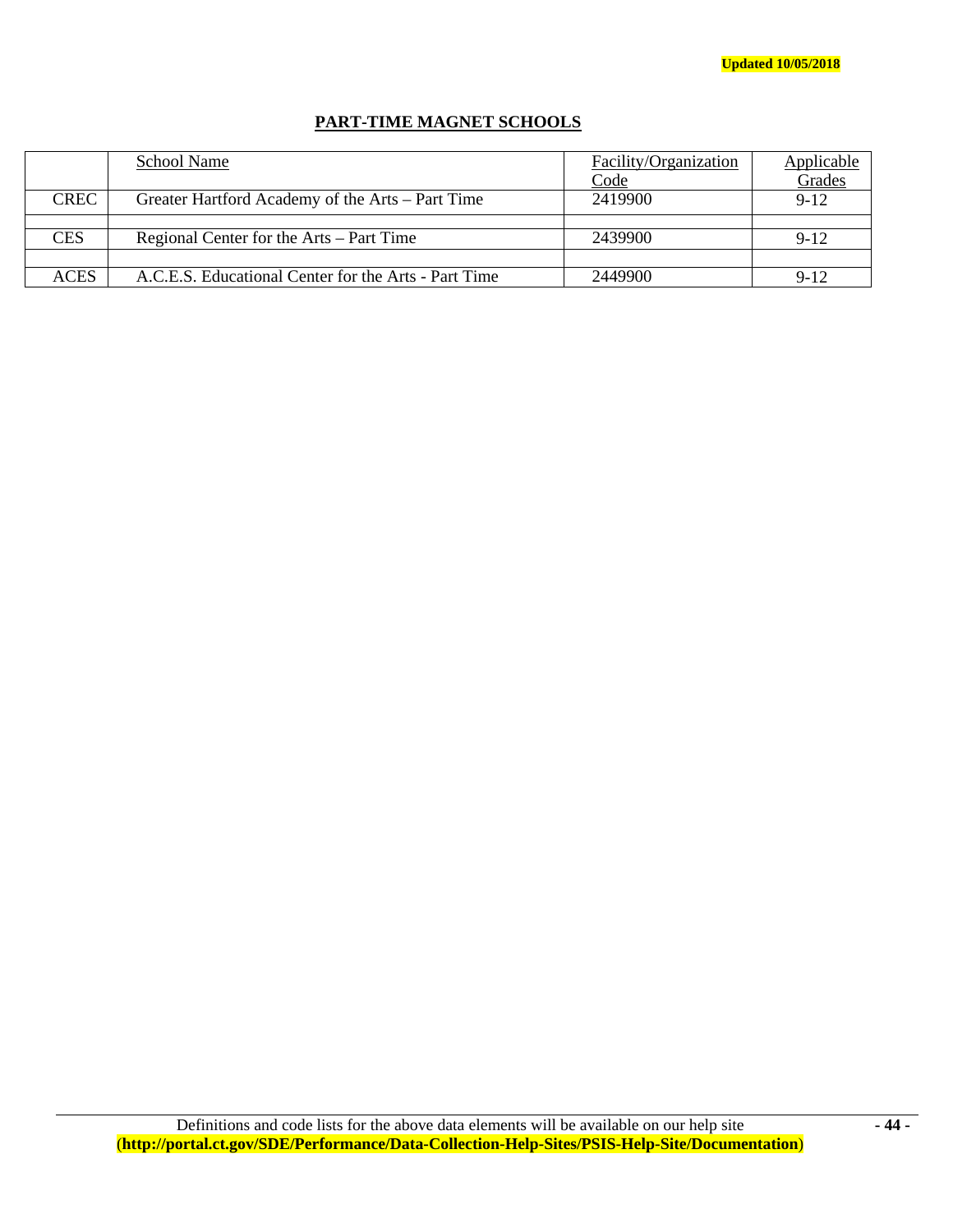# **APPENDIX C – Policy To Clarify School Districts' Ability To Assess Fees For Regular Education Pre-Kindergarten Programs And Treatment Of These Students For State And Federal Grants Determinations**

# **ISSUE:**

- 1) Under what circumstances do school districts have the authority to assess parental fees for regular education prekindergarten students; and
- 2) How should these students be treated for state and federal grant determinations?

## **DISCUSSION:**

Generally, prekindergarten programs fall into two basic categories:

- 1) Special education *programs*, the focus of which is statutory compliance relative to prekindergarten special education *students*. (These programs may integrate regular education *students* as part of the prekindergarten special education *program*.)
- 2) Prekindergarten as a "general grade" whereby enrollment is open to local prekindergarten students, regardless of special needs, in the same way that a district offers grades kindergarten through 12. This category will include *all other* non-special education prekindergarten *programs.*

With respect to issue 1, the statutes do not appear to prohibit school districts from assessing fees to parents for nonmandated prekindergarten programs.

With respect to issue 2, there is a further distinction between fiscal responsibility and enrollment, both of which impact state and federal grant calculations, as follows:

Fiscal responsibility is assigned to the town (or school district) that bears the cost of a child's education regardless of the educational placement.

As opposed to fiscal responsibility, enrollment is a function of where a child attends school regardless of who is paying the cost. The enrollment count of a building includes all children in attendance regardless of the town they are from or which town is fiscally responsible.

#### **RECOMMENDATION:**

In school districts where regular education prekindergarten *students* are accepted and integrated into a special education *program*, districts may assess parental fees. Students for whom such tuitions are charged must be excluded from counts associated with fiscal responsibility, including average daily membership pursuant to C.G.S. 10-261(a)(2) and resident students pursuant to C.G.S. 10-262f(22). Charging parental fees precludes the district from claiming the student even if it is paying for some or even most of the program costs. However, the student would still be included in the school's enrollment count since this number encompasses all students attending school regardless of fiscal responsibility or source of funding.

In school districts where prekindergarten is offered as a "general grade," districts cannot legally assess parental fees. Such prekindergarten students are enrolled at the expense of the town and count toward average daily membership and resident students, as well as enrollment.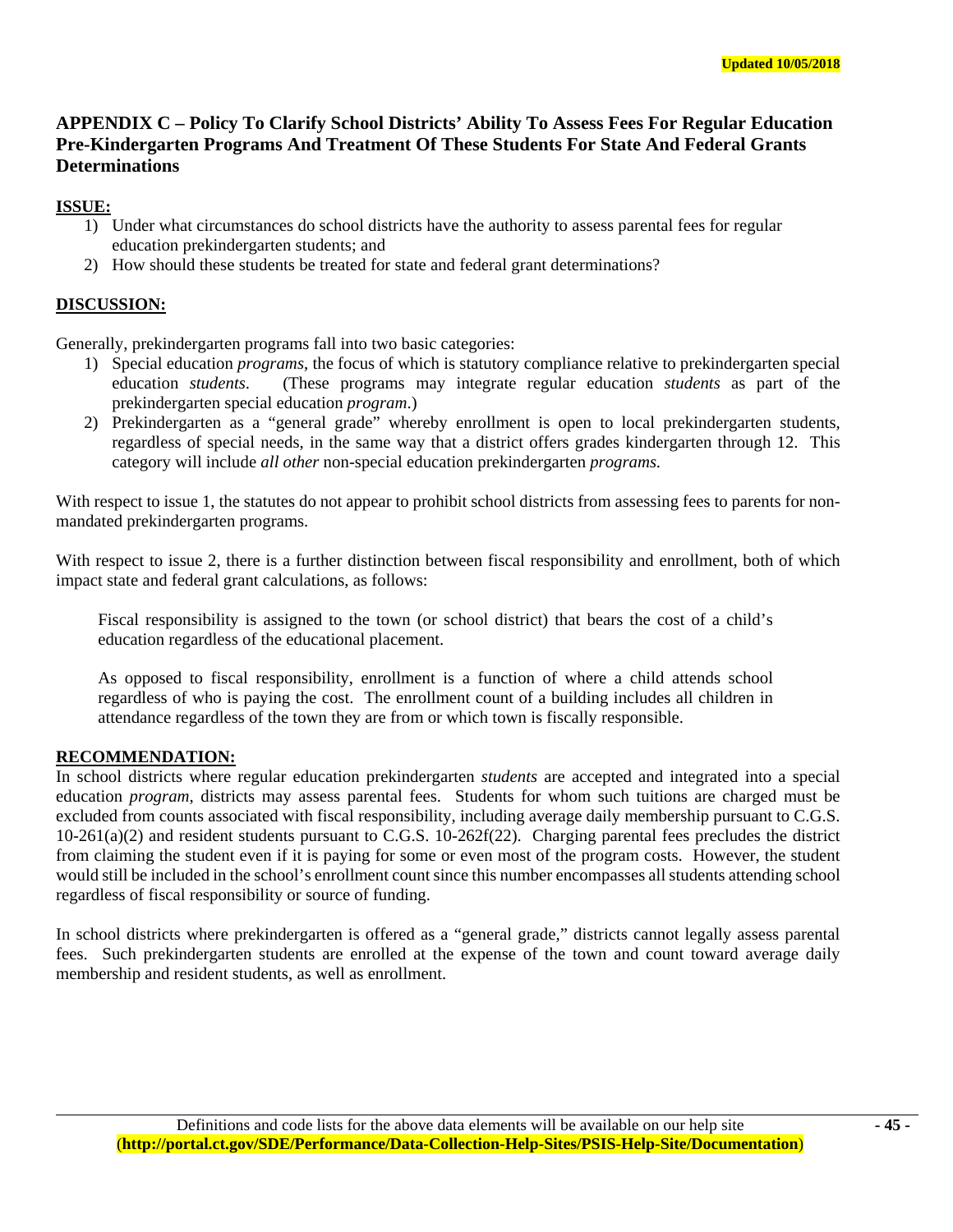# **APPENDIX D – Federal Guidance Regarding Identification of Race**

All students must be assigned to a racial/ethnic subgroup for analysis purposes. If a parent or student will not select a category from the five race codes provided, appropriate school personnel should select the category for the child.

In accordance with the final guidance and regulations issued by the United States Department of Education (USDE), race and ethnicity must be collected using the following two-part question:

1) Is the respondent Hispanic/Latino? – Yes/No

2) Is the respondent from one or more races using the following (choose all that apply):

- a. American Indian or Alaskan Native
- b. Asian
- c. Black or African American
- d. Native Hawaiian or Other Pacific Islander
- e. White

CSDE must then report this racial/ethnic data to the USDE aggregated to the following categories:

- 1. Hispanic/Latino of any race;
- 2. American Indian or Alaska Native;
- 3. Black or African American;
- 4. Asian;
- 5. Native Hawaiian or Other Pacific Islander;
- 6. White; and
- 7. Two or more races.

Additional information on the Federal Race/Ethnicity guidelines can be found on the U.S. Department of Education's Web site at http://www2.ed.gov/policy/rschstat/guid/raceethnicity/index.html or https://surveys.nces.ed.gov/ipeds/visFaq\_re.aspx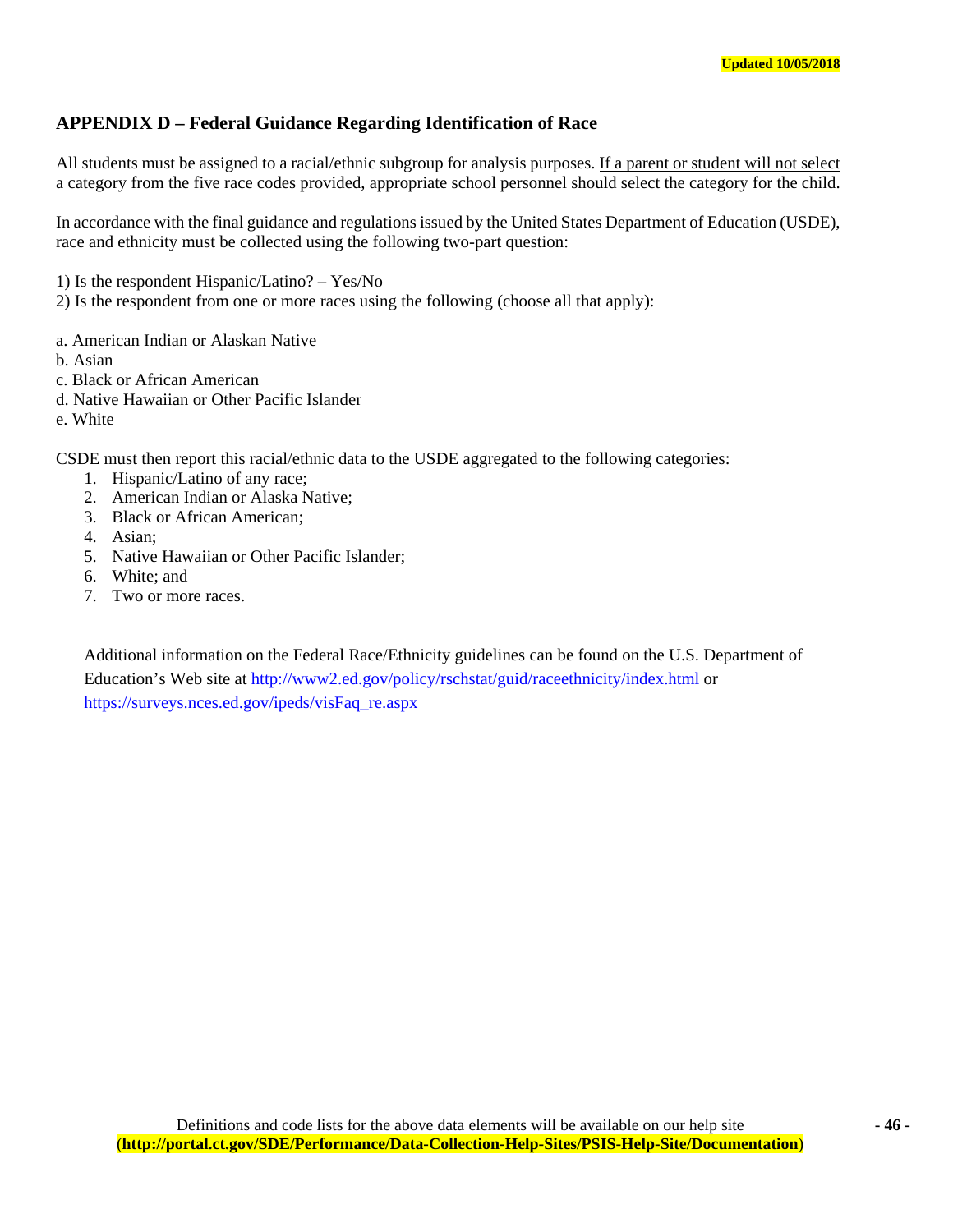# **APPENDIX E – Reporting Guidelines for the OPEN Choice Program**

Students participating in the OPEN Choice program are always reported in PSIS by the receiving district, generally in the same way as other students enrolled in the district. However, the nature of the OPEN Choice program requires specialized reporting in PSIS for the fields identified below.

- 1. Student educated in a public school of the OPEN Choice receiving district:
	- Special Program status Code "02".
	- Facility Code  $1 -$  the OPEN Choice receiving district facility where the student is enrolled.
	- Nexus District complete only if the student is Special Education; use the Nexus code for the OPEN Choice receiving district (Reporting District).
- 2. Student sent out of the OPEN Choice receiving district to a **private** special education facility in accordance with an IEP or other special circumstances:
	- Special Program status Code "12".
	- Facility Code 1 the private special education facility attended by the student.
	- Facility Code 2 the OPEN Choice receiving district facility where the student **would otherwise be** enrolled if not outplaced.
	- Nexus District complete only if the student is Special Education; nexus code for the OPEN Choice receiving district (Reporting District).
- 3. Student sent out of the OPEN Choice receiving district to **another public school district (including RESC)** facility in accordance with an IEP or other special circumstances. Students in this situation are the **only** students attending another public school district (including RESC) facility that are not reported by that district but instead are reported by the OPEN Choice receiving district:
	- Special Program status Code "22".
	- Facility Code 1 the generic "Other" facility code 9990199.
	- Facility Code 2 the OPEN Choice receiving district facility where the student **would otherwise be** enrolled if not outplaced.
	- Nexus District complete only if the student is Special Education; nexus code for the OPEN Choice receiving district (Reporting District).
- 4. Student sent out of the OPEN Choice receiving district to **a detention center**:
	- Special Program status Code "32".
	- Facility Code  $1$  the detention center where the student is placed.
	- Facility Code 2 the OPEN Choice receiving district facility where the student **would otherwise be** enrolled if not in a detention center.
	- Nexus District complete only if the student is Special Education; nexus code for the OPEN Choice receiving district (Reporting District).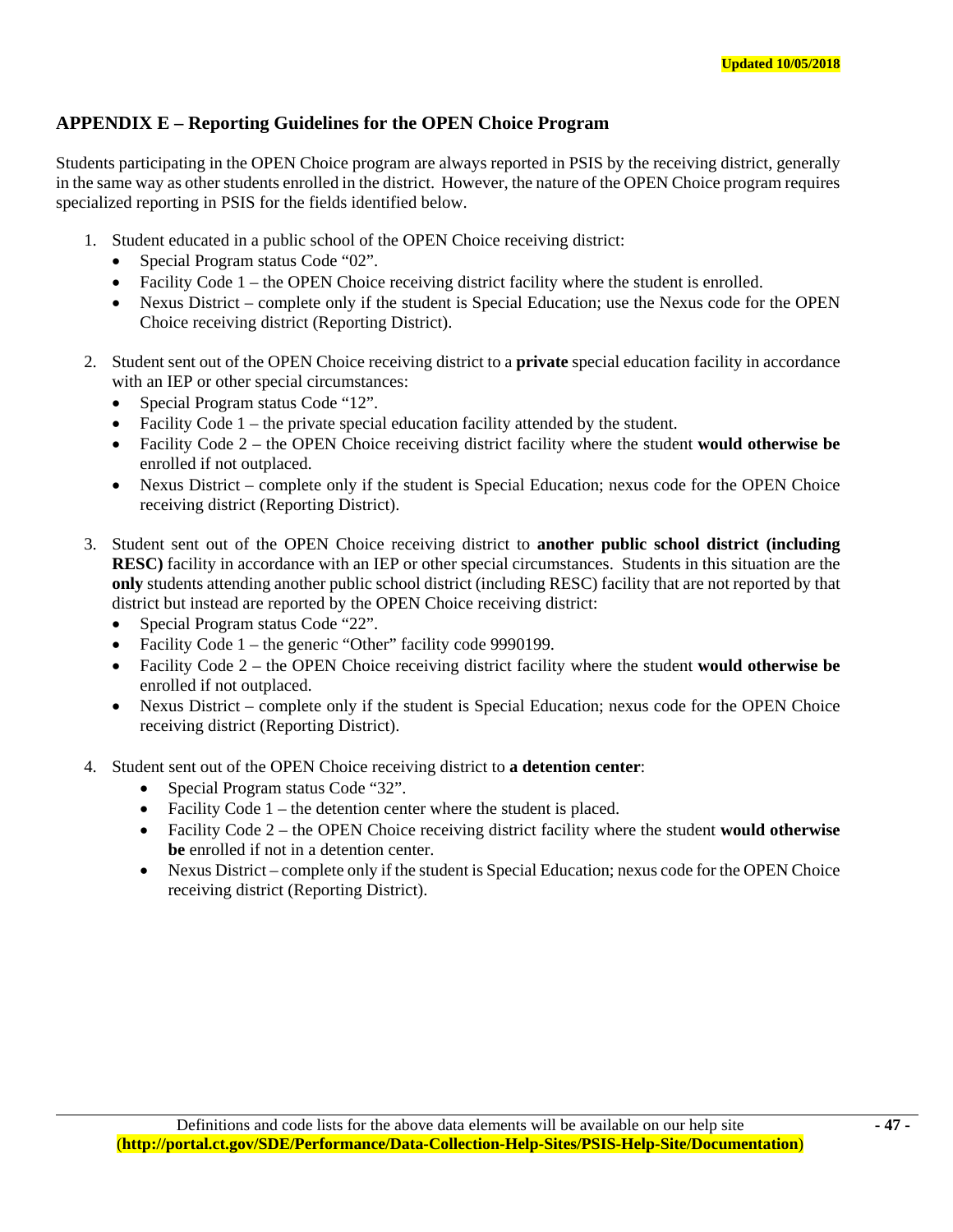# **APPENDIX F - Guidelines for Reporting Student Attendance in the Public School Information System (PSIS)**

In January 2008, the Connecticut State Board of Education adopted the following definition of student attendance:

A student is considered to be "in attendance" if present at his/her assigned school, or an activity sponsored by the school (e.g., field trip), for at least half of the regular school day. A student who is serving an out of school suspension or expulsion should always be considered absent.

## *General Guidance for Reporting Student Attendance in the Public School Information System*

Districts may develop attendance policies (e.g., period-by-period attendance) that differ from this written guidance for their own local reporting purposes. However, for reporting student attendance to the Connecticut State Department of Education (CSDE), specifically PSIS (i.e., days of membership, days in attendance), districts **must** adhere to all guidance provided in this appendix of the most recently published *Public School Information System User Reference Guide*.

- In accordance with the State Board of Education's definition of attendance, any student who is physically attending their assigned school building (i.e., facility 1) for **at least half** of the instructional school day should be reported as "in attendance" for the purpose of reporting membership and attendance days to the CSDE.
	- o On early dismissal days and all days shortened due to inclement weather, the instructional school day is calculated as the total amount of instructional time provided to students on that school day. For example, if a school is open for four hours due to a shortened or amended school day schedule, a student must be present for a minimum of two hours to be reported as "in attendance."
- In accordance with the State Board of Education's definition of attendance, any student who is **not** physically attending their assigned school building (i.e., facility 1) for **at least half** of the instructional school day is reported as "absent" for the purpose of reporting membership and attendance days to the CSDE.

# *Guidance for Reporting Student Attendance for Special Scenarios*

#### Disciplinary Absences (out-of-school suspension, expulsion)

1. Students serving an out-of-school suspension or expulsion are reported as "absent" except for each day that the student receives an alternative education program for **at least half** of the instructional school day.

# Early Dismissal Days

- 1. On early dismissal days and all days shortened due to inclement weather, the instructional school day is calculated as the total amount of instructional time provided to students on that day.
	- a. For example, if a school is open for four hours due to a shortened or amended school day schedule, a student **must** be present for a minimum of two hours to be reported as "in attendance."

Extended Family Vacations/Travel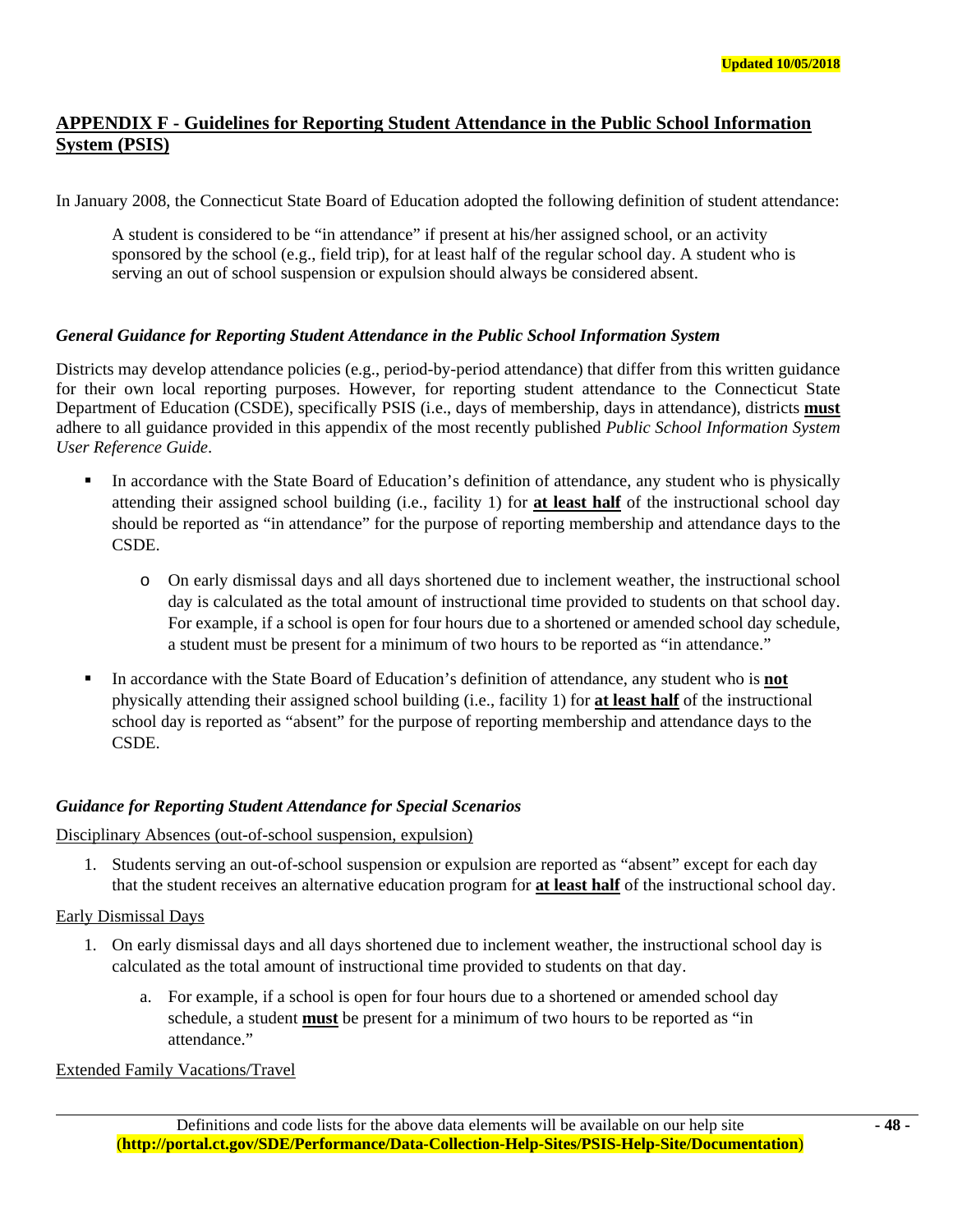- 1. Students missing **more than half** of the instructional school day for the purpose of travel or vacation are reported as "absent."
- 2. The fact that a parent or guardian has authorized such absence has no impact on the child being reported as "absent."
- 3. In addition, students absent from school for extended stays abroad are reported as "absent" even if the child was provided with supplemental work by their home school in an effort to minimize the child's missed classroom instruction.
- 4. Districts are strongly discouraged from seeking to use the unenrollment of students to favorably report aggregate school and district-level student attendance measures (e.g., chronic absenteeism rates).
- 5. Children who are absent from school because of a family vacation should not be unregistered from PSIS. Moreover, only when the child is 17 years old can a parent consent for such child to withdraw from school. For all other school age children under 17, Connecticut General Statute Section 10-184 requires that parents cause their child to attend a public school regularly or show that the child is elsewhere receiving equivalent instruction in the studies taught in the public schools. For these school age children under 17, all the allowable list of exit codes within PSIS ask the parent to affirm that the child is continuing to receive equivalent instruction in the studies taught in the public schools.

#### Half-Day Kindergarten Programs

1. Students who attend a half-day kindergarten program should be reported as "in attendance" if the student is present for **at least half** of that program's instructional day.

#### Homebound Students

- 1. Students who are homebound due to illness or injury are reported as "absent" **unless** they are receiving instruction and/or tutoring from an appropriately certified teacher for a designated amount of time that the school or district deems adequate, which will ensure that the student is able to successfully return to their home school and regular school classroom.
	- a. If an appropriately certified teacher does not provide the student instruction, the student **must** be marked "absent."

#### Medical Absences

1. Students who are absent from school for medical reasons (e.g., routine medical appointments, chronic illness, hospitalization) are reported as "absent" for each day that they are **not** present for **at least half** of the instructional school day and **not** receiving instruction by an appropriately certified teacher.

#### Online Virtual Learning

1. Students participating in online and/or virtual learning programs approved by the district and in full accordance with subsection (g) of section 10-221a of the Connecticut General Statutes are reported as "in attendance" for each day they are receiving eligible instruction:

> (g) Only courses taken in grades nine to twelve, inclusive, shall satisfy the graduation requirements set forth in this section, except that a local or regional board of education may grant a student credit (1) toward meeting a specified course requirement upon the successful completion in grade seven or eight of any course, the primary focus of which corresponds directly to the subject matter of a specified course requirement in grades nine to twelve, inclusive; (2) toward meeting the high school graduation requirement upon the successful completion of a world language course (A) in grade six, seven or eight, (B) through on-line coursework, or (C) offered privately through a nonprofit provider, provided such student achieves a passing grade on an examination prescribed, within available appropriations, by the Commissioner of Education and such credits do not exceed four; (3) toward meeting the high school graduation requirement upon achievement of a passing grade on a subject area proficiency examination identified and approved, within available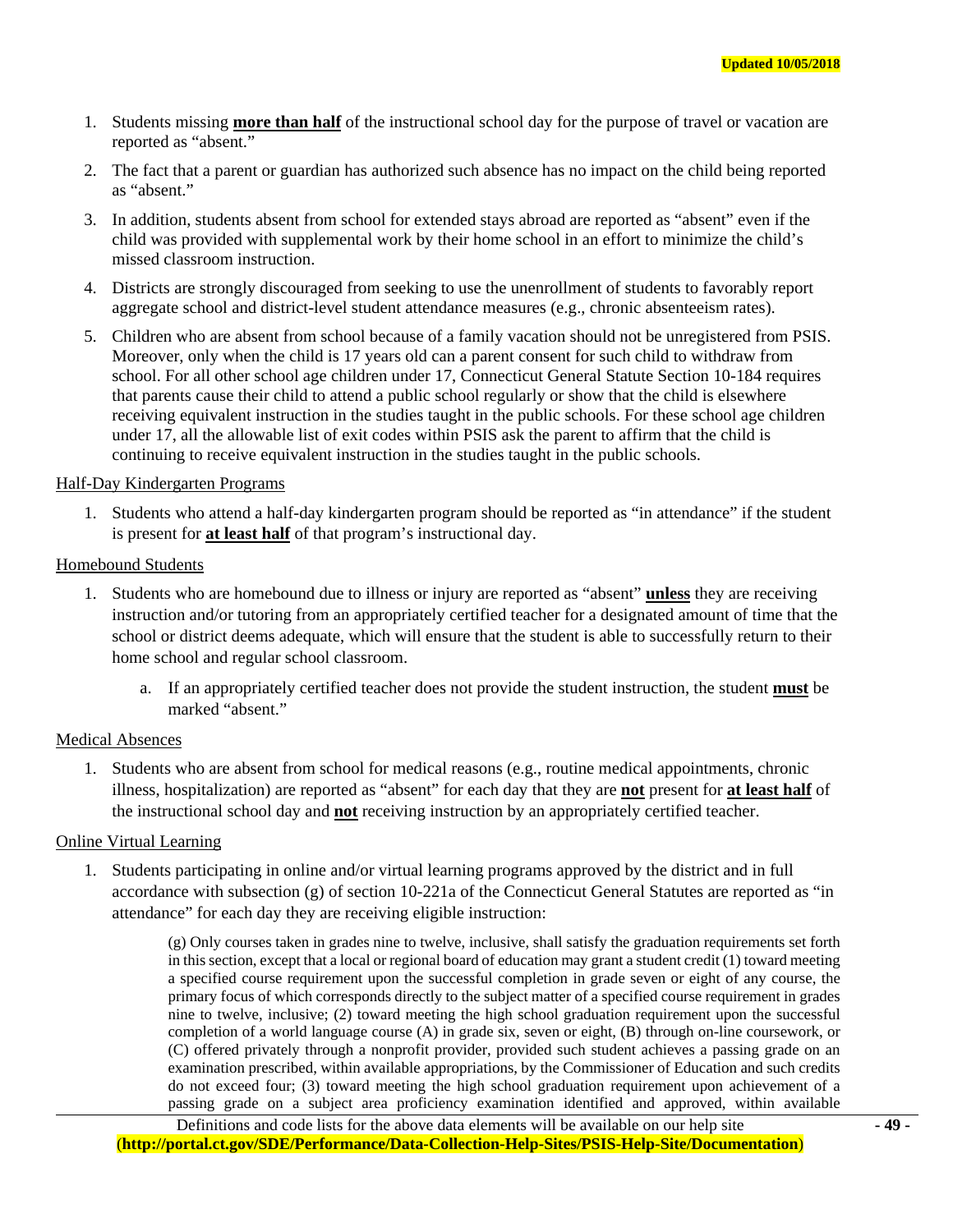appropriations, by the Commissioner of Education, regardless of the number of hours the student spent in a public school classroom learning such subject matter; (4) toward meeting the high school graduation requirement upon the successful completion of coursework during the school year or summer months at an institution accredited by the Board of Regents for Higher Education or Office of Higher Education or regionally accredited. One three-credit semester course, or its equivalent, at such an institution, shall equal one-half credit for purposes of this section; (5) toward meeting the high school graduation requirement upon the successful completion of on-line coursework, provided the local or regional board of education has adopted a policy in accordance with this subdivision for the granting of credit for on-line coursework. Such a policy shall ensure, at a minimum, that (A) the workload required by the on-line course is equivalent to that of a similar course taught in a traditional classroom setting, (B) the content is rigorous and aligned with curriculum guidelines approved by the State Board of Education, where appropriate, (C) the course engages students and has interactive components, which may include, but are not limited to, required interactions between students and their teachers, participation in on-line demonstrations, discussion boards or virtual labs, (D) the program of instruction for such on-line coursework is planned, ongoing and systematic, and (E) the courses are (i) taught by teachers who are certified in the state or another state and have received training on teaching in an on-line environment, or (ii) offered by institutions of higher education that are accredited by the Board of Regents for Higher Education or Office of Higher Education or regionally accredited; or (6) toward meeting the high school graduation requirement upon the successful completion of the academic advancement program, pursuant to section 10-5c.

#### Outplaced Students

Students attending outplaced facilities (e.g., approved private special education facilities, vocational facilities, etc.) **must** be reported in accordance with all written guidance provided in this appendix. School-Sponsored Activities

- 1. Students participating in a school-sponsored activity during the instructional school day should be reported as "in attendance." Appropriate examples of such school-sponsored activities include, but are **not** limited to the following:
	- a. Cooperative work experience programs
	- b. Community service and/or service-learning programs
	- c. Field trips
	- d. District-sponsored activities

#### *Contact*

For questions about reporting student attendance in PSIS, please contact Marquelle Middleton at (860)713-6877 or Marquelle.Middleton@ct.gov.

#### *Additional Resources*

Chronic Absenteeism Resource Page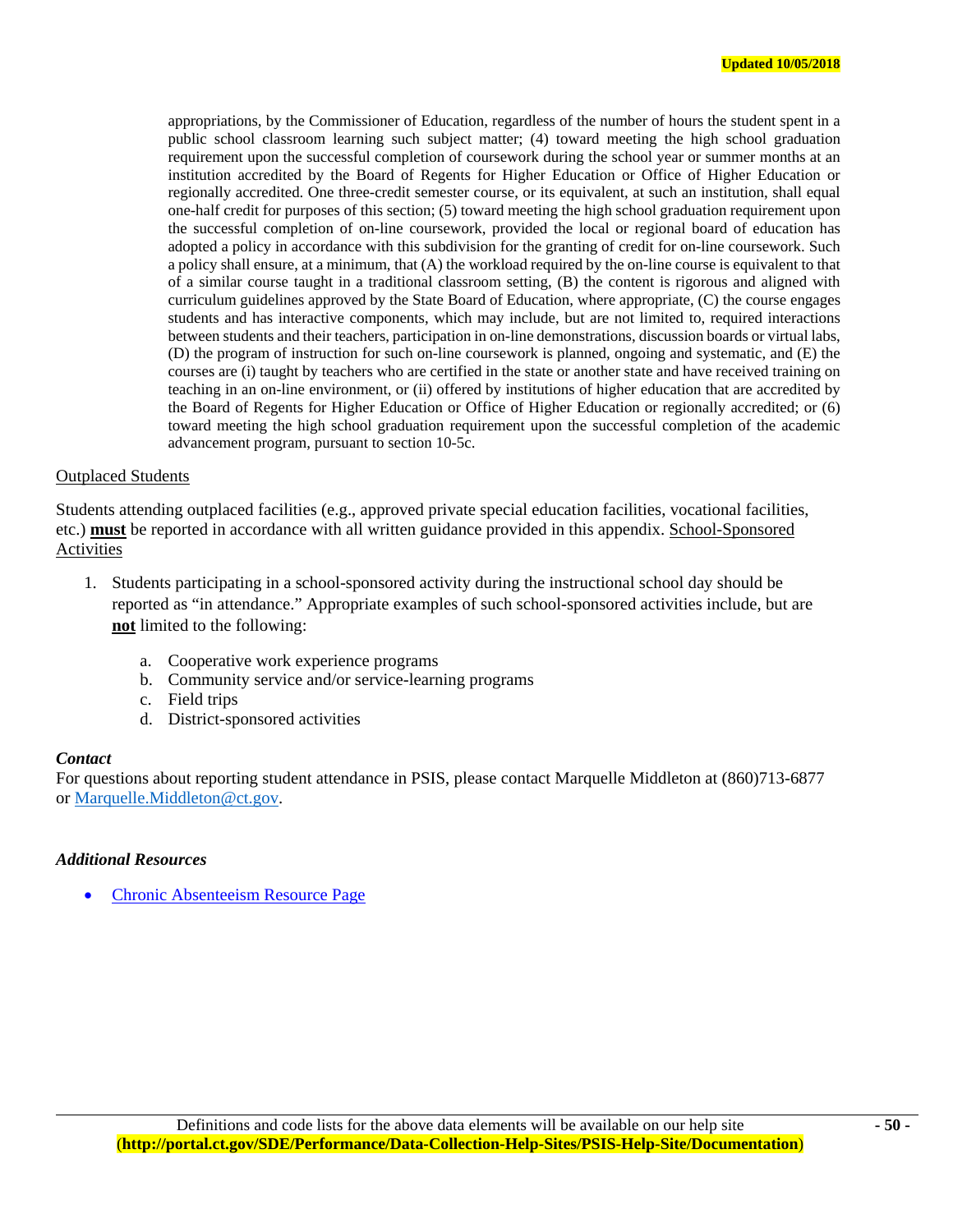# **APPENDIX G – Adult High School Credit Diploma Programs**

- 1. Bridgeport Adult Education
- 2. Bristol Adult Education
- 3. East Hartford Adult Education
- 4. East Haven Adult Education
- 5. East Shore Regional Adult and Continuing Education (ERACE Branford)
- 6. EASTCONN Adult Education
- 7. Education Connection/Foothills Adult Education
- 8. Enfield Adult Education
- 9. Groton Adult Education
- 10. Hamden Adult Education
- 11. Manchester Adult Education
- 12. Meriden Adult Education
- 13. Middletown Adult Education
- 14. Naugatuck Adult Education
- 15. New Britain Adult Education
- 16. New Haven Adult Education
- 17. New London Adult Education
- 18. New Milford Adult Education
- 19. Newington Adult Education
- 20. Norwalk Adult Education
- 21. Norwich Adult Education
- 22. Plainville Adult Education
- 23. Stamford Adult Education
- 24. Stratford Adult Education
- 25. Valley Regional Adult Education
- 26. Vernon Regional Adult Education
- 27. Wallingford Adult Education
- 28. Waterbury Adult Education
- 29. West Haven Adult Education
- 30. Western Connecticut Regional Adult and Continuing Education (WERACE Danbury)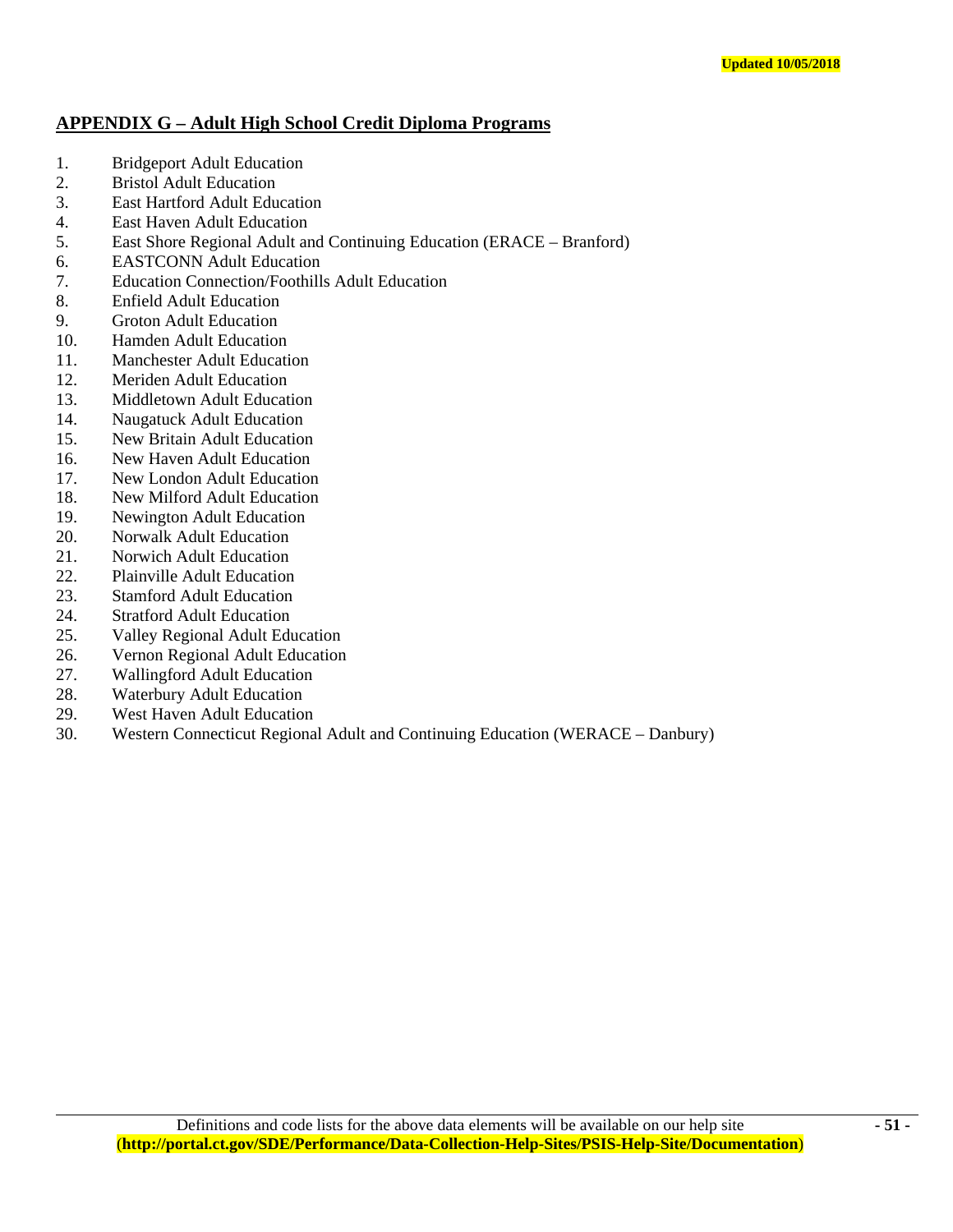#### **High School Completion Programs**

#### **1. Adult High School Credit Diploma (AHSCD):**

The Adult High School Credit Diploma program is a prescribed plan, process and structure for earning a required number of academic and elective credits. The provider must be a local education agency (LEA) or Regional Education Service Center (RESC). Credits toward a local diploma must be obtained through a prescribed plan that requires a minimum of 20 credits in core academic and elective areas. Credits for work or military experience, independent study projects and online courses taken through the CT Adult Virtual High School (CTAVHS) are additional ways to obtain credit. Each provider/town can enhance the basic AHSCD program but must adhere to the minimum state requirements: 1) use certified teachers and counselors; 2) adhere to State Department of Education requirements regarding assessment, enrollment, accountability and reporting; 3) meet required credit standards; and 4) ensure that a one credit course offers a minimum of 48 instructional hours.

#### Credits are required to be distributed as follows:

4 English

3 Social Studies (including 1 credit in US/American History and half credit in Civics/Government)

- 3 Math
- 2 Science

1 Arts/Vocational Education

7 Electives

An adult who successfully completes the required credits of the AHSCD program is issued a local diploma by the providing LEA or RESC.

## **2. General Educational Development (GED):**

Adults who have not completed high school must demonstrate, through a four-part examination that includes technology-enhanced items and constructed responses, the attainment of academic skills and concepts traditionally acquired through completion of a high school program. Applicants for this examination must be at least 17 years of age and officially withdrawn from school for at least six months. Individuals who pass the GED® Tests are awarded a Connecticut State High School Diploma. GED instructional programs, provided throughout the state in local school districts and a variety of other instructional sites, help individuals to prepare for this rigorous examination.

#### **3. National External Diploma Program (NEDP):**

This program provides a secondary school credential designed for adults who have gained skills through life experiences and demonstrated competence in a particular job, talent or academic area. The NEDP is a flexible, selfdirected online portfolio assessment program that offers no classroom instruction. An adult who successfully completes the portfolio assessment, as required, is awarded a high school diploma by his or her school district.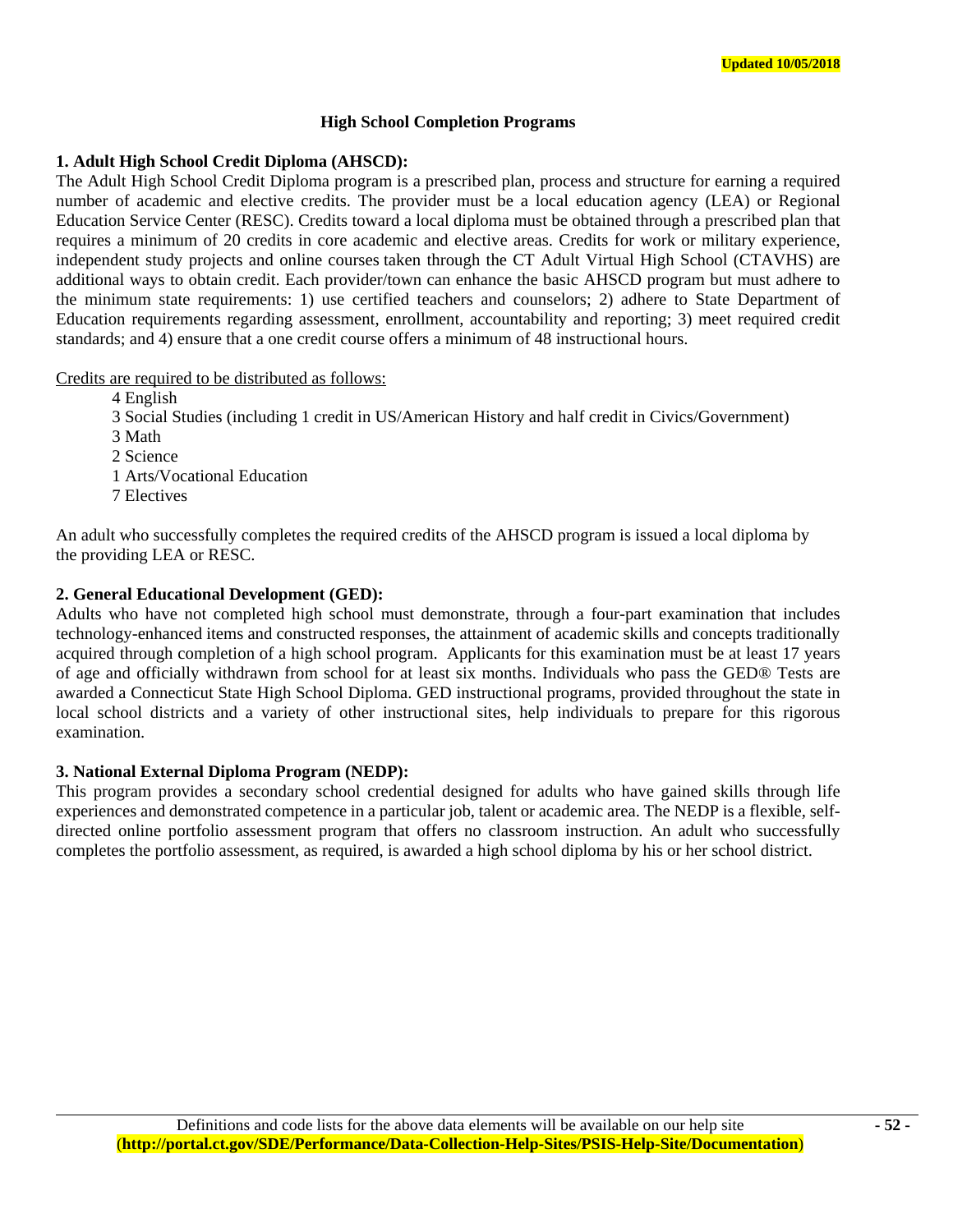# **APPENDIX H – Parent Initiated Placements (No Individualized Education Program)**

Do not report student in PSIS in cases where:

- 1. Parent rejects District individualized education program (IEP),
- 2. Student was unilaterally placed in a private facility by parents, and
- 3. District has not accepted programmatic responsibility for the child's education through the development and implementation of an IEP.

FAQs

- 1. Parent rejects District IEP, student is parent-enrolled in a facility. District, in order to settle (potential or pending) litigation, provides some funding to offset the parent's costs. District has not accepted programmatic responsibility for the child's education through the development and implementation of an IEP.
	- District DOES NOT report in PSIS or SEDAC.
	- Not eligible for SEECG
- 2. Parent rejects District IEP, student is parent-enrolled in a facility. Parent and District have not come to an agreement at collection time. Parent and/or District have **not** filed for Due Process.
	- District DOES NOT report in PSIS or SEDAC.
	- Not eligible for SEECG.
- 3. Parent rejects District IEP, student is parent-enrolled in a facility. Parent and District have not come to an agreement at collection time. Parent and/or District have **filed for Due Process** *(this includes Mediations, Hearings and Complaints)*.
	- District reports in PSIS and SEDAC.
	- May be eligible for SEECG
	- Once the Due Process is resolved, if the hearing decision is that the district is NOT responsible for the student the District would exit the student effective the hearing officer decision date and delete the student from affected PSIS collections.

If you have questions regarding PSIS reporting, please contact Kendra Shakir at (860) 713-6896 or kendra.shakir@ct.gov. Questions regarding students with disabilities (SEDAC) should be referred to Laura Guerrera at (860) 713-6898 or <u>laura.guerrera@ct.gov</u>. Questions concerning the reporting of students in the Special Education Excess Cost Grant (SEECG) Application can be referred to Kevin Chambers at (860) 713-6455 or kevin.chambers@ct.gov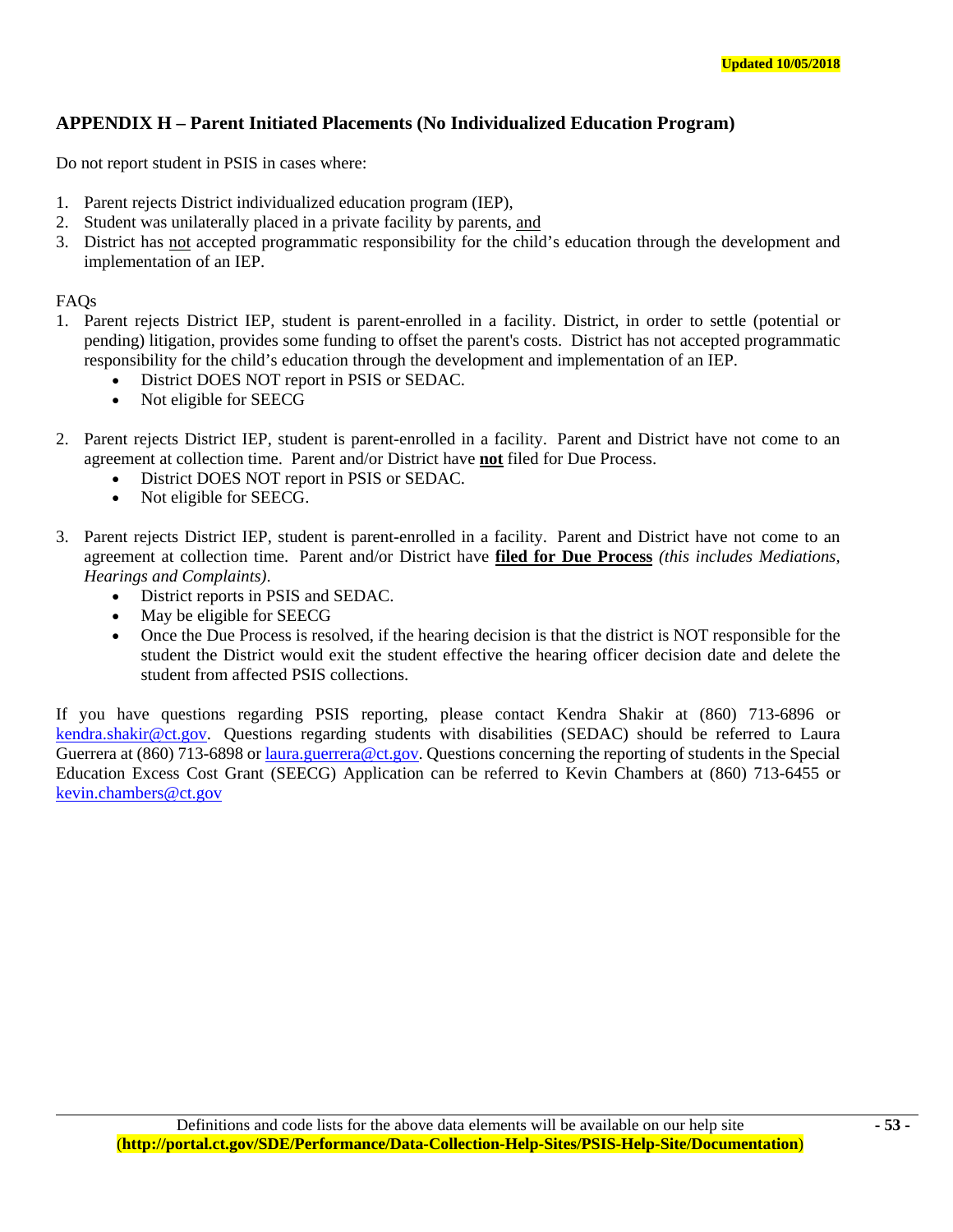# **APPENDIX I – Alternative Educational Placements**

#### **Reporting of Teen Mothers and Students Expelled for the First Time**

Connecticut General Statutes allow teen mothers and students expelled for the first time to be referred to an adult educational program as an alternative educational placement within their district's comprehensive school system. Identified students should be reported in PSIS by their home district using the appropriate generic facility codes (see below):

> **9990799** – Generic Other – Teen Mothers attending adult education **9990899** – Generic Other – First-time Expelled Students attending adult education

In order to attend adult education classes, a student must be seventeen years of age and officially withdrawn from school in accordance with Section 10-184 of the Connecticut General Statutes (C.G.S.).

There are two exemptions where a student, seventeen years of age or younger, may enroll in adult education classes without being officially withdrawn from their reporting district. One involves a teen mother, Section 10-73d of the C.G.S. and the other, a first time expelled student, Section 10-233d(20)(d) of the C.G.S. In both situations approval by the local or regional school board is required.

Students who attend adult educational classes under the above circumstances are still considered part of the comprehensive school system for general reporting purposes and therefore, should be reported in PSIS by their home district with the appropriate generic facility code noted above.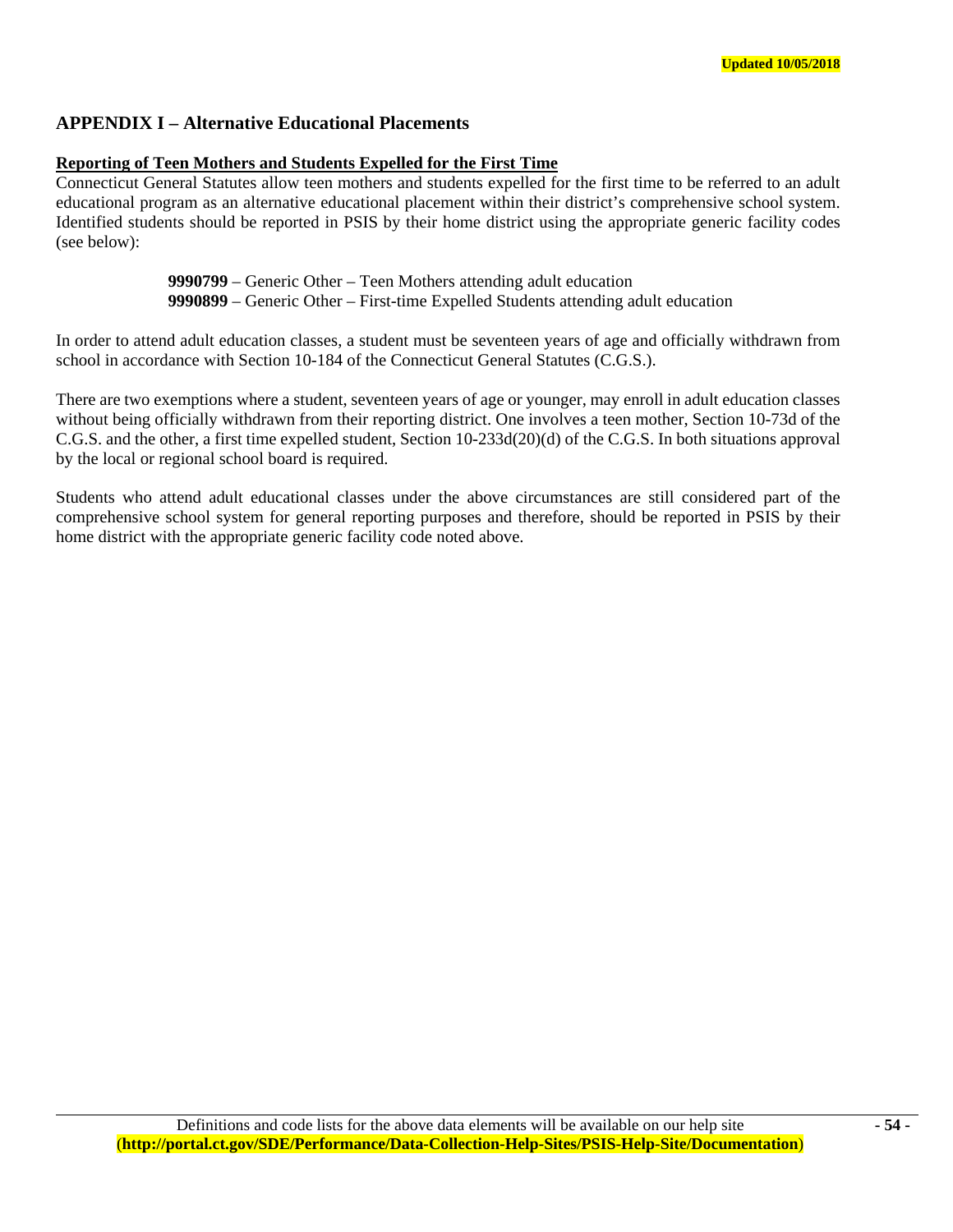# **APPENDIX J – Reporting of Students in Detention Centers**

Districts are now required to capture court placements in Detention Centers. In the past, the students remained in their school of attendance. Facility Code 1 in PSIS must reflect the detention center the student is placed in. You must use Exit Type "01" (Transfer to a different public school in the same local education agency in the same state or to a private special education facility in accordance with an IEP or other special circumstances). In the collection, Special Program Status Code 09 must still be used to identify students in Detention Centers.

| <b>Detention Centers</b>             |                         |                                                                |                    |                   |              |  |  |
|--------------------------------------|-------------------------|----------------------------------------------------------------|--------------------|-------------------|--------------|--|--|
| <b>Facility-Organization</b><br>Code | <b>District Name</b>    | <b>Facility-Organization Name</b>                              | <b>Address</b>     | <b>City</b>       | <b>State</b> |  |  |
| 3480115                              | <b>Judicial Centers</b> | <b>Bridgeport Detention Center</b>                             | 60 Housatonic Ave  | <b>Bridgeport</b> | <b>CT</b>    |  |  |
| 3480315                              | <b>Judicial Centers</b> | <b>Hartford Detention Center</b>                               | 920 Broad St.      | Hartford          | <b>CT</b>    |  |  |
| 3481015                              | <b>Judicial Centers</b> | Boy Therapeutic Respite and<br><b>Assessment Center (TRAC)</b> | 550 Goshen Rd      | Litchfield        | <b>CT</b>    |  |  |
| 3481315                              | <b>Judicial Centers</b> | Boys Intermediate<br>Residential Program (Boys IR)             | 550 Goshen Road    | Litchfield        | <b>CT</b>    |  |  |
| 3481515                              | <b>Judicial Centers</b> | Girls Intermediate<br>Residential Program (Girls IR)           | 11 Country Pl      | Litchfield        | CT           |  |  |
| 3481615                              | <b>Judicial Centers</b> | <b>HAMILTON</b>                                                | 222 Bennett Street | <b>Bridgeport</b> | <b>CT</b>    |  |  |

# **DETENTION CENTERS**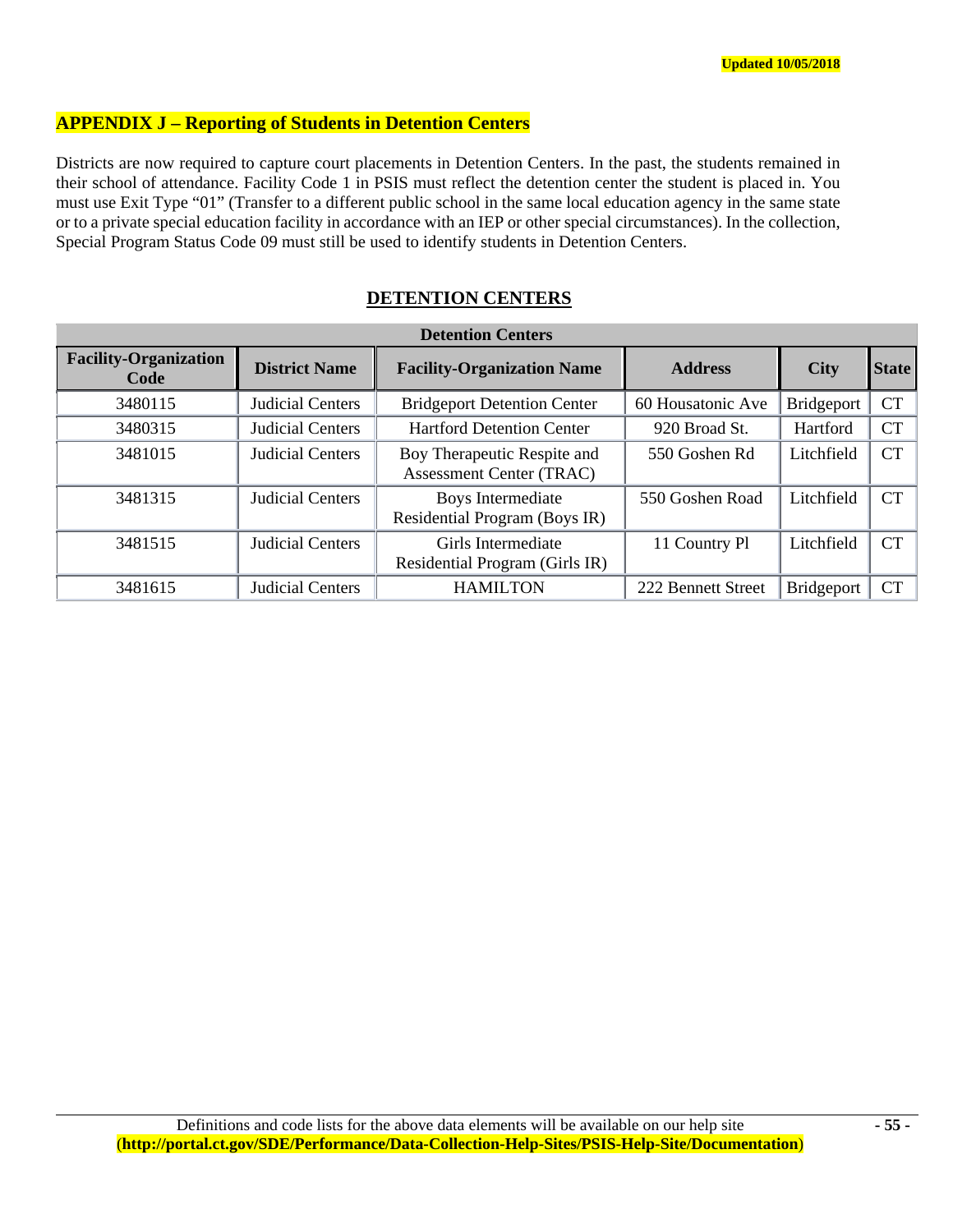# **APPENDIX K – Reporting Student in Two Facilities**

# **HOW TO REPORT A STUDENT ATTENDING TWO EDUCATIONAL FACILITIES WITHIN THE SCHOOL DAY**

# **The existing rule in PSIS is as follows:**

If a student attends two educational facilities within the school day, report the facility where the student receives the majority of their core academic curriculum in Facility Code 1.

# **In cases where you are requesting organization codes for a new Alternative Program:**

Students enrolled in any kind of program for the entire day must have that program's Organization Code reported as Facility Code 1 in PSIS. When students have split schedules that place them at two locations within the school day, there are two questions that should be considered when determining which location should be reported as Facility Code 1 and which as Facility Code 2 in PSIS. First, if the majority of time is spent on one location, that location should be reported as Facility Code 1. If the student's time is split fairly evenly across the two locations, consider the location where the student receives the majority of their core academic instruction and report that program as Facility Code 1.

For example: If a student attends the regular high school for 4 hours of their day and spends 2 ½ hours each day at the alternative HS program, report the high school's organization code in Facility Code 1 and the alternative program's organization code in Facility Code 2.

It is important to distinguish between segregated special education classrooms and district wide special education programs. Segregated special education classrooms only serve students from that "community" school whereas district wide special education programs are designed to serve students from multiple sending district buildings.

For example: a district with 3 elementary schools may have 0-5 students at each building with significant behavior issues that require a segregated classroom with a full‐time ED teacher. Districts may create one ED classroom in each elementary school or may choose to consolidate those three smaller classes into one district wide ED program that is housed in one of the elementary schools.

The district that offers the separate class at each building to serve the needs of the students within that building does not need a separate code. The district that consolidates the classes into a program that accepts placements from all three building is required to obtain a separate code to allow for the identification of the students placed into the program.

The code is not intended to be a deterrent to districts interested in creating districtwide programs. The code will allow for proper coding of students for federal FAPE environments and allow the department to identify the existence and location of programs that exist in the state.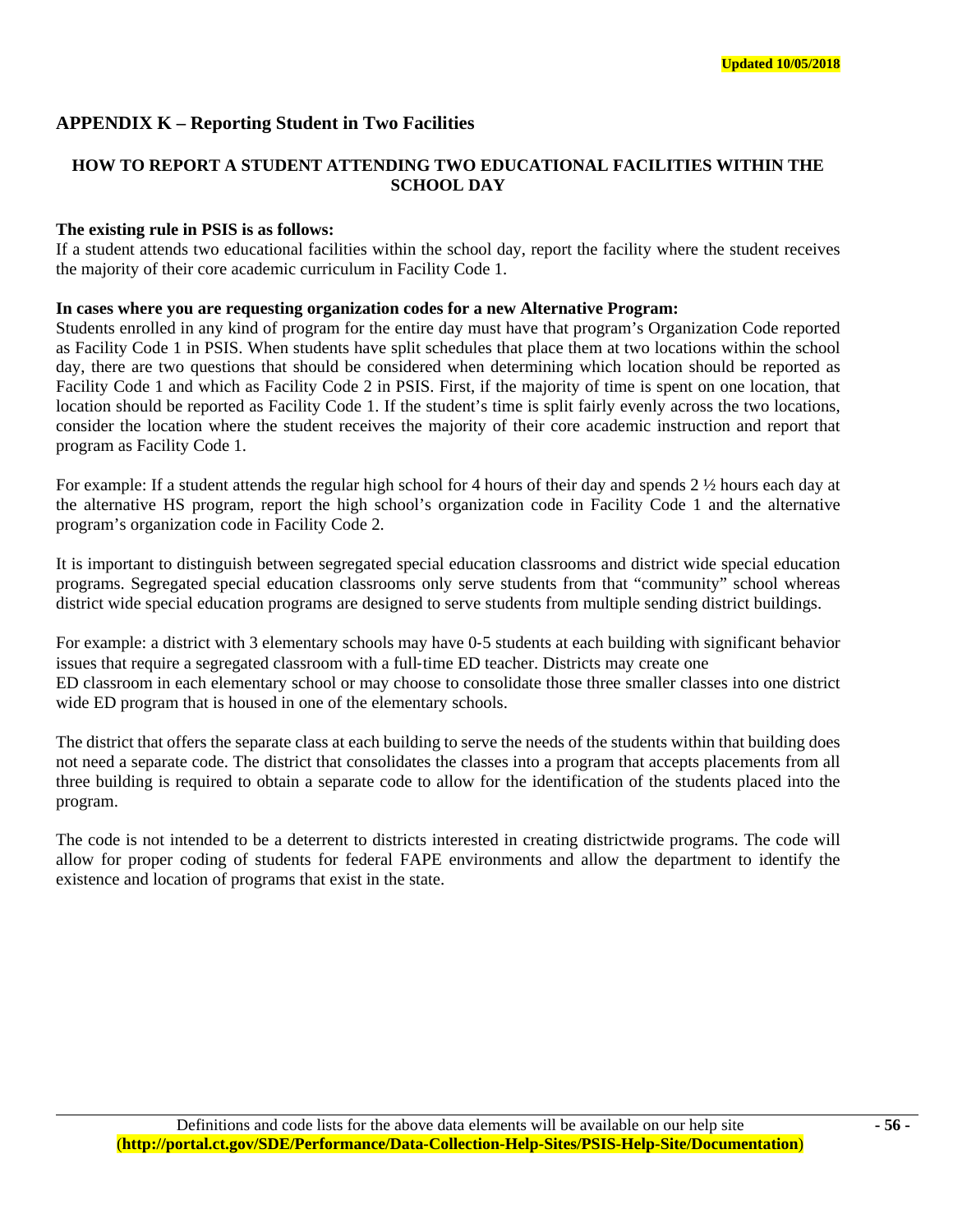# **APPENDIX L - Reporting Information about Students who are Disengaged**

Sometimes, despite the most exhaustive efforts by educators, they are unsuccessful in re-engaging some students who may have stopped coming to school. Such discontinuance may occur during the year. It may also occur during the summer; for example, there are students who are registered during the summer and NEVER show up in your district.

The following guidance is designed to assist districts with the reporting of students in such situations to the Public School Information System (PSIS).

#### **When the whereabouts of the student are known:**

- 1. If it has been confirmed by the district that the child is no longer residing in the district, then the district must unregister the child with the appropriate exit code. Proper evidentiary documentation must be maintained at the district to affirm that the child is no longer residing in the district. Examples of such documentation include formal notification by the parent or a formal request for records from the child's new school district.
- 2. If it has been confirmed by the district that the child is still residing in the district but not attending school, then the district must implement its due process procedures and practices to get the child to start attending school. These steps include but are not limited to sending mail to the student's last known address, home visitation by a school official, referral to community agencies (e.g., Youth Service Bureau, Child Guidance Clinics) filing a referral of educational neglect with the Department of Children and Families (Form DCF-136), and holding PPTs in compliance with Child Find obligations to see if the child is eligible for special education.

If the child is 17 years of age, the parent may withdraw the child by completing an official withdrawal form as prescribed in C.G.S Section 10-184. Additionally, for any child regardless of age, the parent may indicate other reasons for removing the child from school such as transferring to another public school in the state, enrolling in private school, transferring to a charter school, or receiving homeschooling instruction. If, however, the parent refuses to withdraw their child from school, then the child must remain enrolled in PSIS. The district must continue its efforts to try and reengage the child to return to school.

#### **When the whereabouts of the student are NOT known:**

- 1. If the district has been unable to locate the child, then the district must ensure that it has exhausted its due process procedures and practices. These steps include but are not limited to sending mail to the student's last known address, home visitation by a school official, health/safety visit by law enforcement, and filing a referral of educational neglect with the Department of Children and Families (Form DCF-136).
- 2. If after all these and any additional efforts, the district has still been unable to locate the child then the district may unregister the child from PSIS with an exit code of 25 (Moved, not known to be continuing). The exit date must be the date when the district completes its due process; the exit date should not be backdated. Conversely, if the due process procedures allow the district to verify that the student actually transferred to another school, then the information obtained must be used to report a transfer date.

In such cases where the child's whereabouts are unknown, there's no specific time period that dictates when to unregister a student because it will depend on the specifics of the situation and the time it takes for the district to complete their adopted due process procedures. Districts should consider all of the following prior to seeking to unregister a student: